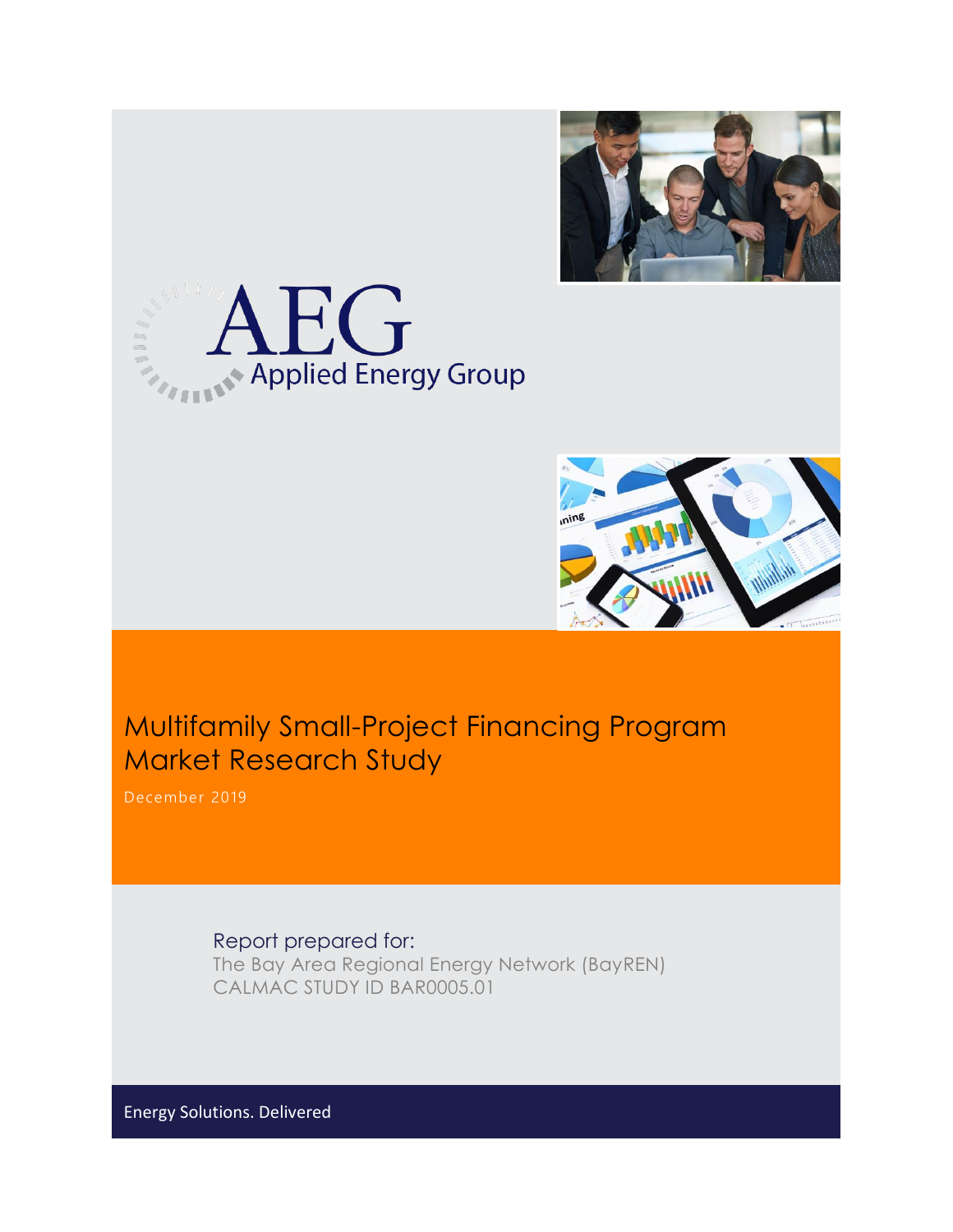The lead contractor for this work was :

|                   | Applied Energy Group, Inc.<br>500 Ygnacio Valley Blvd., Suite 250<br>Walnut Creek, CA 94596 |
|-------------------|---------------------------------------------------------------------------------------------|
| Project Director: | D. Lineweber                                                                                |
| Project Team:     | B. Ryan                                                                                     |
|                   | A. Duer                                                                                     |
|                   | C. Arzbaecher                                                                               |
| Client Manager:   | Candis Mary-Dauphin                                                                         |
|                   | StopWaste (which managed the project for<br>BayREN)                                         |
|                   | Additional research and analysis was provided by:                                           |
|                   | Slipstream                                                                                  |
|                   | 431 Charmany Drive                                                                          |
|                   | Madison, WI 53719                                                                           |
|                   | Support in the development of this report was provided by:                                  |
|                   | Jennifer Roberts                                                                            |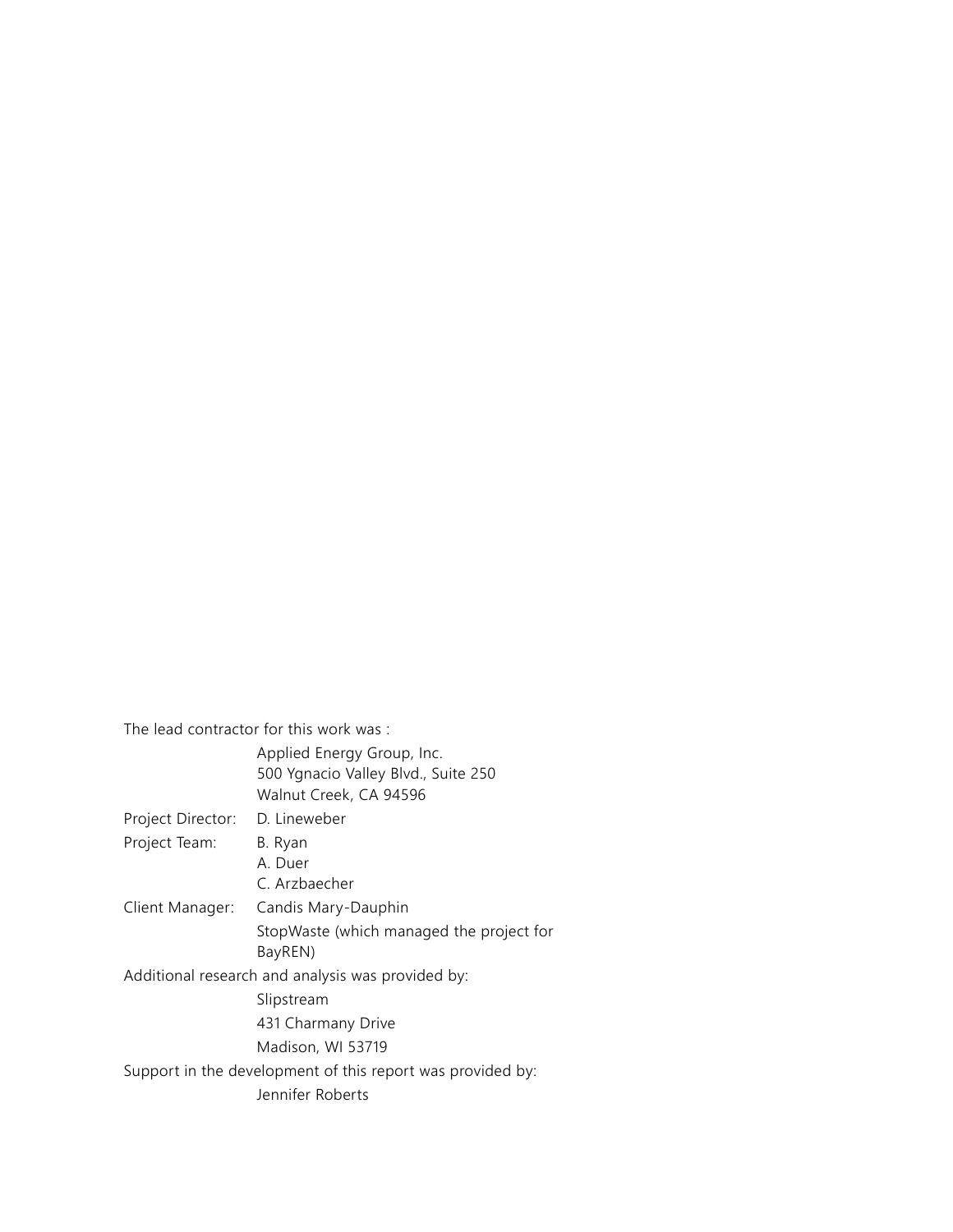# **CONTENTS**

| 2 CHARACTERIZING THE MARKET FOR MULTIFAMILY BUILDING RENOVATIONS 4                                                                                                                                                         |
|----------------------------------------------------------------------------------------------------------------------------------------------------------------------------------------------------------------------------|
| 3 FUTURE MULTIFAMILY BUILDING RENOVATION PROJECTS AND PROGRAMS 10<br>Number of Future Energy Efficiency-Related Renovation Projects 10<br>Program-Related Insights from the Lender Interview  Error! Bookmark not defined. |
| 4 BARRIERS TO IMPLEMENTING ENERGY EFFICIENCY PROJECTS 16                                                                                                                                                                   |
|                                                                                                                                                                                                                            |
| Implications                                                                                                                                                                                                               |
|                                                                                                                                                                                                                            |
|                                                                                                                                                                                                                            |
|                                                                                                                                                                                                                            |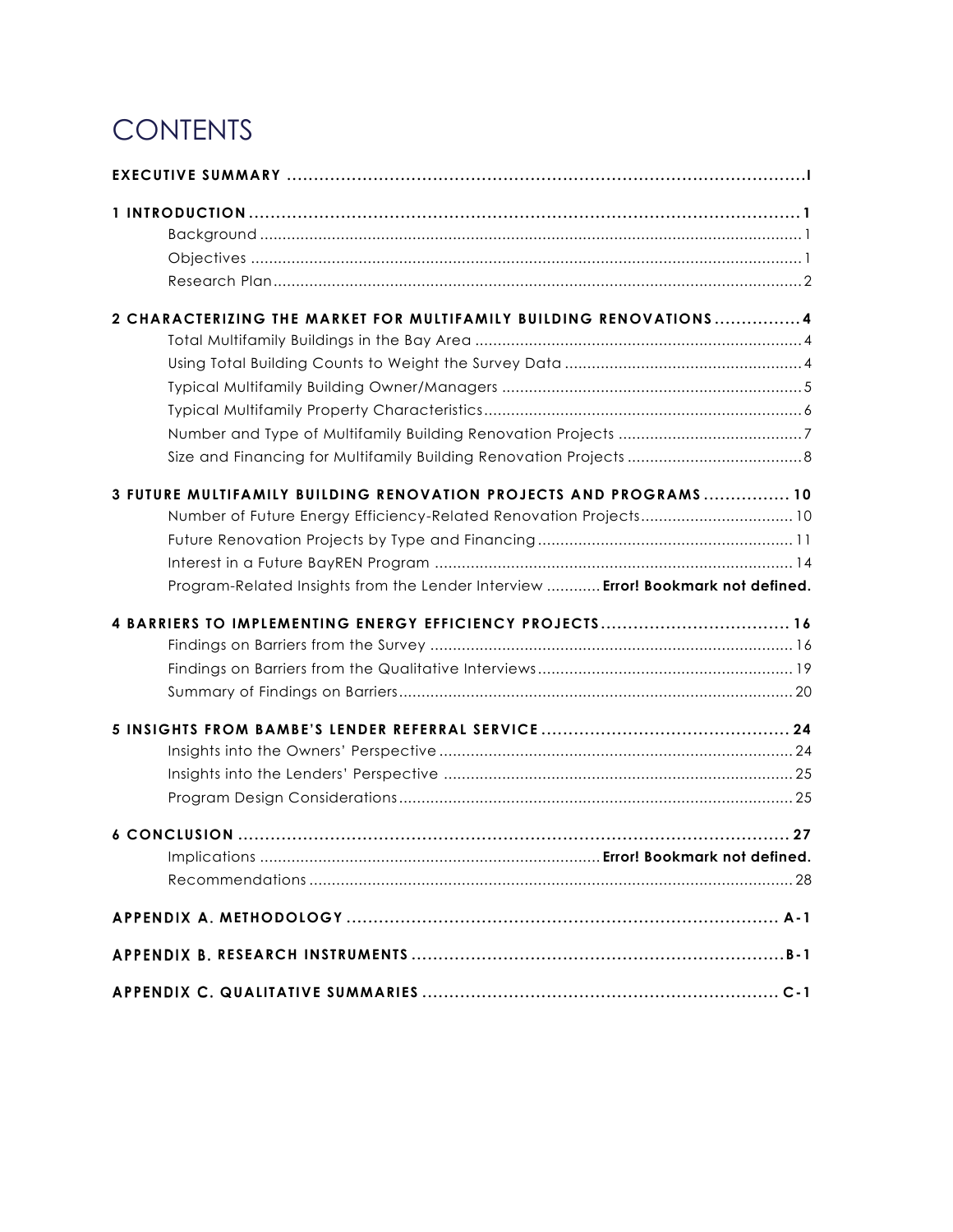# FIGURES

| Figure 3. Typical Multifamily Renovation Projects, Based on Last Three Projects                |  |
|------------------------------------------------------------------------------------------------|--|
|                                                                                                |  |
| Figure 6. Seeking External Financing for Next Planned Renovation Project  12                   |  |
| Figure 7. Expected Financing Sources for Next Planned Renovation Project 13                    |  |
| Figure 8. Likely Outcome If Financing Is Not Available for Next Planned Renovation Project  14 |  |
|                                                                                                |  |
| Figure 10. Has the Inability to Obtain Financing Ever Stopped Respondents from                 |  |
| Figure 11. Reasons Cited as Most Important Barriers to Implementing Energy Efficiency          |  |
| Figure 12. Reasons Cited as Least Important Barriers to Implementing Energy Efficiency         |  |
|                                                                                                |  |

# TABLES

| Table 2. Summary of Energy Efficiency-Focused Project Budgets and Financing Over the |  |
|--------------------------------------------------------------------------------------|--|
| Table 3. Projected Multifamily Renovation Projects with Energy Efficiency-Related    |  |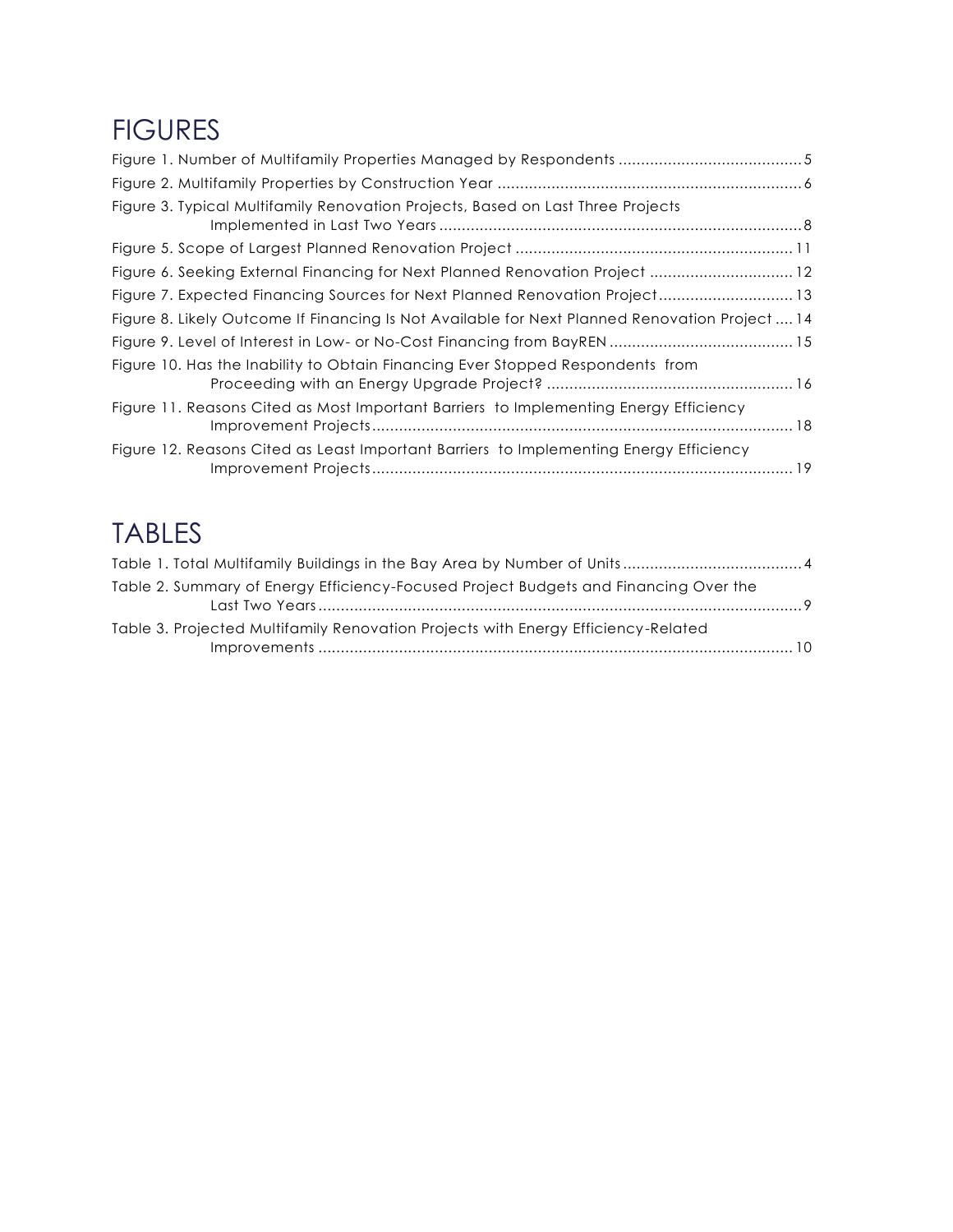# EXECUTIVE SUMMARY

## <span id="page-4-0"></span>**Project Background and Objectives**

BayREN offers several programs to help multifamily building owners increase energy efficiency in their properties. BayREN's Bay Area Multifamily Building Enhancements (BAMBE) program offers cash rebates and no-cost energy consulting for energy and water efficiency upgrades. BayREN's Bay Area Multifamily Capital Advance Program (BAMCAP) provides low interest loan capital for qualifying properties through the property owner's lender of choice.

While BayREN has experience supporting energy efficiency investments in medium-to-larger multifamily properties, however, the organization knows less about the challenges associated with financing energy upgrades in smaller multifamily properties. To better understand opportunities in this sector, BayREN sponsored primary market research to:

- Estimate the scope of the opportunity that exists to support smaller multifamily renovation projects that include energy efficiency components,
- Estimate how many energy-efficiency related building renovation projects did not occur due to financing availability issues,
- Estimate how many renovation projects that have energy efficiency components are planned for the near future,
- Identify barriers to implementing more energy efficiency-related projects,
- Develop insights into the willingness of owners of smaller multifamily properties to participate in an energy upgrade financing program, and
- Make recommendations regarding program design and marketing.

The research plan included a quantitative survey conducted with multifamily building owners and managers, along with qualitative research and analysis that included several different activities.

## **Key Findings and Implications**

The research indicates that finding adequate project financing is still an important challenge that most MF owners / managers encounter as they think about implementing future energy efficiency-related building improvements. The following survey results indicate that project financing challenges may well create a market for a BayREN financing program focusing on energy efficiency projects with budgets under \$100,000:

- There are an estimated 3,500 eligible multifamily renovation projects planned each year for the next two to three years.
	- o A third of all respondents describe financing-related issues as a "critical" barrier for future projects, and this is clear from the fact that 45% of owners/managers who have a planned project with an energy upgrade budget of less than \$100,000 say they did not implement at least one energy efficiency project in the past due to lack of financing.
- However, all respondents who have a planned project with energy efficiency costs less than \$100,000 and who plan to pursue financing say they are very or somewhat confident they will be able to obtain financing (in some form).
- Two-thirds of respondents who have a planned project with energy upgrade costs less than \$100,000 also say they would pursue a low-cost or no-cost financing option through BayREN.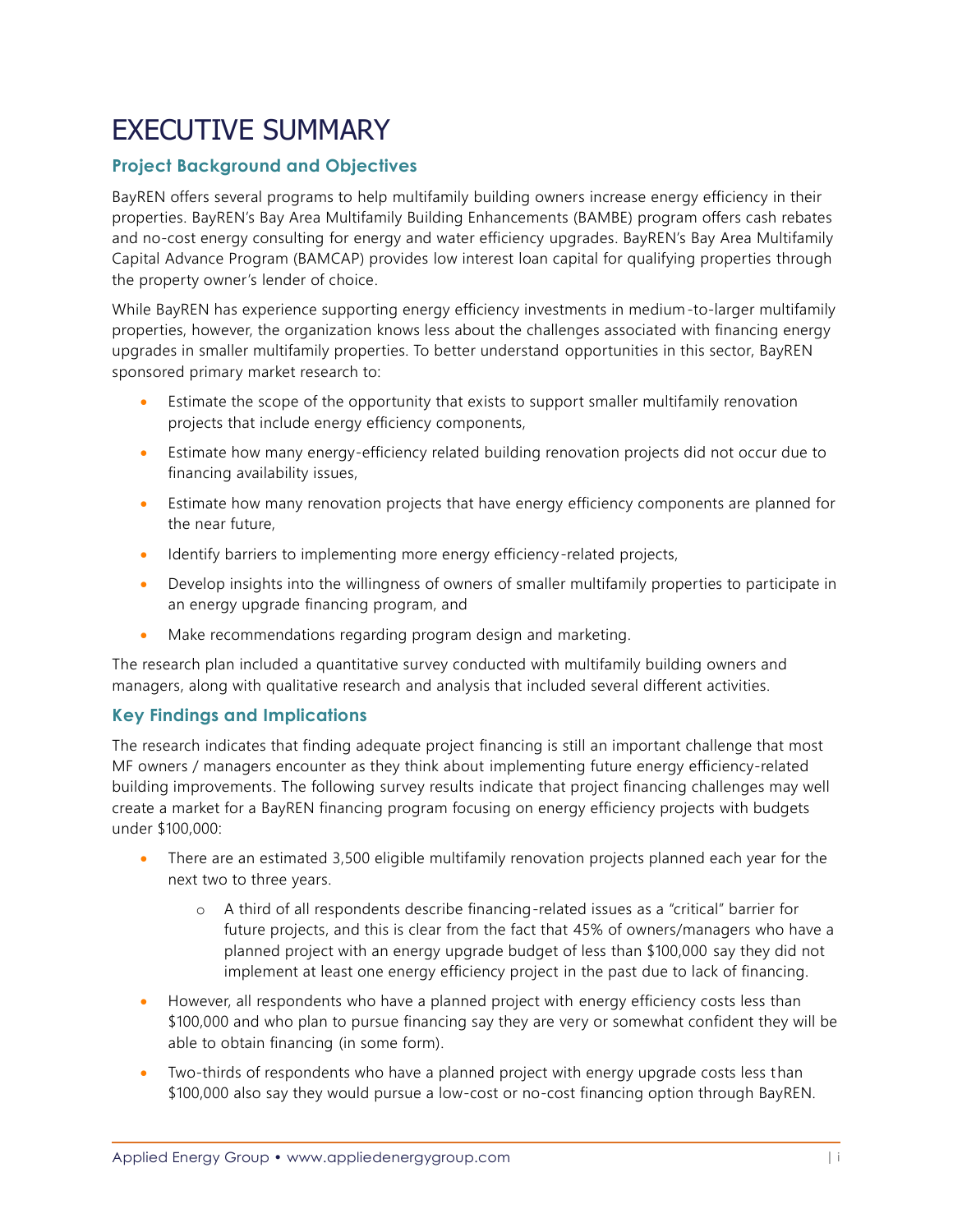These results suggest that MF owners / managers are conflicted about finding financing for their building improvement projects. They say they do often need external financing, but they also say that financing can be challenging to get for a number of reasons. They say they do often (or even usually) get financing in some form, but sometimes they have had to reduce their scope, delay their project, for make other project changes, that they would have preferred not to make. And note that the concerns owners / managers have about finding acceptable financing for building improvements in general are only exacerbated when those improvements focus on energy efficiency (and all of the additional uncertainty that is entailed by these investments).

In sum, of the 3,500 or so qualifying MF building upgrades that are likely to occur each year moving forward, finding appropriate project financing will be a significant challenge for many. In the past, these owners / managers have been able to find financing to fund some projects, but this appears to be a challenging, onerous, and uncertain process that often requires the owner / manager to scale back , delay, or change their building renovation plans. These challenges are exacerbated when attempting to make changes which create benefits (e.g., energy efficiency) that owners / managers are not comfortable they can quantify or value accurately.

#### **Recommendations**

The recommendations in this report are derived from the research team's analysis of both the quantitative data and the qualitative data and insights captured and analyzed as part of this engagement. AEG believes that if BayREN were to explore offering a financing program focusing on energy efficiency projects with budgets under \$100,000, these are important considerations:

- Strongly consider offering a low-interest / no-interest loan in these loan amount ranges. While many MF owners / managers say they are confident they can get required external financing elsewhere, few see current options as able to meet their needs. This would explain the strong support respondents give for the program model tested.
- Building vintage. Consider targeting multifamily properties built in the 1990s and 2000s as many of those will have HVAC systems and water heaters approaching their end of life.
- Communicating business benefits. Make outreach and education a strong component of the program, focusing not just on program features, but also on providing information on how energy efficiency investments can lower long-term building costs.
- Incremental renovations. Consider including properties that upgrade a few units each year during renter turnover, which is the only time some owners/managers upgrade rental units.
- Financing guarantees. Consider guaranteeing financing based project specifications so customers are assured they have the capital available before they begin the project.
- Low minimums for loans. Consider offering a product that supports a low minimum loan amount.
- Graduated terms. Consider offering improved terms, such as lower interest rates and/or longer repayment terms, for projects that achieve deeper savings.
- BAMBE alignment. Make sure new financing products align with BAMBE requirements to streamline a potential loan process.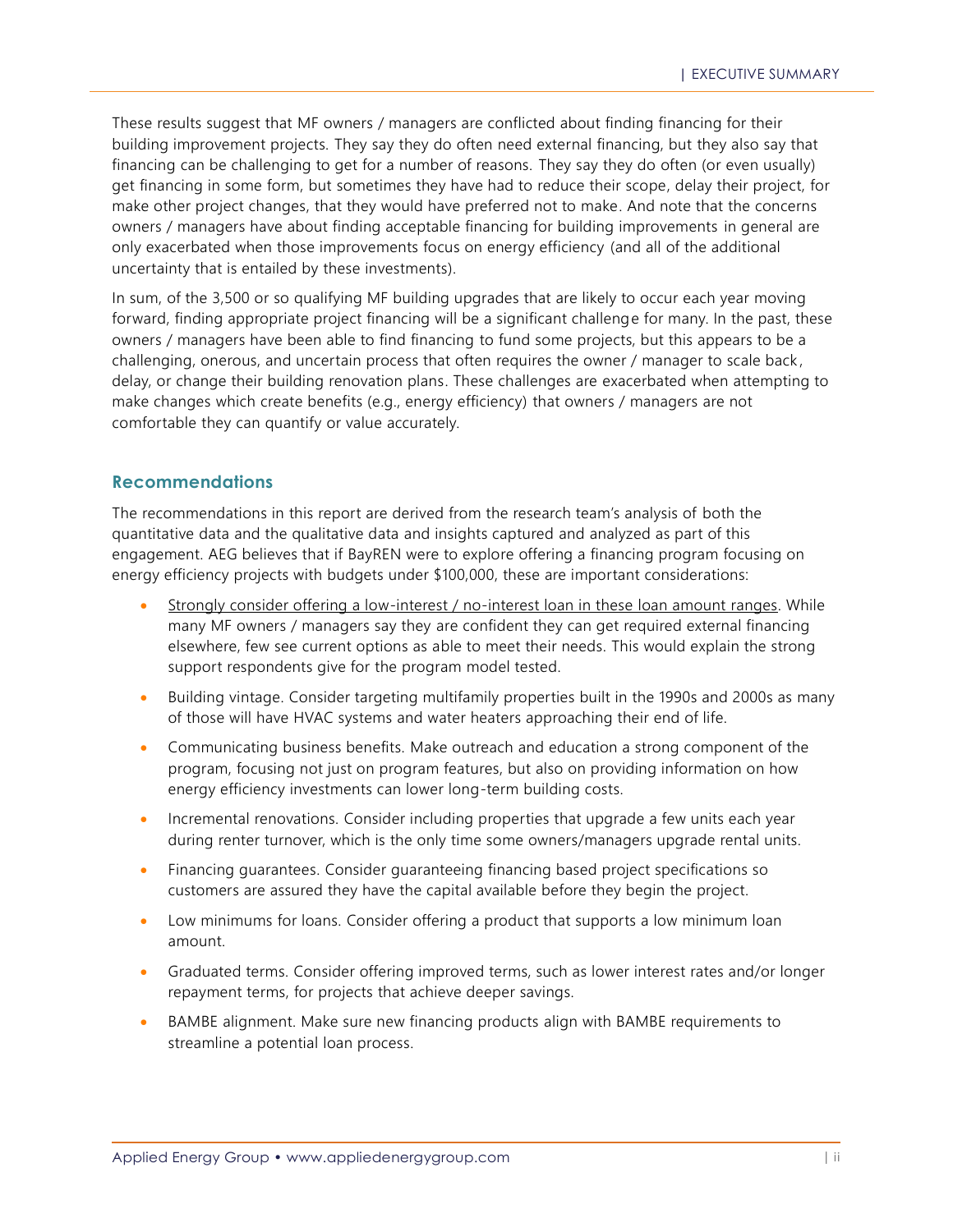• Non-debt financing structure: Consider financing structures that an owner would not need to consider as debt. Some Energy Services Agreements (ESAs) are structured so that payments are expenses for the owner, but are not classified as debt.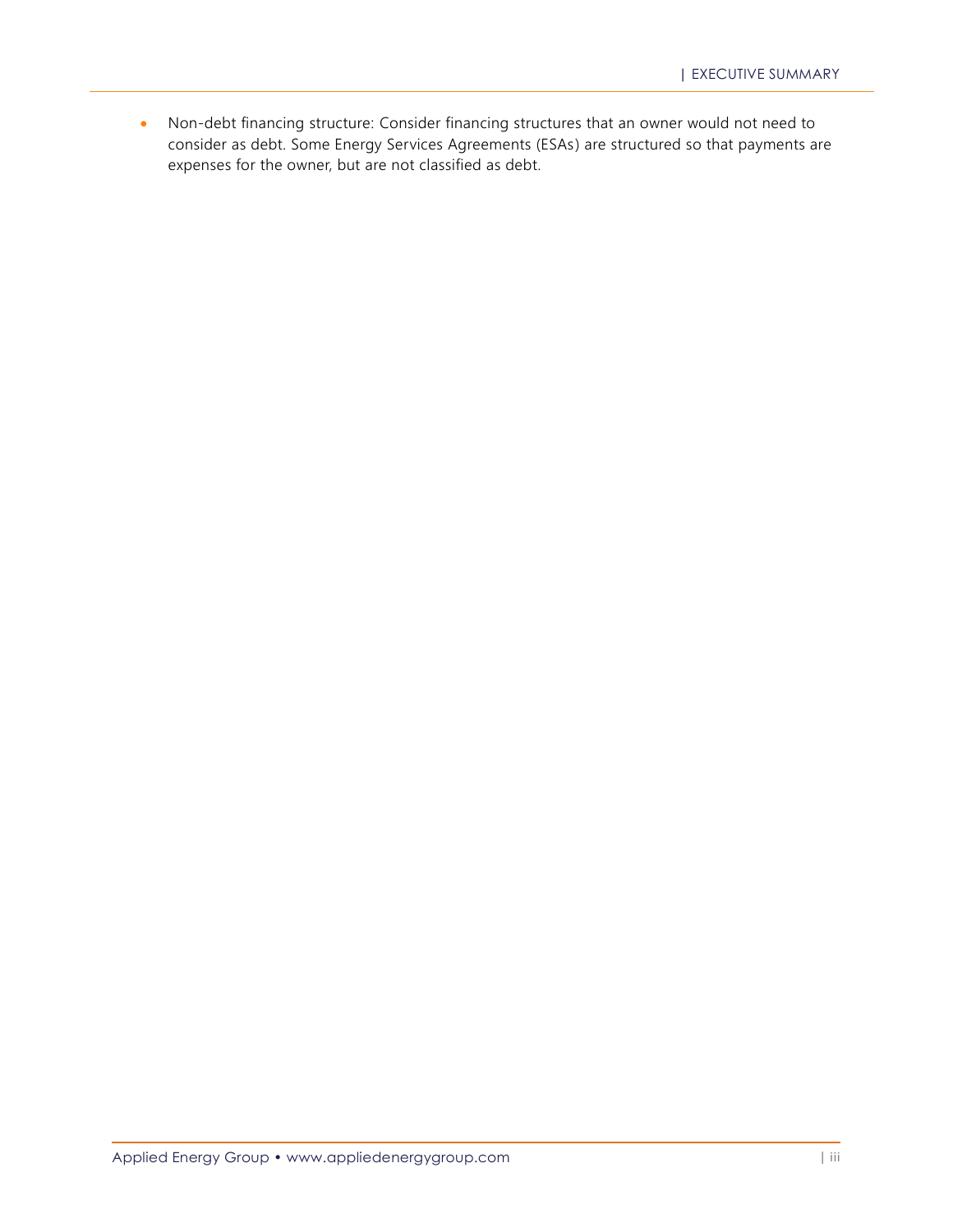# <span id="page-7-0"></span>1 INTRODUCTION

## <span id="page-7-1"></span>**Background**

The Bay Area Regional Energy Network (BayREN) represents a collaboration of the nine counties that make up the San Francisco Bay Area and is led by the Association of Bay Area Governments. ABAG was formed in 1961 by a joint power agreement among Bay Area local governments and serves as the comprehensive regional planning agency and Council of Governments for the nine counties and 101 cities and towns of the San Francisco Bay Region.

The region encompasses Alameda, Contra Costa, Marin, Napa, San Francisco, San Mateo, Santa Clara, Solano, and Sonoma counties. BayREN implements regional energy saving programs and draws on the expertise, experience, and track record of local governments to develop and administer climate, resource, and sustainability programs. BayREN is funded by California utility ratepayers under the auspices of the California Public Utilities Commission (CPUC). One of three Regional Energy Networks in the state, BayREN represents 20% of the state's population.

BayREN's business plan outlines a variety of activities through 2025, including refinements to current programs and the potential implementation of new programs to fill gaps in the state's energy efficiency programs, with a specific focus on underserved populations. In 2017, the CPUC authorized BayREN to conduct evaluation, measurement and validation (EM&V) studies that would provide feedback regarding BayREN's current programs and provide market insight that could be used to refine existing programs or develop new programs.

BayREN's Bay Area Multifamily Capital Advance Program(BAMCAP) is geared toward providing energy upgrade financing amounts over \$100,000. Recognizing that smaller projects may be underserved by current programs, BayREN is considering the implications of developing new programs that focus on projects requiring financing of less than \$100,000 for energy upgrades.

## <span id="page-7-2"></span>**Objectives**

Is securing investment capital to implement energy efficiency upgrades—even when those upgrades would have positive long-term economic returns—one of the challenges faced by owners of smaller multifamily properties? While BayREN already has experience financing energy efficiency investments in medium-to-larger multifamily facilities, the organization knows less about the challenges associated with financing smaller multifamily energy upgrade projects.

To inform BayREN's decision-making process, this study investigated whether first costs and access to financing represent significant barriers to the ability of smaller multifamily facilities in the BayREN region to implement energy efficiency upgrades, or if other barriers also represent significant limiting issues for this population. To address these questions, BayREN chose to conduct primary market research to:

- Estimate the scope of the opportunity that exists to support smaller multifamily renovation projects that include energy efficiency components, including
	- $\circ$  the number of qualifying renovation projects there are annually within the BayREN service territory, and
	- o the number of these projects that use external financing.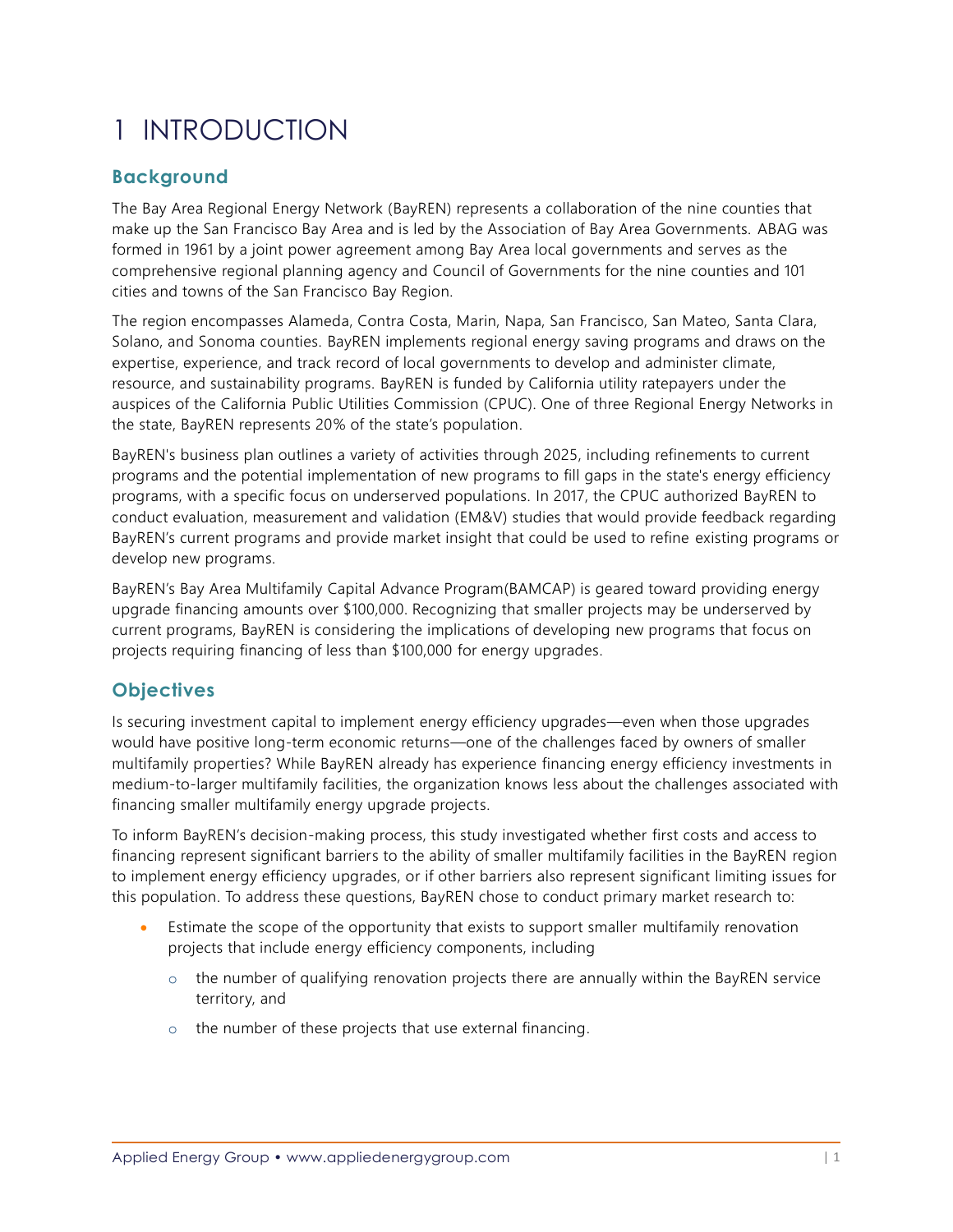- Estimate how many energy efficiency-related building renovation projects did not occur due to financing availability issues.
- Estimate how many renovation projects with energy efficiency components are planned for the near future, including
	- o the number of these projects that require external financing, and,
	- o whether lack of financing will affect the size and scope of the projects.
- Identify barriers to implementing more energy efficiency-related projects.
- Develop insights into the willingness of owners of smaller multifamily properties to participate in an energy upgrade financing program.
- Make recommendations regarding program design and marketing.

### <span id="page-8-0"></span>**Research Plan**

Overall direction for the research conducted as part of this project was provided by StopWaste, acting on behalf of BayREN. Applied Energy Group led the research, analysis, and reporting, with support provided by StopWaste staff and by the BAMCAP program implementer, Slipstream. The project team designed and implemented both a series of primary market research activities, and a set of secondary research assessments, which, when taken together, made it possible to address the full set of project objectives. As implemented, the research plan included the following components:

- Quantitative survey research conducted with 251 qualifying multifamily building owners and managers
- Qualitative research conducted using in-depth interviews to capture insight from other important populations:
	- $\circ$  Telephone interviews were conducted with 18 customers who had started the process of applying for BayREN's multifamily rebate program but did not continue with that process
		- Note that the research team interviewed customers who had applied for a rebate, but focused on exploring financing-related issues in those interviews, because no other client sources of sample for these interviews were available
		- Telephone interviews were conducted with lenders that provide financing to the multifamily sector. AEG was only able to complete one lender interview, so the client team worked under a separate contract with Slipstream to conduct another six lender interviews and the results of those interviews are included in this report
- Secondary information about the multifamily housing market in the Bay Area that was provided by StopWaste
- Information from StopWaste internal tracking sources regarding the reasons why customers do or do not pursue existing financing program participation
- The findings from a process evaluation interview with the program implementer for BayREN's current financing program (the BAMCAP and the Lender Referral Service)which focused on issues that could be addressed in a new financing program directed toward smaller loan amounts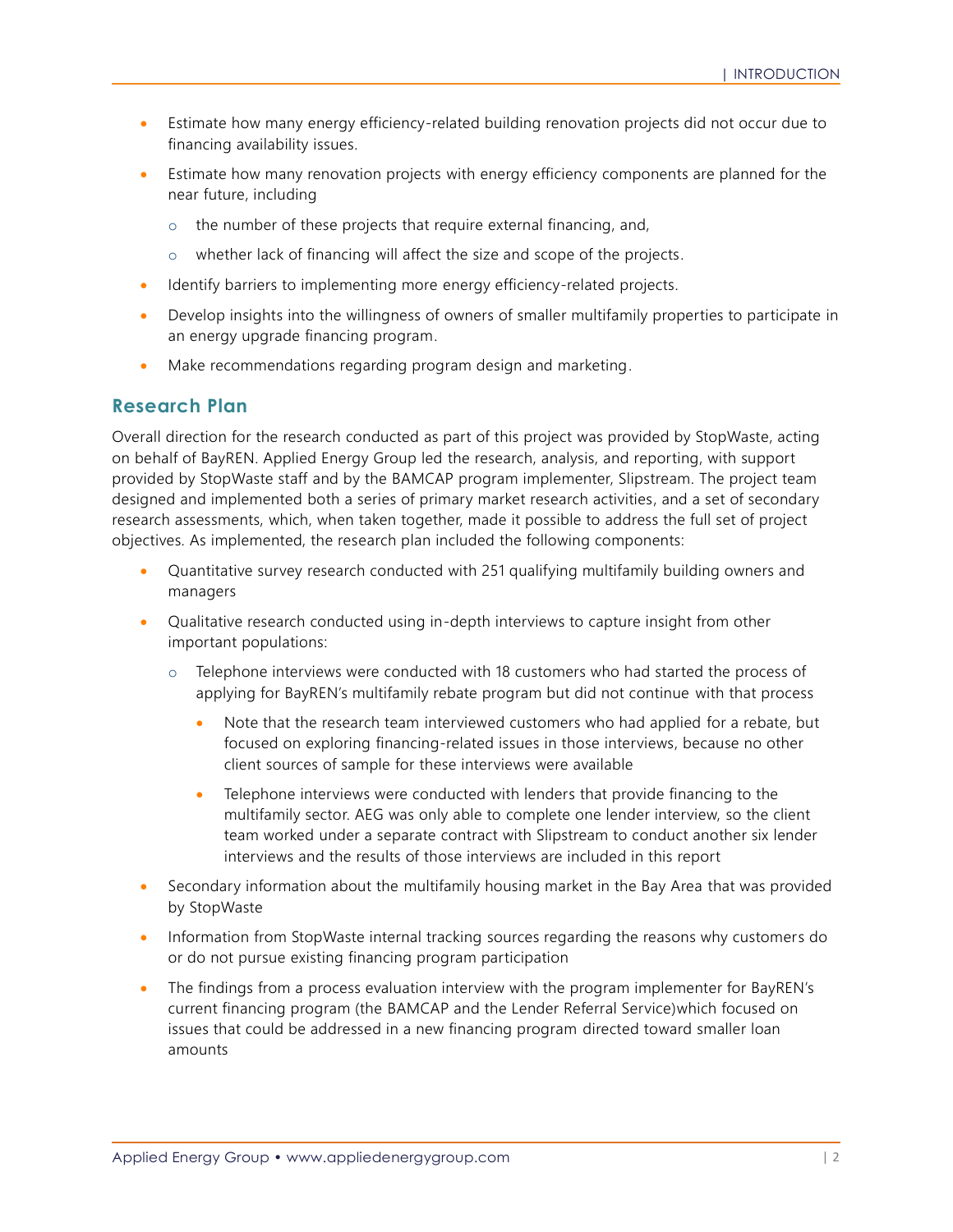Additional details regarding the research plan are provided in the appendices.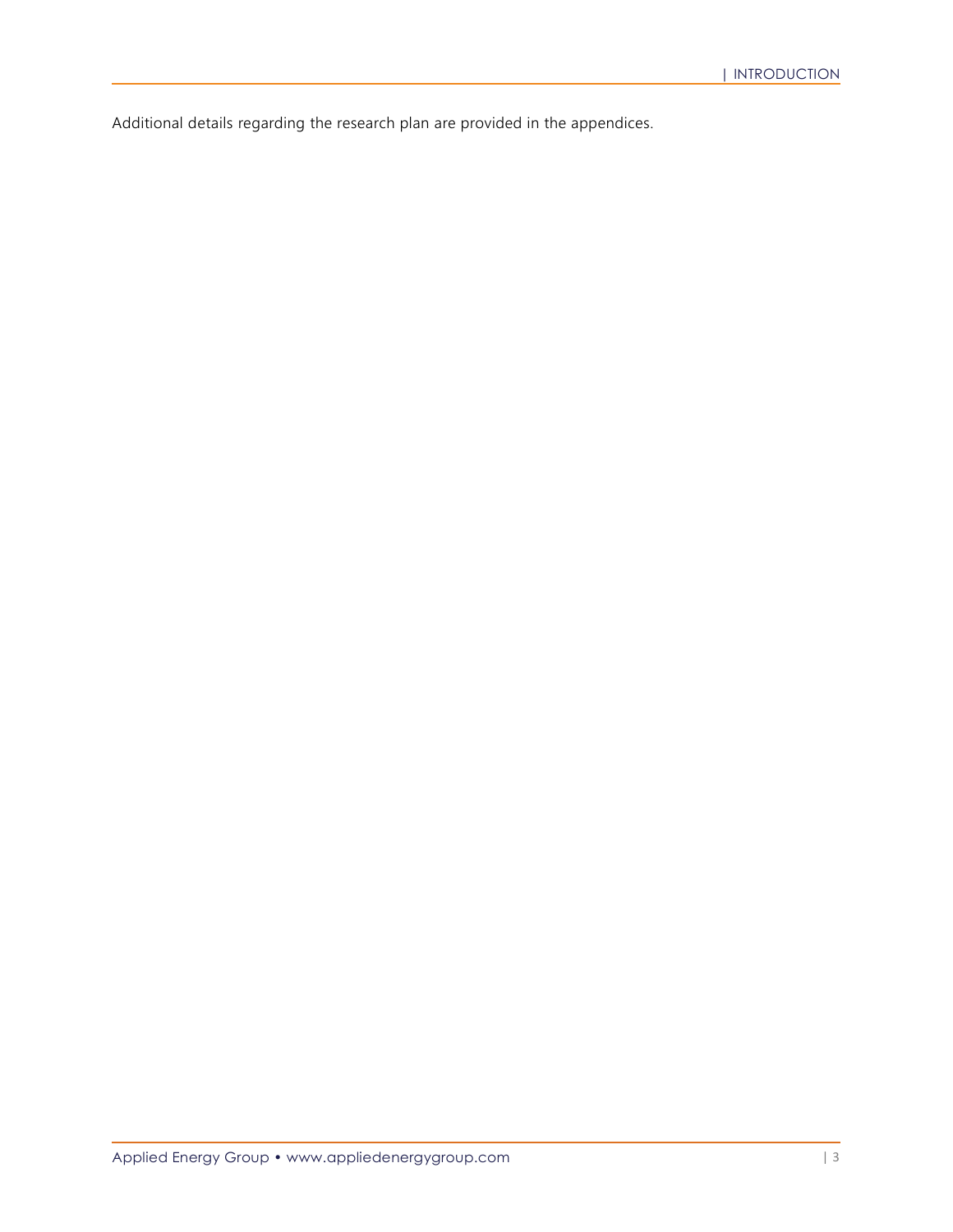# <span id="page-10-0"></span>2 CHARACTERIZING THE MARKET FOR MULTIFAMILY BUILDING RENOVATIONS

This section describes the market characteristics and market size for multifamily renovation projects in the nine BayREN counties. The data to support this market characterization comes from a quantitative survey conducted online with a panel of property owners and managers in the Bay Area and from available secondary data that described the total size of the multifamily building market in the area. The appendices provide more detail about the survey process and include relevant survey documents.

To qualify for the survey, a respondent had to either own or manage at least one multifamily property in the nine San Francisco Bay Area counties—Alameda, Contra Costa, Marin, Napa, San Francisco, San Mateo, Santa Clara, Solano, and Sonoma. For the purposes of this study, a multifamily property is defined as a residential building with least five attached residential housing units. Example properties include apartment buildings, condominiums, and townhouses. Additionally, to qualify for the survey, the manager or owner was required to either be somewhat or very knowledgeable about renovation projects that have taken place recently, or might take place soon, at one or more of their multifamily properties.

## <span id="page-10-1"></span>**Total Multifamily Buildings in the Bay Area**

**Key finding: There are about 20,000 multifamily buildings in the region, with about half of these in the smallest size category of five to nine units.**

<span id="page-10-3"></span>BayREN provided AEG with data they obtained from CoStar estimating the total number of multifamily buildings in the Bay Area, broken down by number of units per building. As shown in [Table 1,](#page-10-3) there are about 20,000 multifamily buildings in the region, with about half of these in the smallest size category of five to nine units.

| <b>Number of Units</b> | <b>Number of Buildings</b> |
|------------------------|----------------------------|
| $5 - 9$                | 10,296                     |
| $10 - 24$              | 5,353                      |
| $25 - 49$              | 2,851                      |
| $50 - 99$              | 931                        |
| $100 - 249$            | 508                        |
| 250 or more            | 90                         |
| Total                  | 20,028                     |

Table 1. Total Multifamily Buildings in the Bay Area by Number of Units

## <span id="page-10-2"></span>**Using Total Building Counts to Weight the Survey Data**

AEG chose to weight the core survey data to represent the population of qualifying multifamily buildings in the Bay Area. This means that when the results say that XX% of "respondents" give a certain response, we actually mean that the survey weights have been calculated such that XX% of buildings gave that response.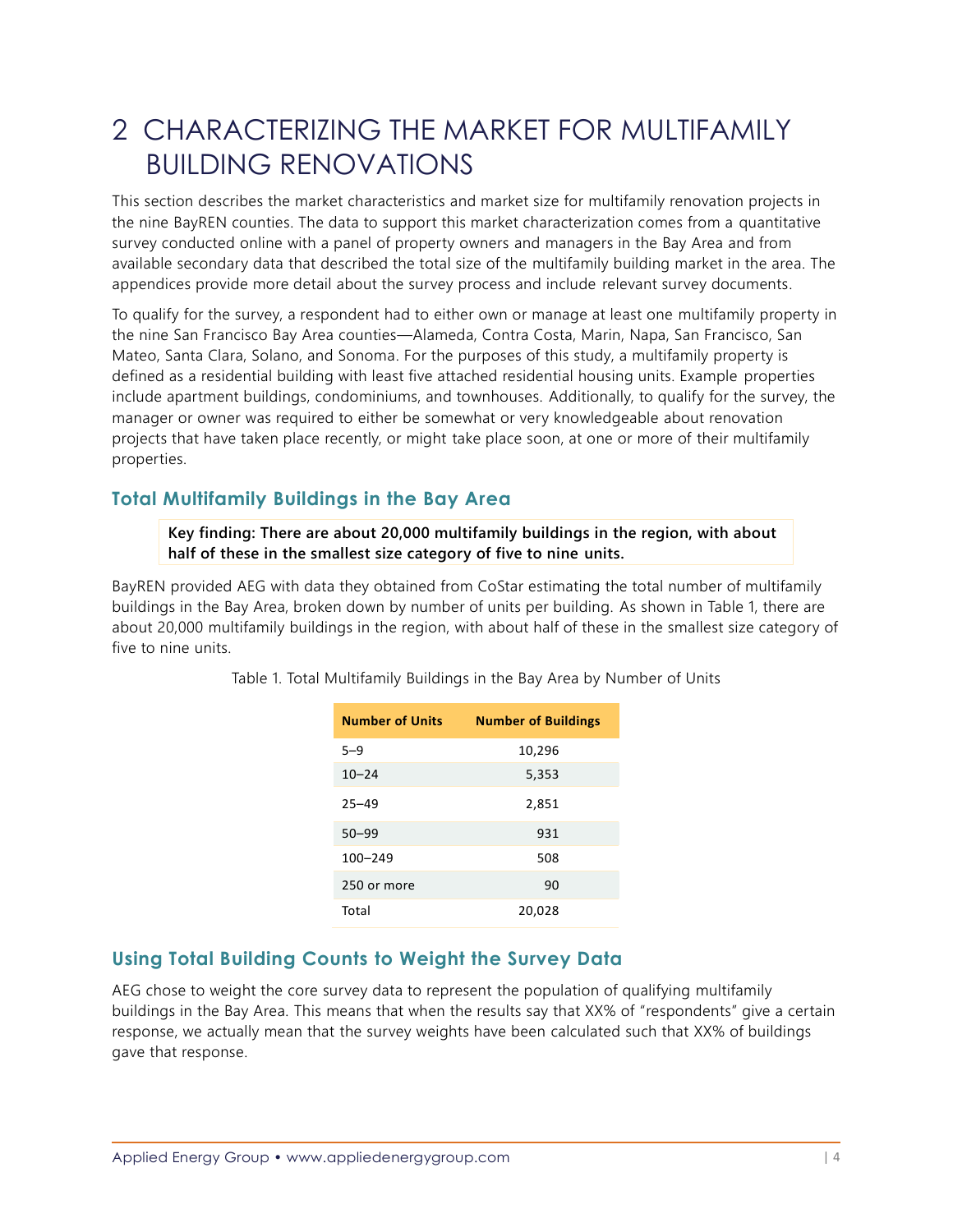The team chose to weight the data in this way so that it is possible to accurately estimate the number of renovation projects of varying budgets that occur within this population. Using building weights, we can say that XX% of buildings (which equals Y actual number of buildings) either have done a thing (such as implemented a given renovation project) or are likely to do such a thing in the future.

The value of this weighting approach is that it allows the team to estimate counts of projects directly, rather than having to estimate counts of renovation projects for given owners/managers, with no clear way to get from counting projects by managers to estimating total number of projects in the population as a whole.

Building weights were applied to each respondent that accounted for both the size and number of buildings for which they were responsible. Once the weights were applied, the total number of buildings (by size) reported as ones for which survey respondents said they were responsible was equal to the actual building ownership data reported by CoStar.

## <span id="page-11-0"></span>**Typical Multifamily Building Owner/Managers**

**Key finding: 12% of multifamily owner/managers oversee only one multifamily building, while 39% oversee two to three properties, and 29% oversee four to five properties.** 

<span id="page-11-1"></span>As shown in [Figure 1,](#page-11-1) only 12% of multifamily owner/managers in the nine Bay Area counties say they oversee only one building, while larger numbers say they oversee two to three multifamily properties (39%), or four to five multifamily properties (29%).



Figure 1. Number of Multifamily Properties Managed by Respondents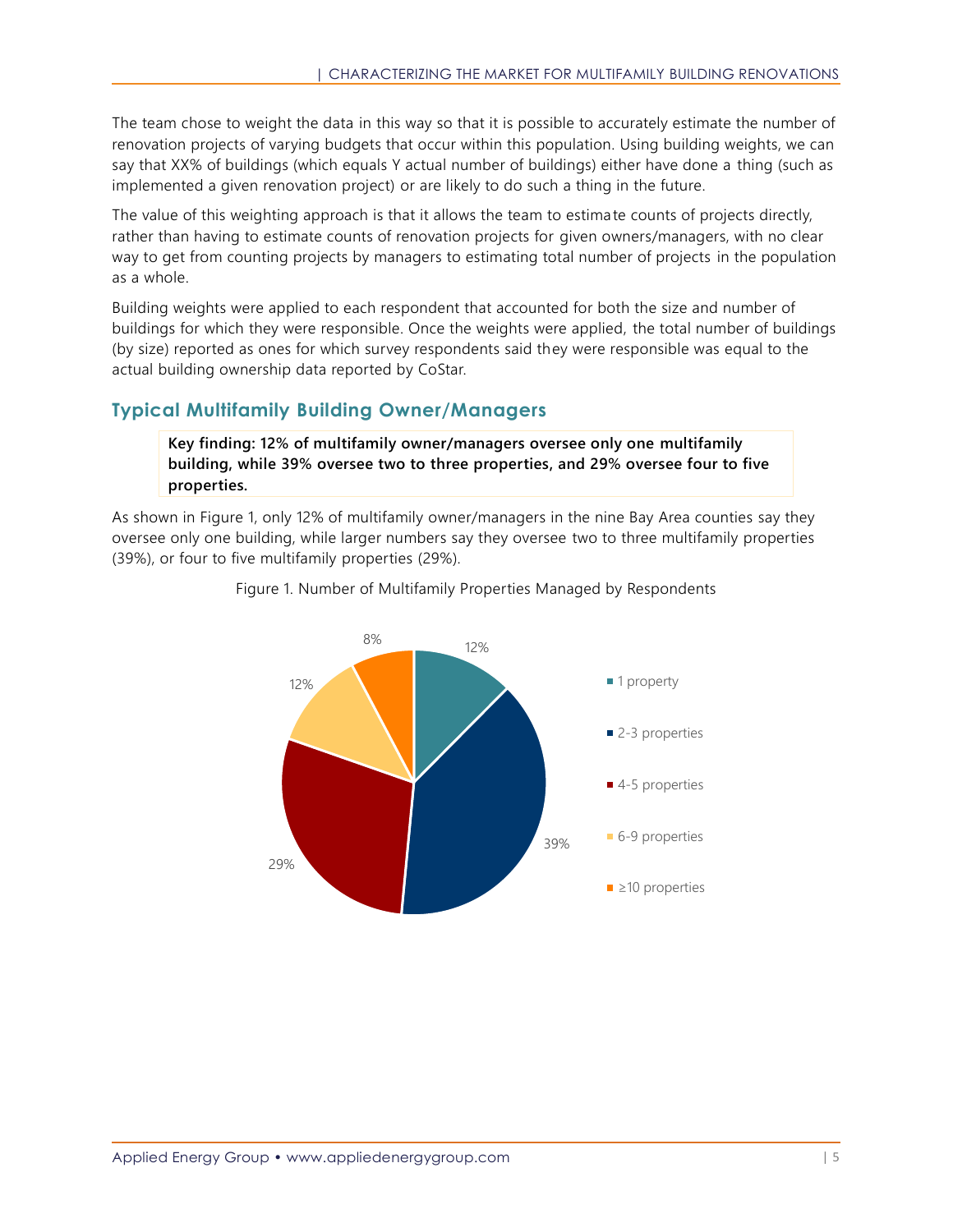# <span id="page-12-0"></span>**Typical Multifamily Property Characteristics**

**Key finding: The most commonly found multifamily property in the BayREN region has five to nine units, is 20+ years old, and is managed by its owner.**

<span id="page-12-1"></span>As shown in [Figure 2,](#page-12-1) just over half (55%) of all multifamily properties were built before 1999, followed by those constructed in the 2000s (28%) and the 2010s (17%).



Figure 2. Multifamily Properties by Construction Year

In addition, owners/managers who oversee only one multifamily property are usually responsible for smaller buildings: 60% of them oversee buildings with five to nine units and 34% oversee a building with 10 to 24 units.

More than 90% of those who oversee a single building own this building rather than managing it for someone else (9%). The ownership versus management percentage for the entire multifamily property population differs substantially, with 72% of all buildings managed by owners and 28% managed by third parties.

The most commonly found multifamily property in the nine BayREN counties has five to nine units, is 20+ years old, and is managed by its owner.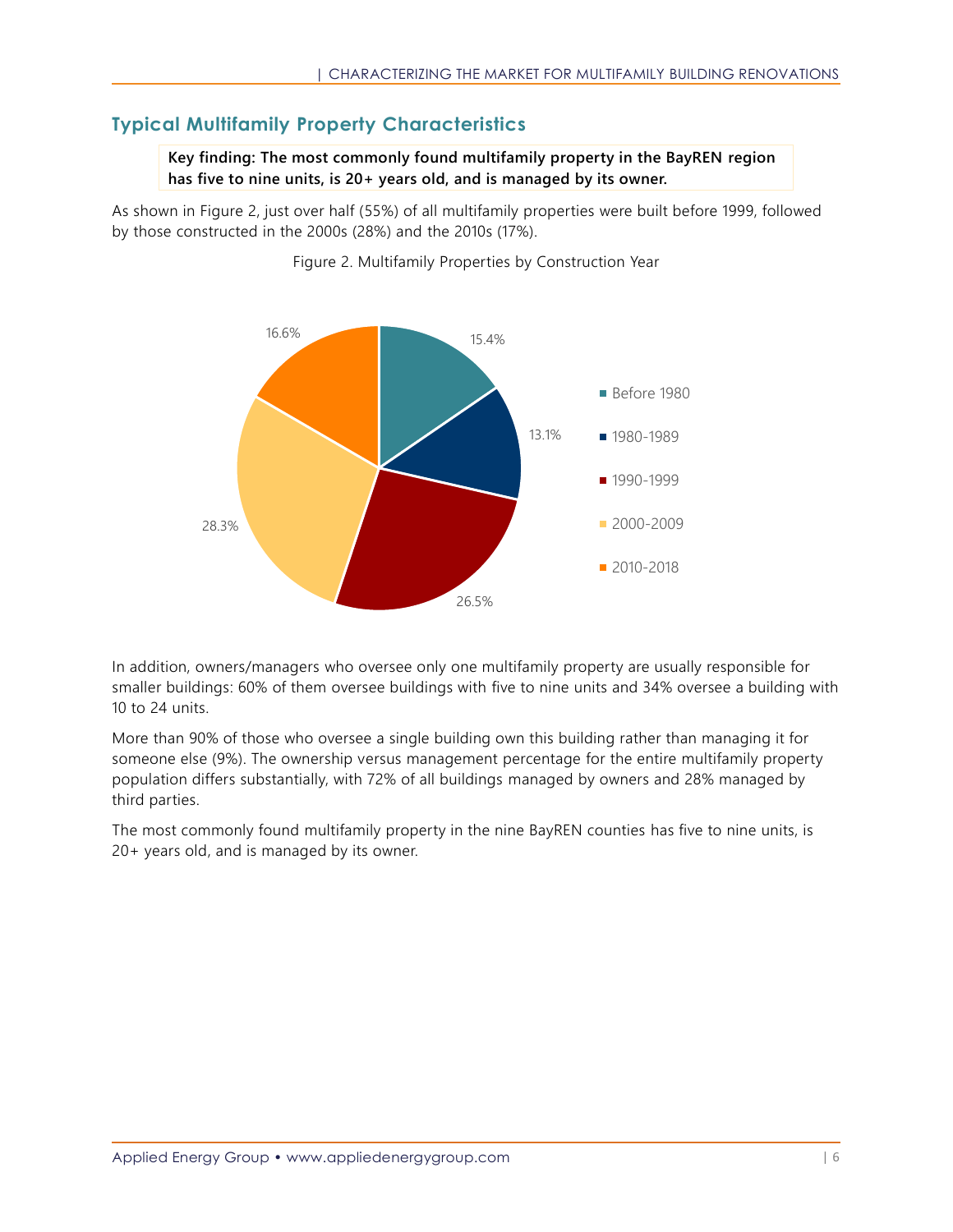## <span id="page-13-0"></span>**Number and Type of Multifamily Building Renovation Projects**

### **Key finding: About 10,000 multifamily building renovation projects start each year, with about 6,000 of these including energy efficiency elements.**

As part of the quantitative survey, multifamily owners/managers were asked about any significant building renovation or upgrade projects they have implemented in the last two years or are currently implementing. We defined "significant" as a project that goes beyond normal maintenance or repair and involves upgrading the residential amenities or improving the way the building functions. The definition provided to respondents also noted that, for most multifamily properties, a "significant" investment would be at least \$25,000.

In total, respondents reported 1,154 significant building renovation projects over the last two years. When we weight the data and extrapolate it to the total population in BayREN's service territory, we estimate that approximately 19,300 renovation projects took place in the past two years. This means there are around 10,000 total multifamily building renovation projects starting each year.

Sixty-three percent of all building renovation projects included specific energy efficiency-related elements, while 37% of projects did not. This means that about 12,100 projects every two years (or around 6,000 per year) include a component that specifically focused on energy efficiency.

Given that there are approximately 20,000 total multifamily buildings, this means that more than half of these buildings have a renovation project of some form occurring every other year. Many of these renovation projects may not have a fixed completion date, as some projects have extended time schedules or when individual units are renovated only at tenant turnover.

Because HVAC systems and water heaters have typical lifetimes of 15 to 20 years<sup>1</sup> and close to 30% of the multifamily properties in the BayREN region are currently 20 to 30 years old, it makes sense that a significant share of the multifamily renovations over the last two years have focused on upgrades to the building operating systems (e.g., space cooling, space heating, water heating). Specifically, [Figure 3](#page-14-1) reveals that close to 20% of these multifamily renovation projects have involved upgrading building operation systems, only slightly behind upgrades to building exterior upgrades and renovations (23%), and ahead of upgrades and renovations to building insulation/air infiltration (16%), common areas (15%), exterior spaces (13%), and tenant spaces (12%).

<sup>&</sup>lt;sup>1</sup> California Database for Energy-Efficient Resources (DEER) [http://www.deeresources.com/index.php/deer-versions/deer2020#EUL](https://nam04.safelinks.protection.outlook.com/?url=http%3A%2F%2Fwww.deeresources.com%2Findex.php%2Fdeer-versions%2Fdeer2020%23EUL&data=02%7C01%7Cbryan%40appliedenergygroup.com%7C455681c92c9f4dea80fe08d74c410a34%7Cd11dfc6a833a471284dbfc468665e0e1%7C0%7C0%7C637061714558006493&sdata=voc5QNwqmCyKT8okl21UXPHuGjykrUO%2BMyhxj5%2FMmT0%3D&reserved=0)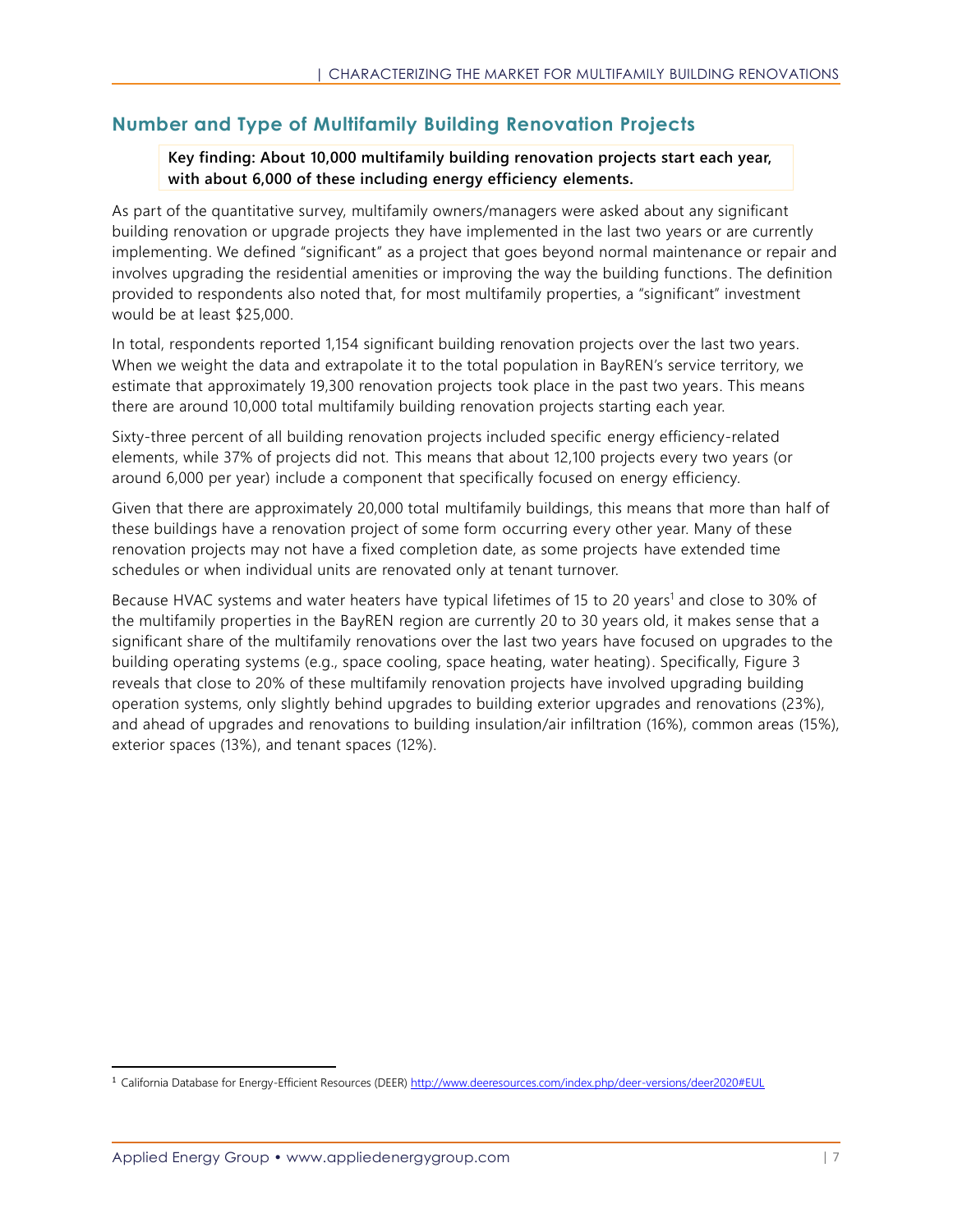<span id="page-14-1"></span>

Figure 3. Typical Multifamily Renovation Projects, Based on Last Three Projects Implemented in Last Two Years

Among owners/managers responsible for a single multifamily property, recent renovation projects focused primarily on the building exterior and tenant spaces. Given this, it seems likely that significant energy savings potential may still exist in smaller multifamily buildings that have not yet upgraded their building operation systems. Upgrading operating systems often results in an increase in energy efficiency, and these types of projects are likely to fall in the under \$100,000 cost range that a new BayREN program might address.

# <span id="page-14-0"></span>**Size and Financing for Multifamily Building Renovation Projects**

**Key finding: About 5,000 multifamily renovation projects started in the past year include an energy efficiency scope with a budget of under \$100,000.**

[Table 2](#page-15-0) shows that, of the approximately 12,000 renovation projects reported to have been started over the last two years that had an energy efficiency focus, the vast majority (81%) had a budget of under \$100,000 for the energy efficiency portion of the work. This translates into approximately 10,000 such projects every two years, and therefore, approximately 5,000 each year.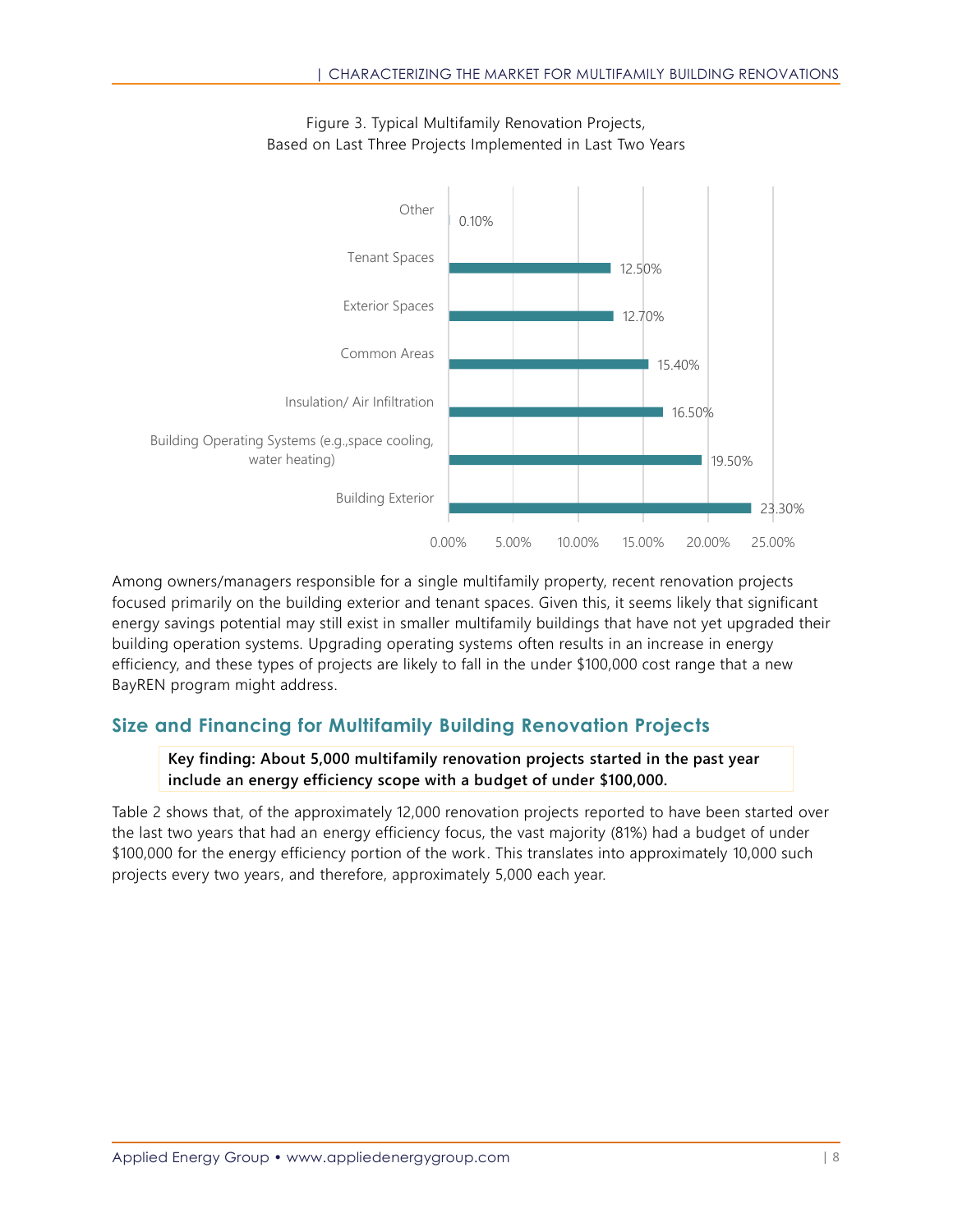| <b>Energy Efficiency</b><br><b>Focused Project Budget</b> | <b>Share of Energy</b><br><b>Efficiency</b><br><b>Projects</b> | <b>Budget Amount</b><br><b>Allocated to Energy</b><br><b>Efficiency Improvements</b> | Use of<br><b>External</b><br><b>Financing</b> | <b>Use of Special EE</b><br><b>Financing (if used</b><br>external financing) |
|-----------------------------------------------------------|----------------------------------------------------------------|--------------------------------------------------------------------------------------|-----------------------------------------------|------------------------------------------------------------------------------|
| Less than \$25,000                                        | 16%                                                            | Up to \$12,250                                                                       | 51%                                           | 34%                                                                          |
| \$25,000-\$99,999                                         | 35%                                                            | $$5000 - $20,000$                                                                    | 54%                                           | 46%                                                                          |
| \$100,000-\$249,999                                       | 20%                                                            | \$50,000 - \$125,000                                                                 | 63%                                           | 51%                                                                          |
| \$250,000-\$499,999                                       | 11%                                                            | \$50,000 - \$100,000                                                                 | 75%                                           | 48%                                                                          |
| \$500,000-\$999,999                                       | 8%                                                             | \$85,000 - \$170,000                                                                 | 74%                                           | 72%                                                                          |
| \$1 million-\$4.999 million                               | 4%                                                             | \$410,000 - \$2,050,000                                                              | 75%                                           | 55%                                                                          |
| \$5 million-\$9.999 million                               | 4%                                                             | \$3.1 million -\$6.2 million                                                         | 62%                                           | 61%                                                                          |
| \$10 million or more                                      | 1%                                                             | \$3.3 million or more                                                                | 100%                                          | 85%                                                                          |
| Total                                                     |                                                                |                                                                                      | 61%                                           | 49%                                                                          |

<span id="page-15-0"></span>Table 2. Summary of Energy Efficiency-Focused Project Budgets and Financing Over the Last Two Years

In addition, just over half of these projects (54%) use external financing, and only half of these use special energy efficiency-oriented financing. If this is correct, these values would translate to around 2,500 projects each year that use external financing, and around 1,250 of those that use special energy efficiency-related financing.

However, when the respondents were asked who provided the special energy efficiency financing, they reported PG&E's On-Bill Financing and BayREN's Capital Advancement Financing at rates much higher than the programs' actual activity. This anomalous result is likely due to confusion on the part of respondents. Respondents were given a choice of financing program options and could select all that applied, and many respondents appeared to simply select program names that mapped to organizations with which they were familiar.

In hindsight AEG believes that this question might have been answered more accurately if asked as an "unaided recall" question (in which loan provider names are not included in the question), rather than an "aided recall" question (in which loan provider names are included). In this case, because of respondent unfamiliarity with different specialty lenders, the "unaided" version of the question would probably have provided more accurate results.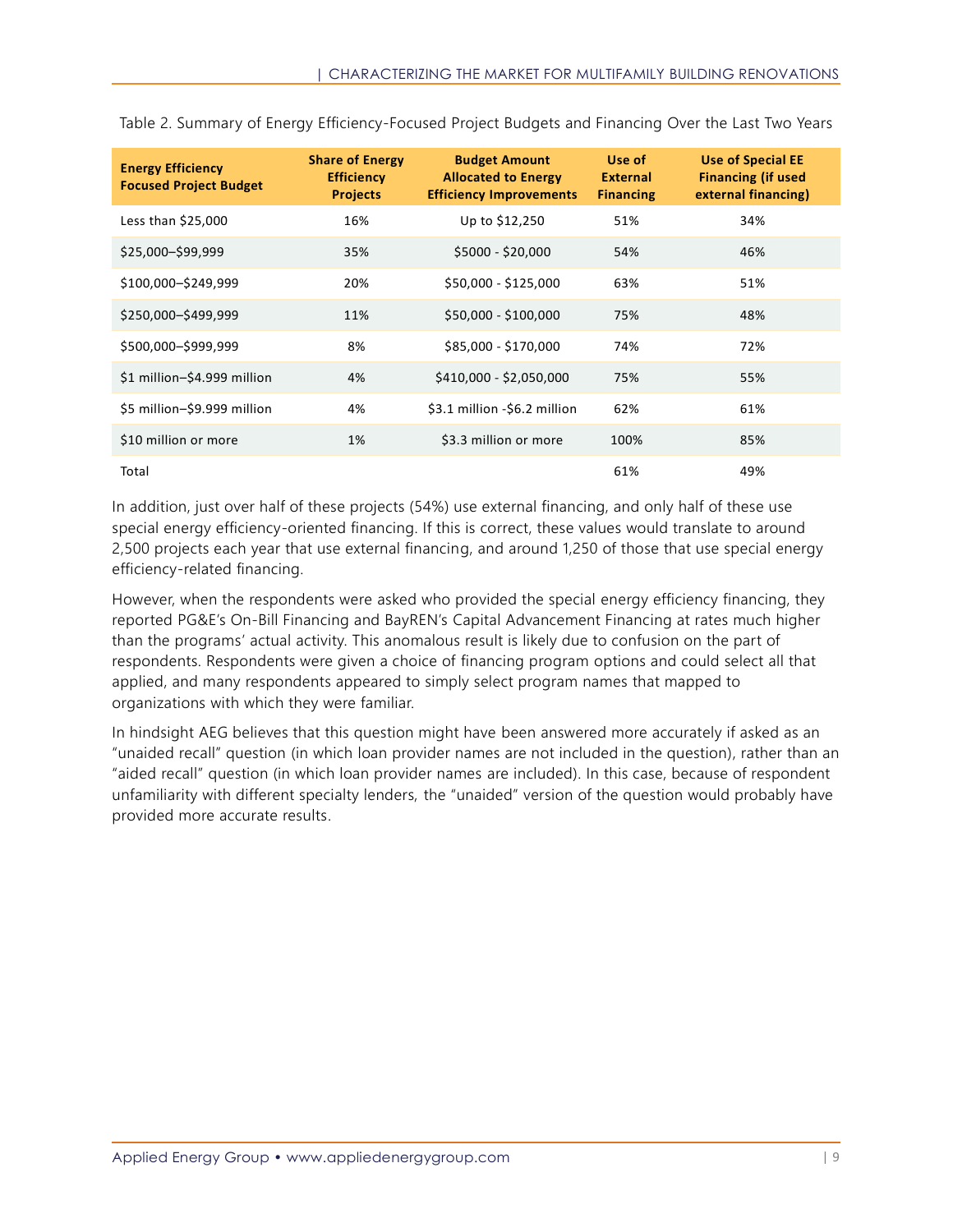# <span id="page-16-0"></span>3 FUTURE MULTIFAMILY BUILDING RENOVATION PROJECTS AND PROGRAMS

The survey also allowed us to estimate how many multifamily renovation projects will likely include energy efficiency improvements within the next two to three years.

## <span id="page-16-1"></span>**Number of Future Energy Efficiency-Related Renovation Projects**

**Key finding: Over the next two to three years, over 10,000 multifamily renovation projects are planned that will have energy upgrade budgets of \$100,000 or less.**

Based on our analysis, about three-fourths (nearly 13,000 projects) of the estimated 17,556 multifamily property renovation projects planned over the next two to three years will include energy efficiency improvements (see [Table 3\)](#page-16-2). Over 10,000 of these projects will have energy efficiency budgets of \$100,000 or less. On average, 14% of the total budgets are projected to be allocated to improving energy efficiency.

This total number of expected future energy efficiency renovation projects averages to around 3,500 expected energy upgrade projects in the under \$100,000 energy efficiency budget window.

| <b>Total Renovation</b><br><b>Project Budget</b> | Number of<br><b>Projects in Next</b><br>$2-3$ Years | <b>Estimated Amount of Budget</b><br><b>Allocated to Energy</b><br><b>Efficiency Improvements</b> |
|--------------------------------------------------|-----------------------------------------------------|---------------------------------------------------------------------------------------------------|
| Less than \$25,000                               | 2,559                                               | Up to \$2,500                                                                                     |
| \$25,000-\$99,999                                | 3,224                                               | \$3,500-\$14,000                                                                                  |
| \$100,000-\$249,999                              | 2,922                                               | \$14,000-\$35,000                                                                                 |
| \$250,000-\$499,999                              | 1,846                                               | \$35,000-\$70,000                                                                                 |
| \$500,000-\$999,999                              | 979                                                 | \$75,000-\$150,000                                                                                |
| \$1 million-\$4.999 million                      | 863                                                 | \$150,000-\$750,000                                                                               |
| \$5 million-\$9.999 million                      | 499                                                 | \$750,000-\$1.5 million                                                                           |
| \$10 million or more                             | 27                                                  | \$4.9 million or more                                                                             |
| Total                                            | 12,919                                              |                                                                                                   |

<span id="page-16-2"></span>Table 3. Projected Multifamily Renovation Projects with Energy Efficiency-Related Improvements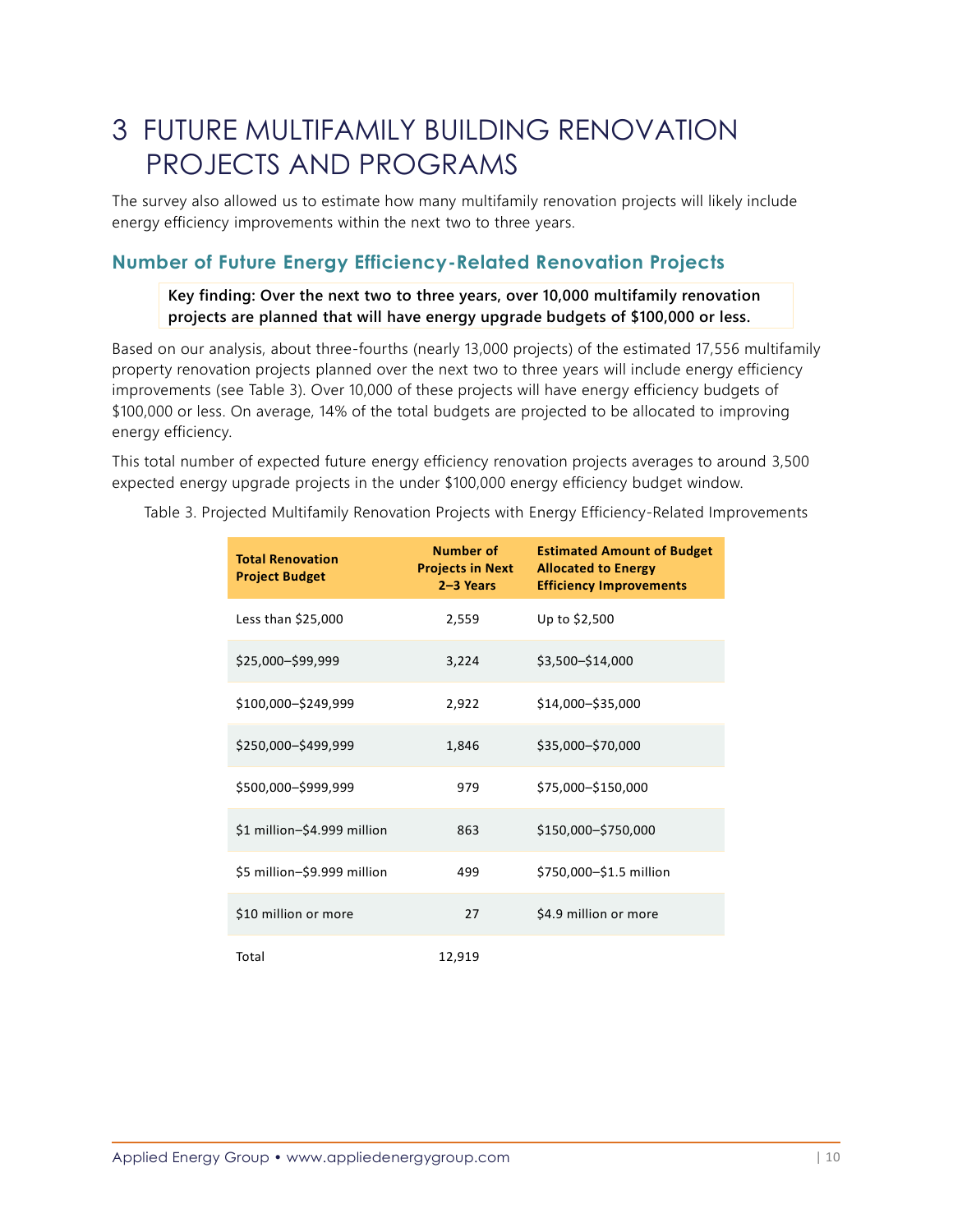# <span id="page-17-0"></span>**Future Renovation Projects by Type and Financing**

### **Key findings:**

**85% of respondents say they are somewhat or very likely to seek external financing for their next renovation project, and 83% are somewhat or very confident they will receive that funding.**

**Even if external financing is not available, nearly 80% say they will still do the next planned renovation project, although possibly with a reduced scope.** 

<span id="page-17-1"></span>As [Figure 4](#page-17-1) shows, survey respondents indicate that roughly half of their upcoming largest planned projects (both with and without energy efficiency improvements) will include upgrades to both the common areas and individual tenant units. The remainder is split between those focused on common areas only and those focused on individual units only.



Figure 4. Scope of Largest Planned Renovation Project

It is very important to note that while, as we report in Section 4, many respondents say that financing issues are sometimes a barrier for them, the responses in [Figure 5](#page-18-0) show that most (85%) say that they are somewhat or very likely to seek external financing for their next project. And nearly the same number (83%) say they are somewhat or very confident that they will actually receive that funding.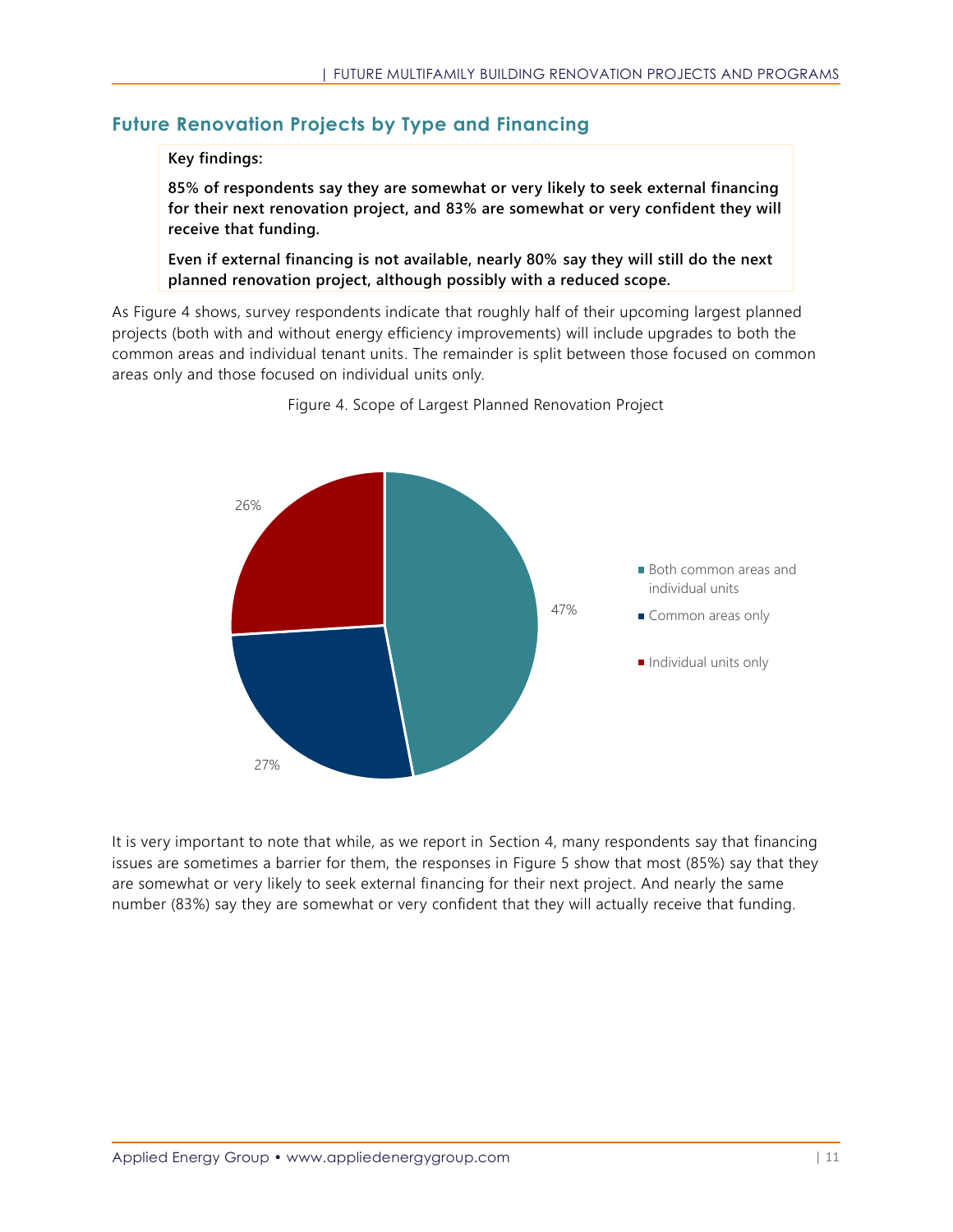<span id="page-18-0"></span>

Figure 5. Seeking External Financing for Next Planned Renovation Project

Not only do most of these respondents say they will seek external financing (and are confident that they will get it), they also say they will likely get that funding from traditional bank resources. As shown in [Figure 6,](#page-19-0) fully two-thirds of respondents (66%) say they will seek funding from a traditional financial institution with which they have worked before, while another 12% say they will also seek financing from a traditional financial institution but not one they have used before.

This strongly suggests that the expectation of workable financing (at some arbitrary level of favorability) is rooted in their previous experiences with traditional financing models, and that the size and scope of their anticipated projects reflects this preexisting expectation and estimation of project feasibility. These estimates also exclude an unknown number of potential latent renovation projects that are not currently planned because the favorability of known financing options is inadequate to sustain these projects.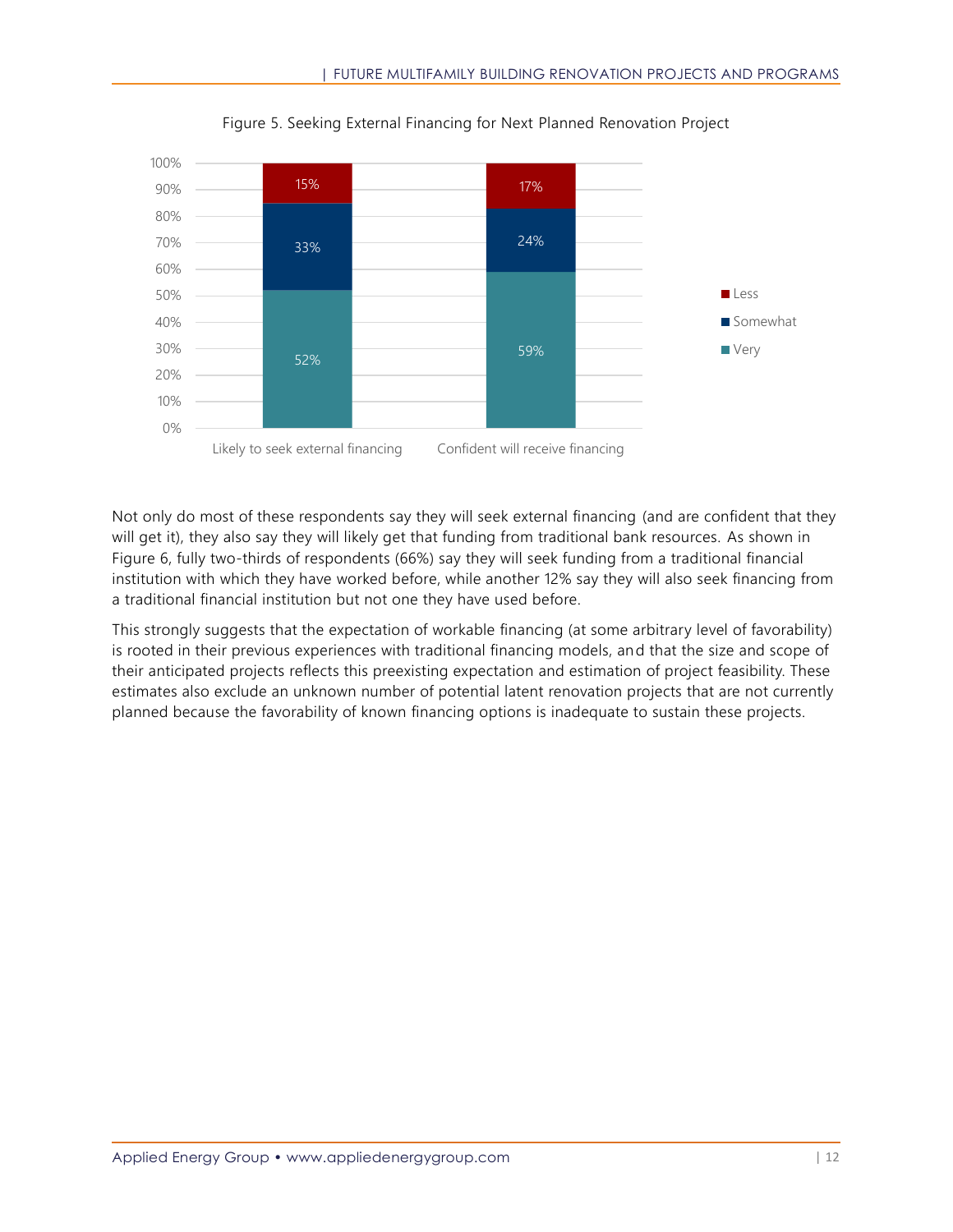<span id="page-19-0"></span>

Figure 6. Expected Financing Sources for Next Planned Renovation Project

*Figure note: Respondents indicated that the "something else" financing option is typically some form of internal or self-financing.*

If, ultimately, financing is not available for future projects, about half of respondents (51%) say they will still complete the project as planned, while another 28% say they would still do the project, just with a smaller scope (see [Figure 7\)](#page-20-1).

This means that nearly 80% say they will still do a planned project (in some form), even if financing is not available. A commitment to project execution even in the absence of financing suggests that many of these projects are "required," in the sense that the managers/owners do not see postponing the project as a workable option. It is possible that the population of projects being surveyed here excludes projects that building managers might like to pursue under better circumstances, or financing conditions, than they believe exist today.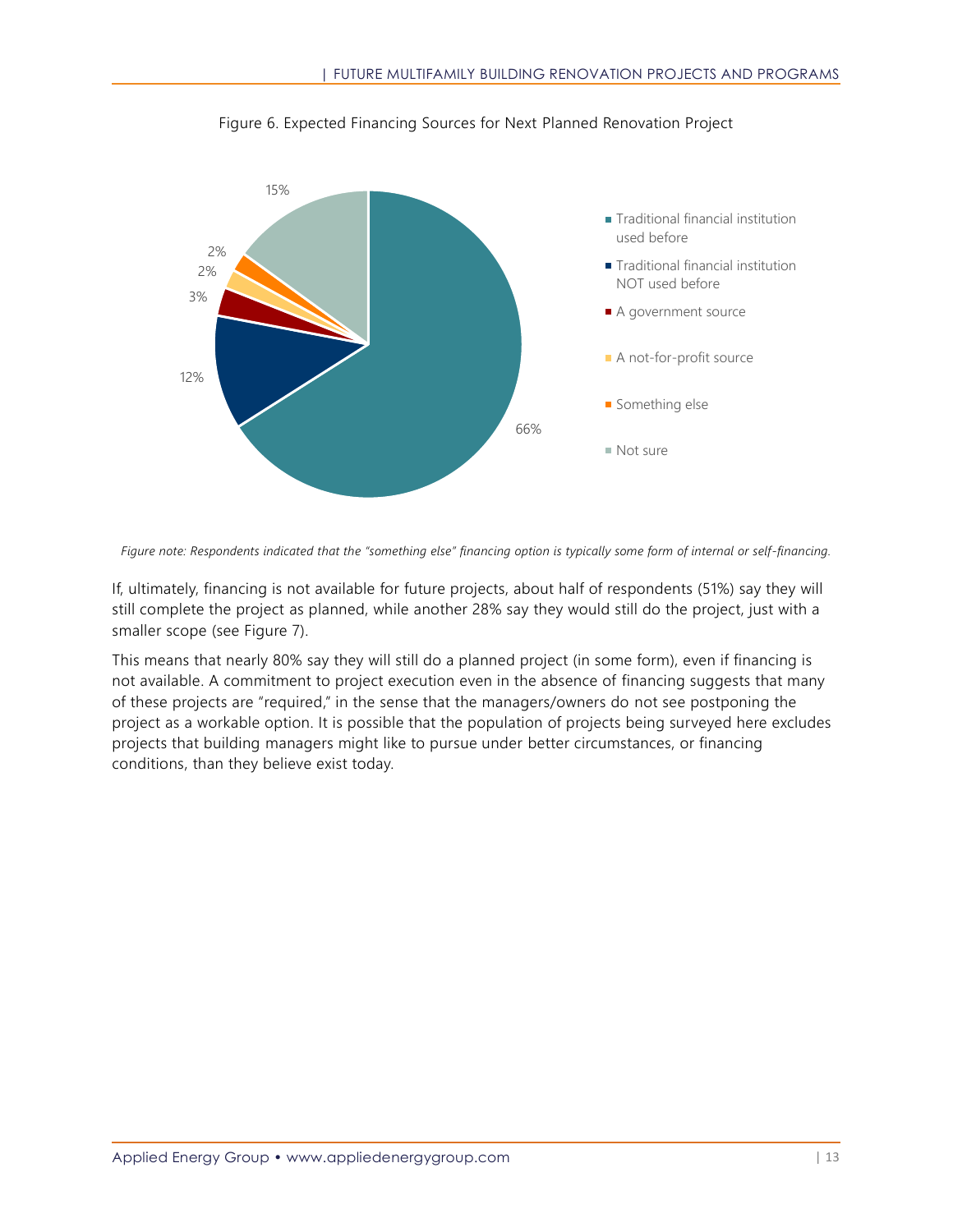

<span id="page-20-1"></span>Figure 7. Likely Outcome If Financing Is Not Available for Next Planned Renovation Project

## **Future Renovation Projects with Energy Efficiency Budgets Less than \$100,000**

Analyzing the data from respondents who have planned projects with a total renovation budget of less than \$500,000 including an energy upgrade budget of less than \$100,000, we find that:

- A little over a half say they are "very likely" to pursue financing.
- Of those that will pursue financing, all are very or somewhat confident they will be able to obtain financing.
- A little over a half say they will continue the project as planned if they are unable to obtain financing; the remainder will continue the project but with a smaller scope or over a longer time period.
- Slightly less than half have decided not to proceed with a project in the past that included energy improvements because they could not obtain financing.

## <span id="page-20-0"></span>**Interest in a Future BayREN Program**

**Key finding: 75% of respondents say they would be very likely or extremely likely to consider a low- or no-interest financing product from BayREN for energy efficiency projects with total costs less than \$100,000.**

The research also addressed the question of how building owners and managers would respond to a new BayREN financing option if they were aware that such an option existed when their next renovation project comes up.

[Figure 8](#page-21-0) shows that if low-cost or no-cost financing was made available through BayREN for energy efficiency projects with total costs less than \$100,000, a significant majority of all multifamily property owners and managers (75%) say they would be very likely or extremely likely to explore that option.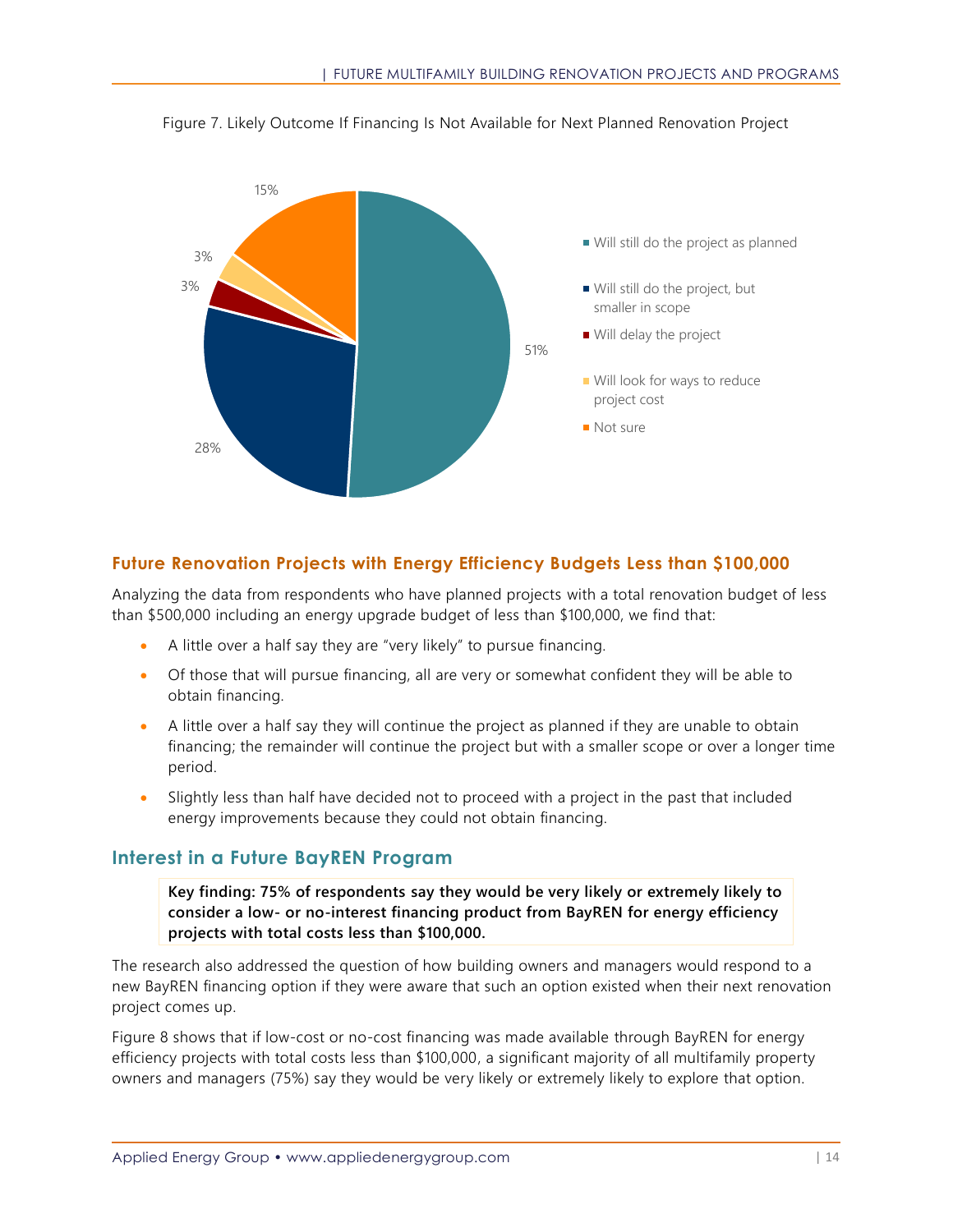<span id="page-21-0"></span>

Figure 8. Level of Interest in Low- or No-Cost Financing from BayREN

*Figure note: Data is for all respondents. The question asked: "Please assume that BayREN offered a program that provided low or no interest financing for multifamily property energy efficiency projects with total costs less than \$100,000. How likely do you think your organization would you be to at least explore a BayREN-sponsored financing option for one or more appropriate projects?"*

Similarly two-thirds of respondents who say they currently have planned projects with a total renovation budget of less than \$500,000 including an energy upgrade budget of less than \$100,000 say they would be very likely (giving a rating of 8 or higher on a 10-point scale) to explore a low- or no-interest financing option if it was offered by BayREN.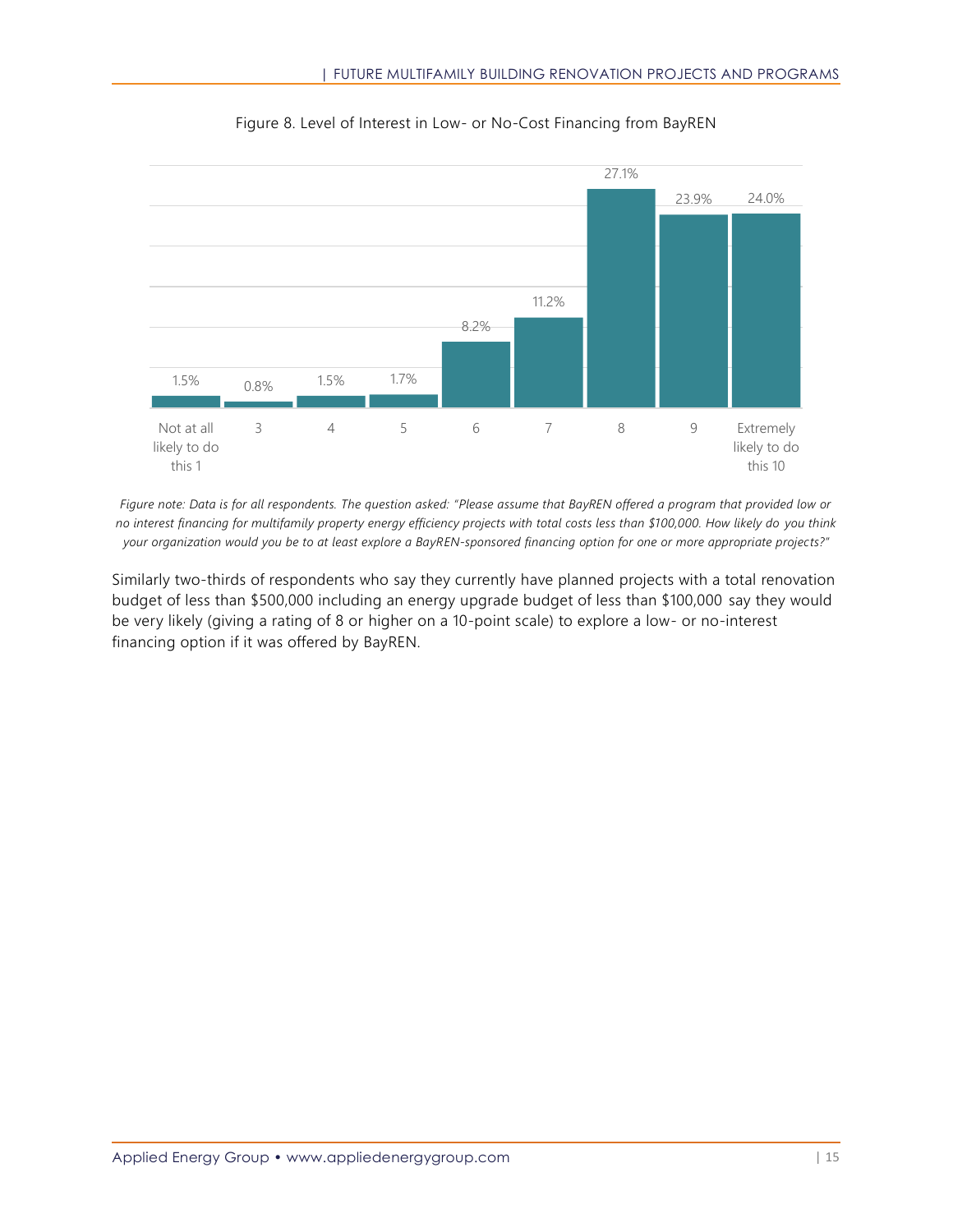# <span id="page-22-0"></span>4 BARRIERS TO IMPLEMENTING ENERGY EFFICIENCY PROJECTS

# <span id="page-22-1"></span>**Findings on Barriers from the Survey**

**Key findings: Respondents indicated their top barriers to energy improvements are:**

- **- Low/no-interest financing is not available**
- **- Terms of loan are unattractive**
- **- Energy savings claims are deemed unreliable**
- **- Lack of information about rebates and incentives**
- **- Lack of information about which energy upgrade investments to pursue**
- **- Ownership structure makes it challenging to invest**

While the survey data revealed that a large number of multifamily building renovation projects occur each year in the BayREN region, we also considered the possibility that some projects that might have value to building owners and residents do not occur for one reason or another.

<span id="page-22-2"></span>Our survey showed that one of the most common barriers to renovation projects cited by respondents is, indeed, their inability to obtain financing. [Figure 9](#page-22-2) indicates that just over 4 in 10 building owners and managers say that at least one energy efficiency renovation project has not occurred due to financing availability issues. This hints that there may be a pool of latent upgrade projects that are not currently planned or considered because of the respondent's understanding of the financing landscape.



Figure 9. Has the Inability to Obtain Financing Ever Stopped Respondents from Proceeding with an Energy Upgrade Project?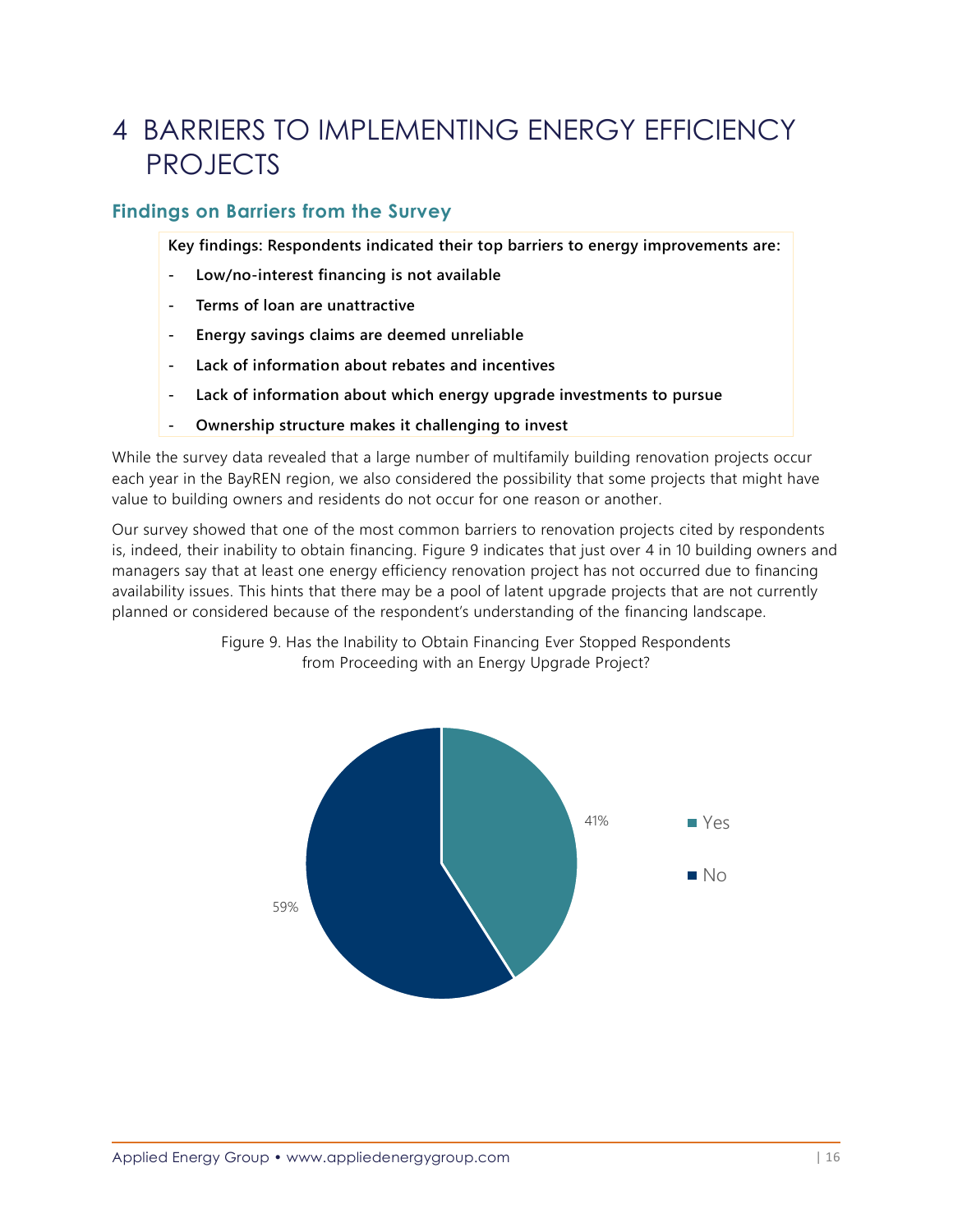Respondents who said they had at least one renovation project that included energy efficiency cancelled due to inability to obtain financing were asked an open-ended question about why that happened. They provided a variety of responses, including that:

- Loans were too expensive or had onerous conditions.
- They were not qualified as borrowers because of bad credit, past bankruptcies, other existing loans, insufficient cash flow or assets, or other issues.
- The time frame for the loan did not work out due to issues such as maintenance conditions that had to be addressed, bad economic cycle, low profits, or family issues.
- Their project did not qualify for lending because it was too small, the owner did not have enough cash upfront to proceed, or they were not able to obtain building permits.

Financing issues are not the only barriers that can make it difficult for multifamily building owners to complete energy efficiency-related renovation projects. To explore these barriers more fully, the team identified a set of 17 conceptual barriers that might affect the ability of owners to implement these projects. Survey respondents were asked to rate the importance of each of these barriers in terms of impact on their ability to implement new, energy efficiency-related building improvement projects at one or more of their properties.

Because the research team knew that if survey respondents are simply asked to individually rate the importance of barriers, they tend to rate them all as important, the team used an alternative questioning approach in which respondents were forced to rate only certain numbers of barriers as "the most important things that limit us," "things that are important, but not critical," or "things that are not that important." In this survey, each respondent assigned five barriers to the "most important" category, four barriers to the "important" category, and three barriers to the "not very important" category.

Of the 17 barriers tested, six are rated most frequently as "most important," as shown in [Figure 10.](#page-24-0) The barriers include financing concerns (either that financing is not available or not available at attractive terms). They also include issues around understanding energy efficiency and related rebates (concerns that energy efficiency claims are unreliable and that they lack information about energy efficiency options and rebates). Another barrier related to internal challenges associated with being able to get their ownership group to make effective decisions.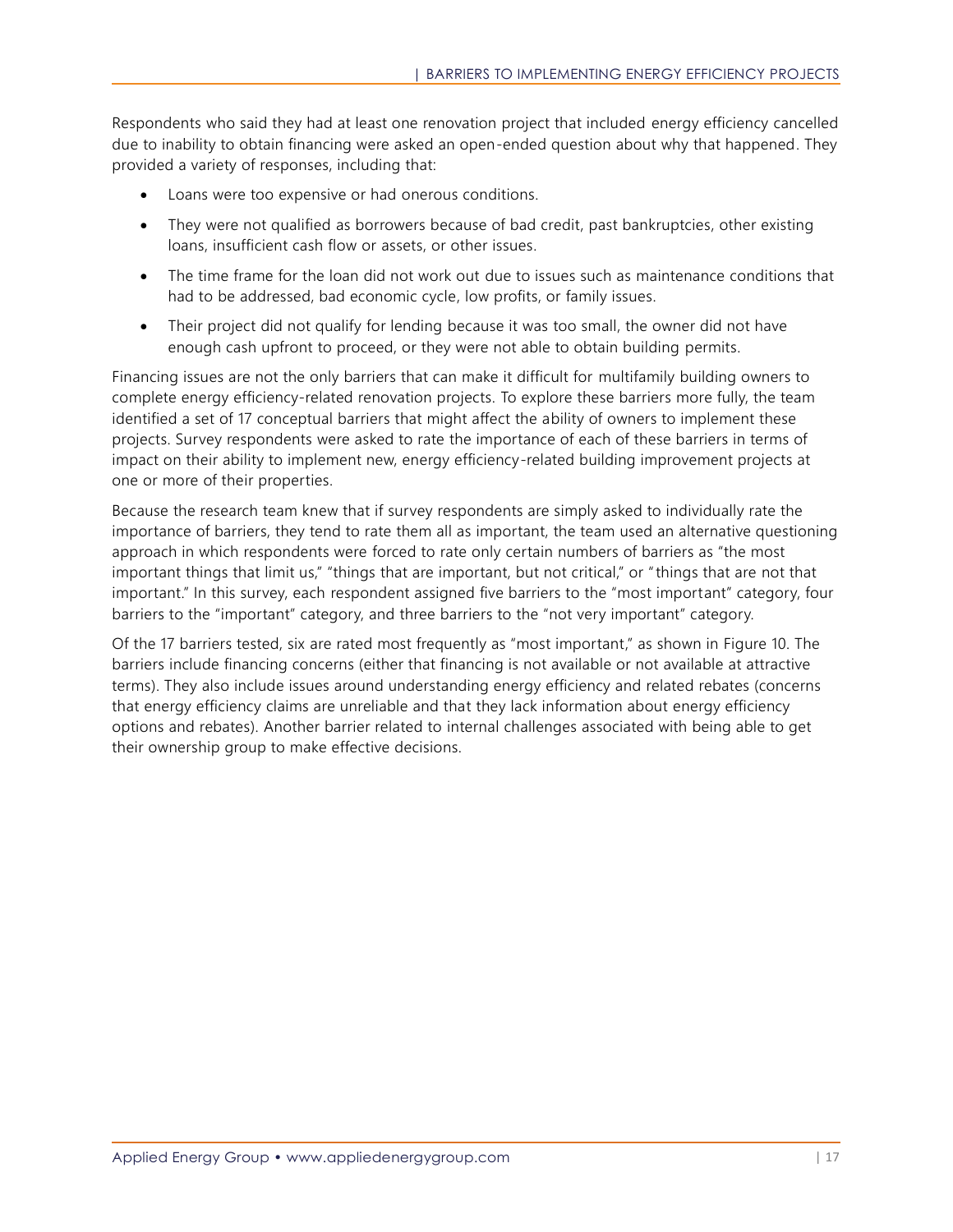<span id="page-24-0"></span>

### Figure 10. Reasons Cited as Most Important Barriers to Implementing Energy Efficiency Improvement Projects<sup>2</sup>

While all six statements in [Figure 10](#page-24-0) are rated as very important barriers, [Figure 11](#page-25-1) shows the six statements that received the lowest importance ratings. These reasons cover a good deal of ground, including other concerns about financing (e.g., that applications are complex, or issues with qualification), but also including issues associated building ownership (that they will not own it long enough to make investments worthwhile), or concerns about energy efficiency (e.g., that it is not a worthwhile investment or not a big selling point for tenants).

<sup>&</sup>lt;sup>2</sup> Note that the values in the table do not sum to 100%. This is because respondents did not assign all of the barriers to one of the three rating groups (Most important, Important but not critical, and Not that important). This was intentional.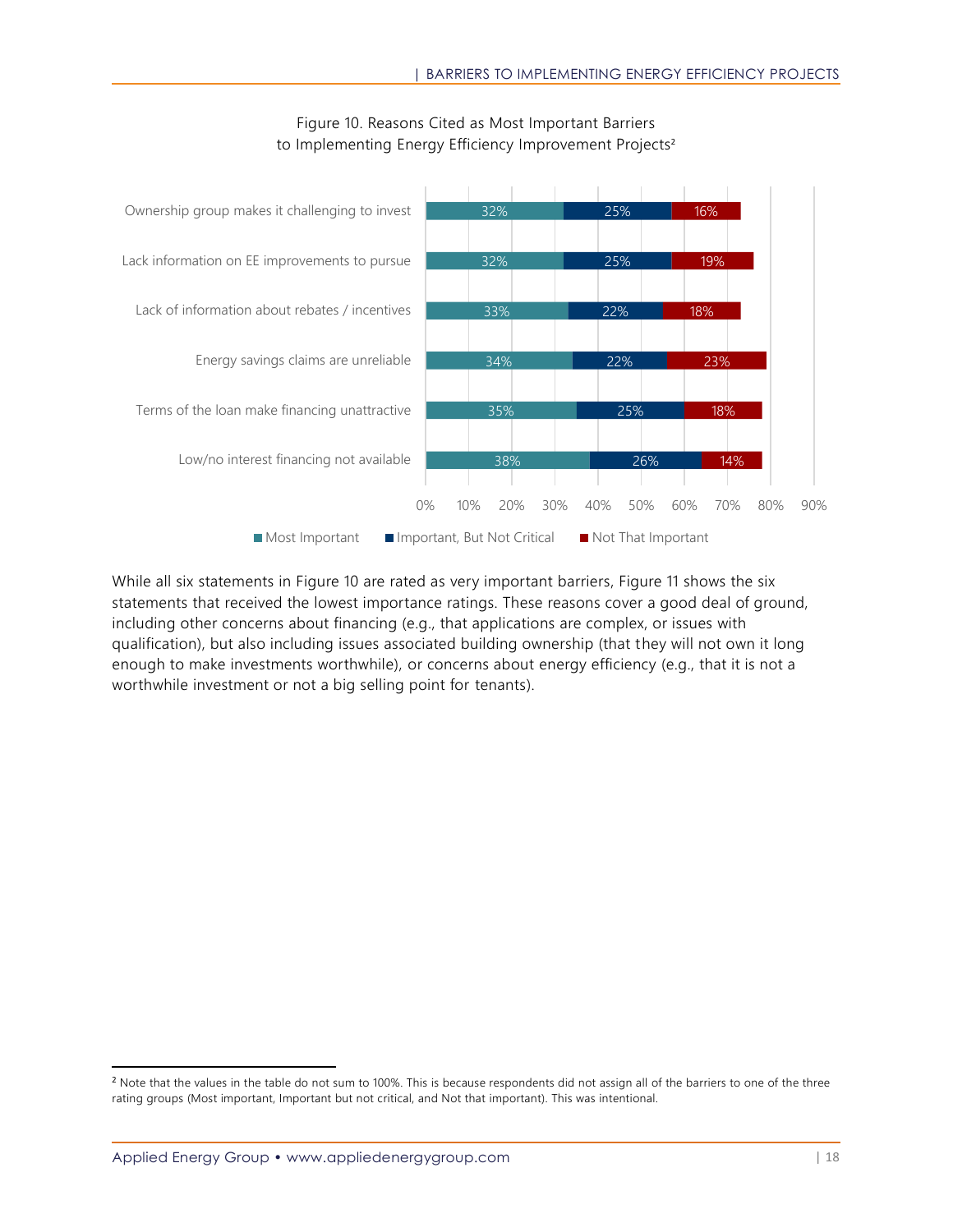<span id="page-25-1"></span>

### Figure 11. Reasons Cited as Least Important Barriers to Implementing Energy Efficiency Improvement Projects

Five other barriers received middling importance ratings:

- Do not have the capital to undertake energy efficiency projects
- Not willing to invest in energy efficiency because tenants are responsible for their own energy costs
- Our buildings are already energy efficient
- Investing in energy efficiency is too risky
- Do not have the time or expertise to evaluate project financing options

## <span id="page-25-0"></span>**Findings on Barriers from the Customers Who Inquired About BayREN Programs**

The themes that appeared in the survey responses were also reflected in the in-depth interviews conducted with customers who applied to participate in the BayREN rebate program ( but did not qualify), and were observed in the data collected by the StopWaste LRS program interest tracking system. The in-depth interviews certainly highlighted concerns about financing, but go beyond financing issues as well. For example, investment returns from renovations focused on efficiency (such as increases in property value or lower operating costs) were often viewed as inadequate given total investment costs. Several interviewees also noted that their properties operate under rent control, making it more difficult to recover investments by charging tenants more. And some tenants are also paying for their own energy use, bringing up the often-present barrier of split incentives.

Here are some notable comments about barriers from the interviews:

• "What happened was, I was listening to this, and thinking to myself, 'This is really terrific!' and there's a certain amount of public altruism and all kinds of good stuff, right? And then when I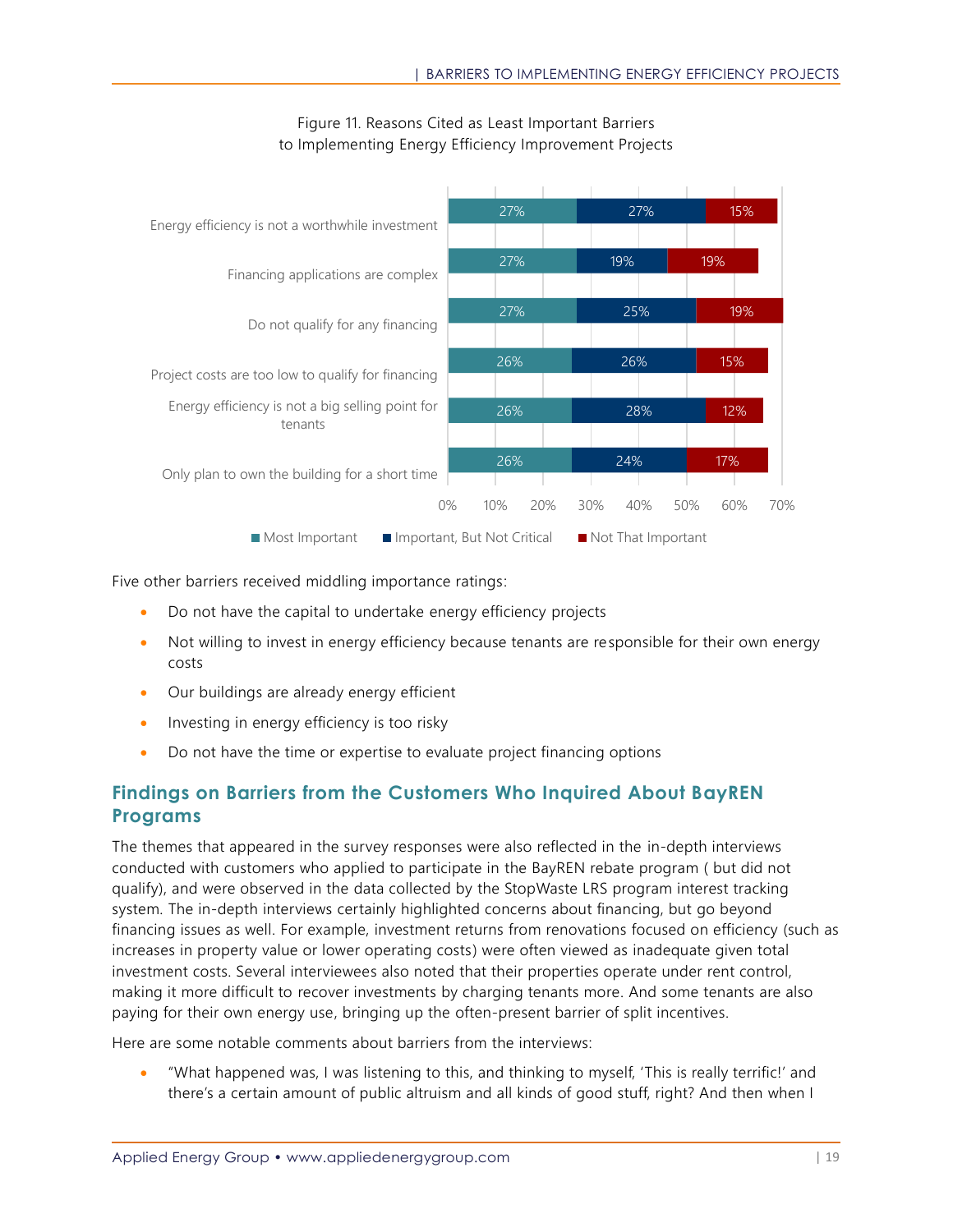look in the mirror, I say to myself, I'm in a building in a city with the most stringent rent controls in the world, for one. Two, I've got tenants paying their own energy bills. I could never pencil this out! As much as I want to change the world in a positive way, we're going to have to say no." *–Owner of 8-unit property in San Francisco County*

- "The apartments are essentially low-income apartments, so you're just not making that much money on it. …This building has a lot of windows; a little \$750 thing isn't gonna cut it." –*Owner of 12-unit property in Alameda County*
- "The savings are not enough to justify the cost." –*Owner of 28-unit property in Alameda County*

## <span id="page-26-0"></span>**Summary of Findings on Barriers**

**Key finding: In one form or another, 35 to 40% of respondents say that financingrelated issues represent a critical barrier to their ability to implement renovation plans.**

The survey findings indicate that financing availability is the single most commonly cited barrier to multifamily building owners being able to implement more energy efficiency improvements. In one form or another, 35 to 40% of respondents say that financing-related issues represent a critical barrier to their ability to implement renovation plans.

In a similar vein, more respondents say that financing is an important barrier (35 to 40%) than say that they are not confident that they will get external financing (17%). This suggest that, even though some respondents believe they will ultimately receive external financing, they view the process as challenging and without a certain outcome.

Beyond financing, it is also important to note that a variety of other barriers are regarded as "critical" by at least a quarter of respondents. These other concerns include issues around the knowledge that respondents have about energy efficiency-related issues and programs.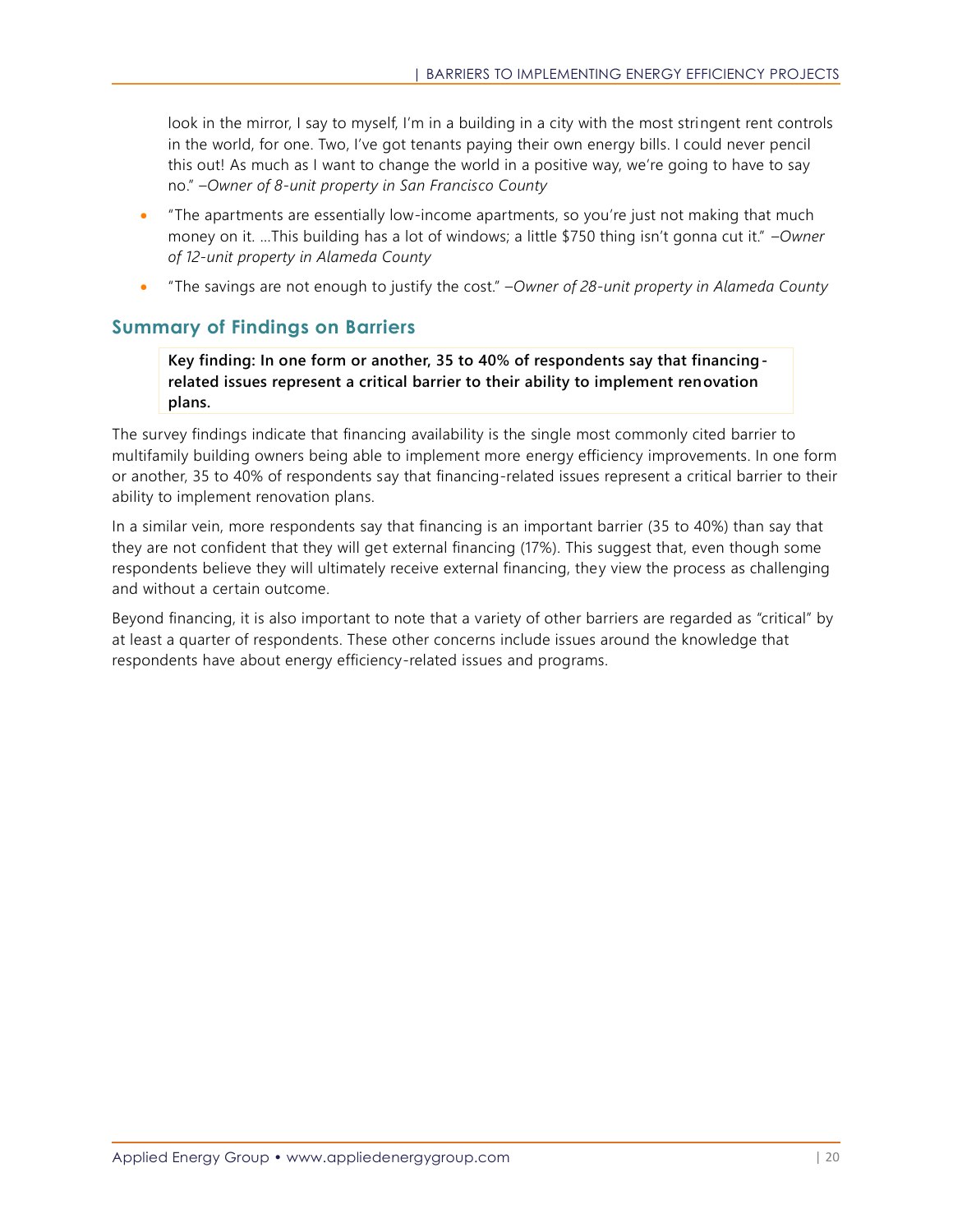# 5 INSIGHTS FROM QUALITATIVE INTERVIEWS WITH **LENDERS**

### **Key finding: Major barriers to lending for multifamily energy efficiency projects include owners' and lenders' lack of knowledge about the investment value of energy efficiency and restrictions on second deeds of trust.**

The research team also wished to include the perspectives of lenders on the issue addressed in this report. In order to capture these perspectives, the team first leveraged AEG's team to conduct an indepth telephone interview with a multifamily loan manager for a large regional bank. The bank associated with this respondent originates multifamily financing, typically for purchasing multifamily properties, and as a result, they consider loans for renovation projects, including energy efficiency improvements, to be "value-added" financing. The minimum loan amount offered by this bank in the multifamily sector is \$1 million.

This initial interview yielded the following insights:

- Developers are viewed as only wanting to put money into properties for upgrades like finishes and countertops.
- Energy efficiency is viewed as a growing business and lenders are behind the times in not promoting financing for energy upgrades. The financing industry has not caught up to the fact that energy efficiency can be a good investment for both multifamily owners and lenders.
- In addition to the finance industry not fully understanding the return on investment from energy upgrades, another barrier is that many lenders do not allow a second deed of trust against a property. For this reason, the only time for multifamily owners to obtain value-added financing is when they refinance, which typically occurs only on a five-year cycle.

This lender also noted that the second deed issue is especially problematic for loans of less than \$100,000; and that working with credit unions is typically a better option in these cases.

In addition to the lender interview conducted by AEG, the research team also contracted with a separate organization to conduct telephone interviews with six additional lenders who finance multifamily buildings in the Bay Area. The six lenders do not currently participate in BayREN's programs and included national mortgage lenders, an equipment finance company, a regional bank, and a local/community bank. Some lenders served the multifamily sector almost exclusively, while for others, multifamily financing represented a small share of their total portfolio.

## **Trends Observed Across the Additional Lender Interviews**

The six additional lender interviews suggested the following trends in their activities in relevant areas of lending:

- Five of the six respondents already offer some form of energy efficiency or 'green' financing product.
- Most of the financing products that are currently offered are types of first-position mortgages.
- Lenders tend to say that energy and water related expenses have a relatively small impact on overall net operating income (NOI) for a building.
- Lenders were typically not aware of possible correlations between building energy use and loan performance.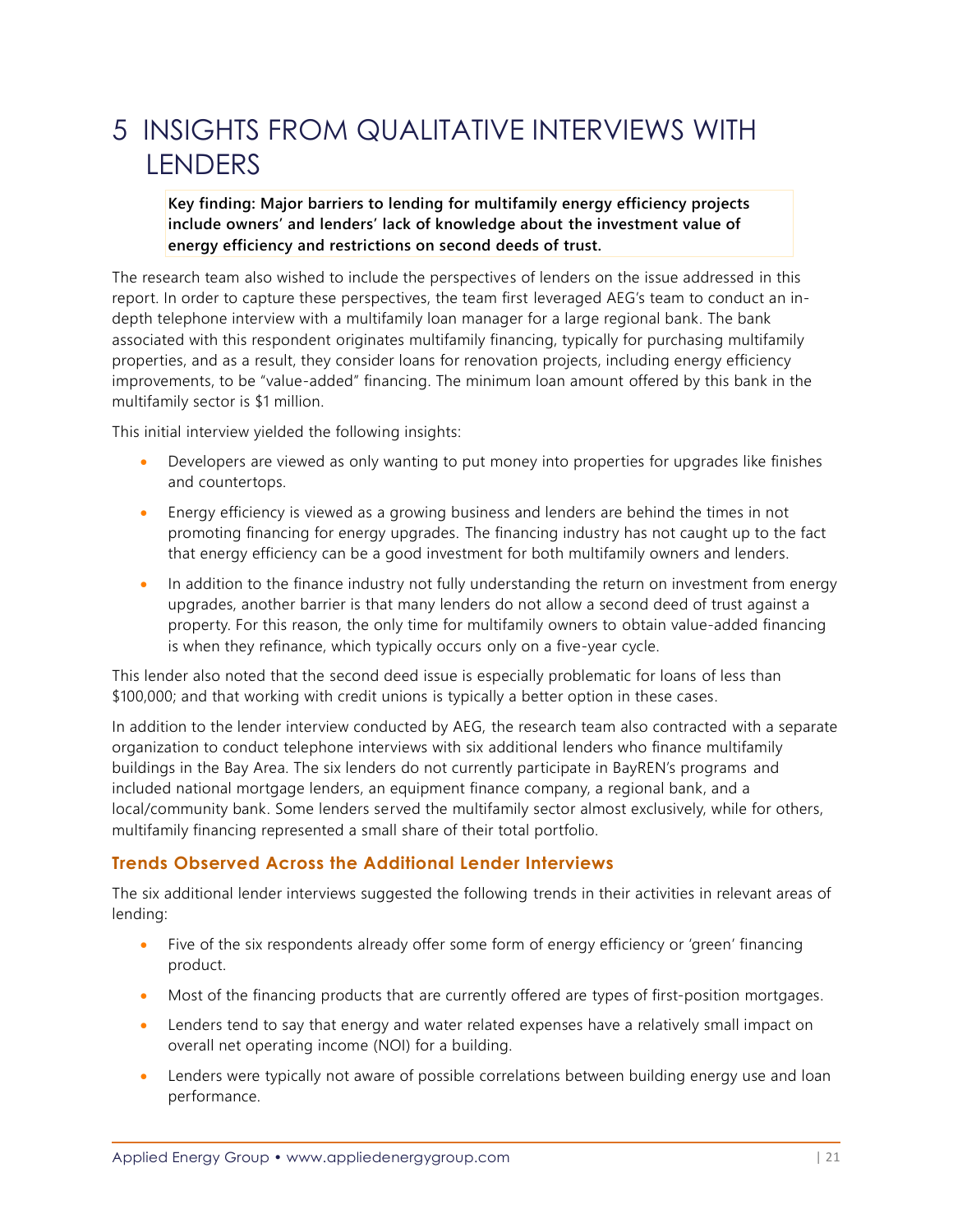- Shifting norms in the Bay Area multifamily housing market may be establishing higher expectations for energy efficiency among prospective tenants.
- Several lenders associated energy efficiency financing with PACE and held negative views of PACE.
- One lender, in explaining his decision to not participate in the interview, highlighted a sentiment shared by several lenders: the program should focus on property owners and/or enhanced regulatory requirements, rather than lenders, because lenders do not have a role in influencing borrower scopes of work.
- Lenders tended to have minimal, if any, awareness of programs offered by BayREN or PG&E.
- Lenders tended to perceive green mortgage borrowers as seeking to install a scope of work that meets the minimum savings threshold for the product at the lowest expense possible.

## **Key Takeaways From the Lender Interviews**

Given the trends just noted, lenders suggested several insights that might affect the way that a new loan program for this population should be structured:

- Appraisers play a key role in the financing process. The approach that the appraiser takes in incorporating energy use into an estimate of NOI for the property can influence the valuation of the property and therefore the terms of the financing. Lenders tend to see appraisers as using general assumptions regarding a building's energy costs, rather than using energy use data for the building.
- While not universal, it seemed that most lenders viewed appliances, solar panels, and lighting upgrades as the primary ways of improving energy use in a building. It is possible that many properties are meeting the Green Rewards/Green Advantage energy and water saving goals by installing lighting upgrades, programmable thermostats, aerators, and low-flow devices.
- When financings include funds for property renovations, lenders say they evaluate the impact of the proposed improvements on estimated NOI for the property. The lender's view this evaluation as an important part of their role in making decisions on loan requests. While lenders will make approval decisions based on their evaluation of the effects of the proposed improvements, they say they generally avoid seeking to influence the scope of work, but instead follow a 'hands-off' approach to the scope of work.
- No lenders expressed confidence that their institutions could meaningfully evaluate energy use in buildings. Those lenders who work with the Fannie Mae Green Rewards and/or Freddie Mac Green Advantage mortgages were content to rely upon the energy analysis completed by the approved third-party consultants for those programs.
- Two of the six lenders had developed market-rate financing products that focused on energy efficiency or sustainability.
- When energy is used in the loan process, it is generally viewed as a tie breaker, rather than as a primary decision factor.
- Of the options provided for BayREN to support lenders, respondents expressed the most interest in additional research on the performance of energy efficiency loans; credit enhancements; and access to customer leads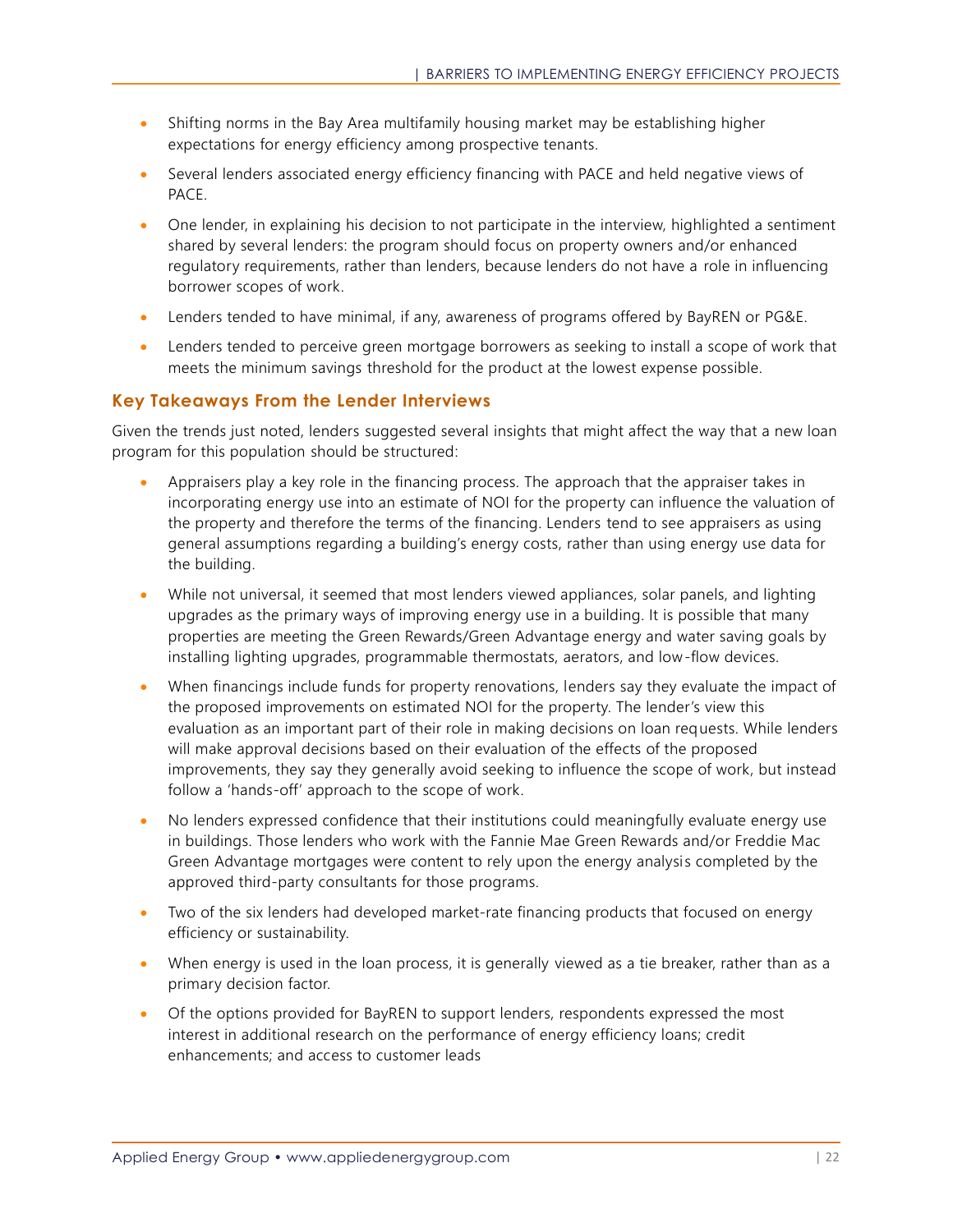• Secondary market requirements heavily influence lending processes and standards for multifamily loans.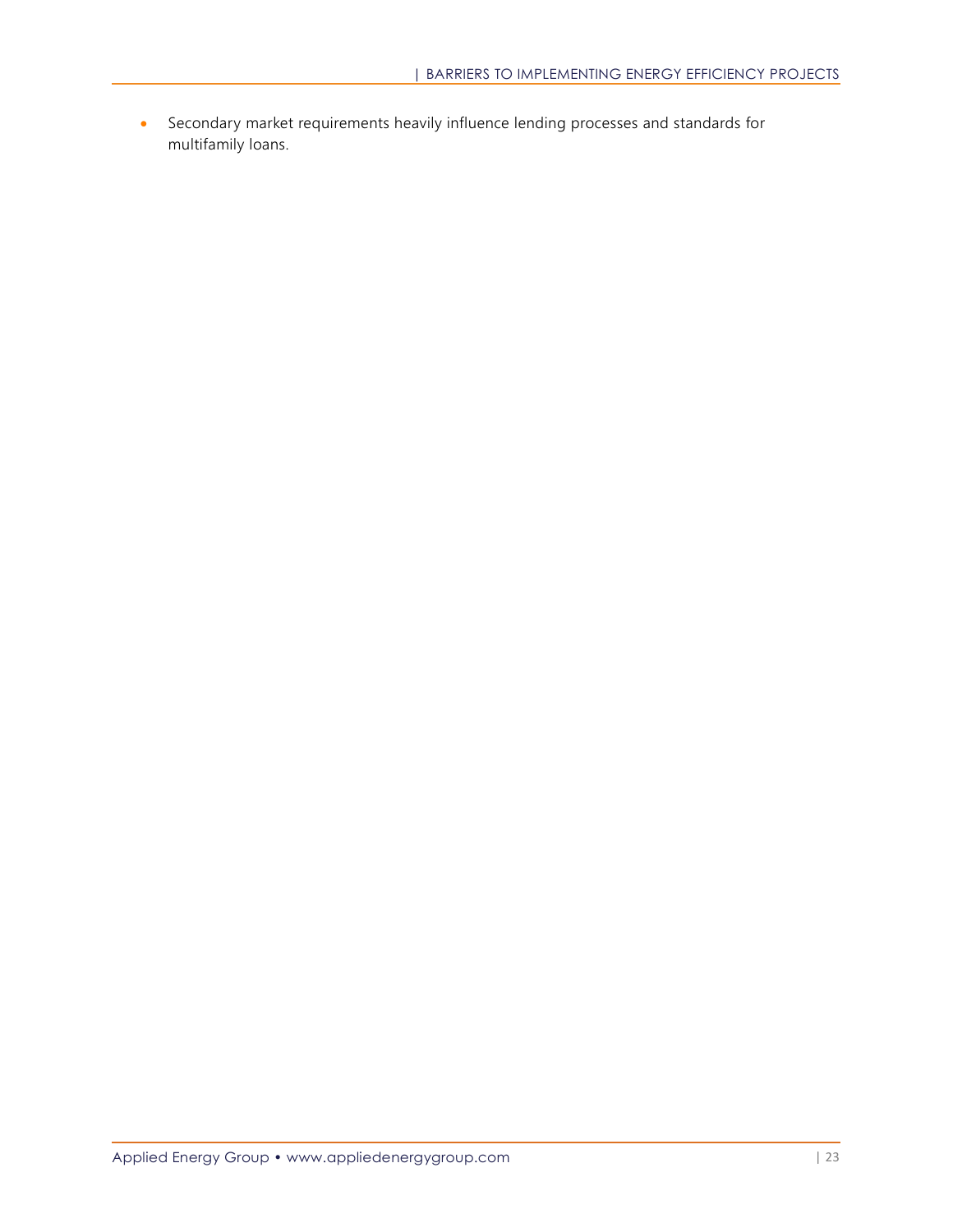# <span id="page-30-0"></span>6 INSIGHTS FROM BAMBE'S LENDER REFERRAL SERVICE

The research team recognized that data from multifamily owner / managers and lenders is certainly useful in understanding the future opportunity for new loan programs focused on these owners. In addition to these insights, however, the team also determined that it would be useful to augment the customer-side data and analysis from the primary market research with insights that could be drawn from existing BayREN programs.

In order to do this, the team conducted informal discussions with the implementer of BayREN's Lender Referral Service. The goal of these discussions was, to capture their insights and perspectives on multifamily financing challenges and program design opportunities The research team certainly recognize that input from program implementers must be understood for what it is. Program implementers have the advantage of being the "feet on the street," interacting with customers in "real life" on program-related issues. Having said this, the research team also recognizes that program implementers often have their own interests in making programs easier for them to implement. Findings from the LRS program implementer, then, are viewed as providing added additional perspective, beyond that provided by customers directly, that may be useful in thinking about future BayREN programs.

When a multifamily property owner or manager engages with the BAMBE program, they are connected with the Lender Referral Service. The LRS consultant provides the owner with a customized list of financing options to help fund their energy upgrade. The service typically offers multiple lender options and financing products, matching customers with appropriate lenders, competitive rates and terms, and support with the application and closing process.

Through the Lender Referral Service, qualifying property owners can access assistance to bring down the interest rate from their lender to finance an energy upgrade. The Bay Area Multifamily Capital Advance Program (BAMCAP) provides loan capital at 0% interest to the lender, which means the property owner only pays interest on the loan capital supplied by the lender.

## <span id="page-30-1"></span>**Insights into the Owners' Perspective**

Feedback provided by the LRS program implementer suggested that, on their own, attractive financing options are typically not sufficient to motivate multifamily property owners and managers in the LRS pipeline to expand their current scope of work for energy upgrades. Concerns conveyed by owners to the LRS program implementer include:

- Reluctance to add debt. In general, the owners and managers who engage with the Lender Referral Service and are evaluating financing options are hesitant to increase their property's debt. If they decide that adding debt is necessary, or in their best interest, they focus primarily on the financing product's interest rate and security requirements. In part due to this focus on interest rates, the presence of incentivized financing, such as BAMCAP and PG&E's on-bill financing, may make market-rate financing less attractive.
- Split-incentive barriers. Owners in the LRS pipeline are generally focused on opportunities to save money and/or access rebates for energy upgrades. Focusing on direct cost savings may limit their interest in measures that only save energy for tenants. Low vacancy rates, and possibly a perception that tenants do not value energy upgrades, compound this split-incentive problem. If energy upgrades do not pay off for the owner in terms of direct cost savings, reduced turnover, lower vacancy, or more on-time rent payments, they tend to have limited appeal.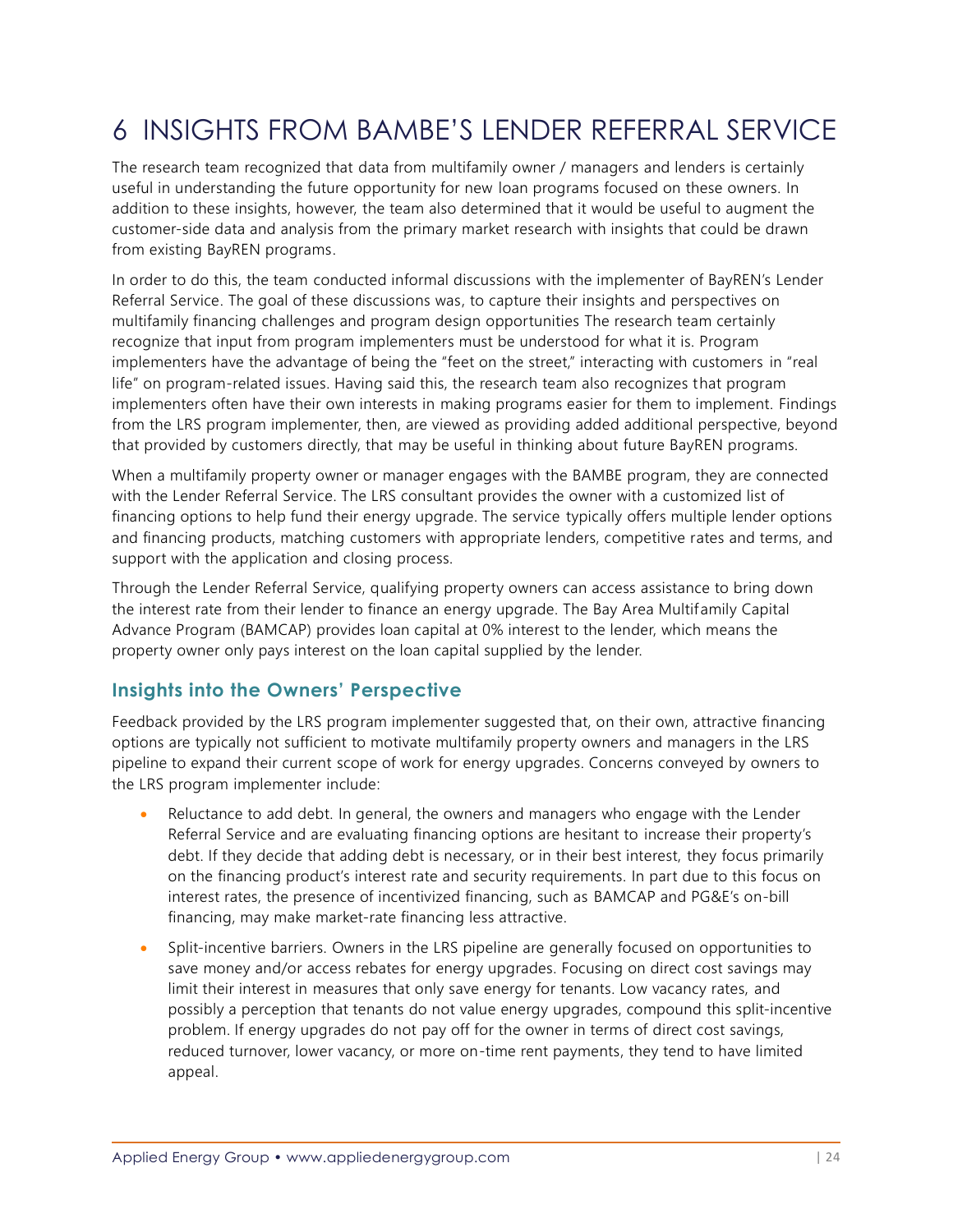• Skepticism about the return on energy efficiency investments. When considering whether to expand a project scope for deeper energy renovations, the owner must determine whether spending more on energy saving measures will yield a greater return than making other improvements to the property. Increasing uptake of financing options to carry out deeper energy efficiency renovations may depend in part on increasing owner confidence in anticipated energy savings and on making a stronger case for the role of energy efficiency in improving a building's net operating income and appraised value.

## <span id="page-31-0"></span>**Insights into the Lenders' Perspective**

The LRS program implementer also had several thoughts about the way that lenders appear to "play" in this market space.

- New markets. When lenders are considering a new market or market channel, the opportunity for loan volume in that market is a primary consideration.
- Financing evaluation criteria. When evaluating financing viability, market-based lenders typically focus on the property's past and anticipated net operating income, as well as on the lien position to be secured, the property's and owner's existing debt load, and the credit quality of the property owners or guarantors.
- Lien positions. Multifamily properties are frequently financed with mortgage products backed by Fannie Mae, Freddie Mac, or a state or local government program. These products may preclude additional financing liens on the property. There appears to be demand for financing tools structured in ways that do not interfere with first lien position financing.

## <span id="page-31-1"></span>**Program Design Considerations Across Different Lenders**

There are four categories of lenders relevant to potential new BayREN multifamily financing programs, and the existing LRS program implementer believes that different lenders may require different key program design features:

- BAMCAP lenders are already engaged with the BAMBE program and understand the business benefits of financing energy efficient improvements to multifamily properties. Some of these lenders may be interested in partnering with BayREN to develop additional financing tools or other market development projects for multifamily energy efficiency lending.
- Green mortgage lenders currently offer the Fannie Mae Green Rewards and/or Freddie Mac Green Advantage financing products, which include energy and water savings requirements. These lenders focus on purchases and refinances of multifamily properties. Initial inquiries suggest that these lenders may focus primarily on mid-sized and large properties; however, the products can also work for smaller properties. Feedback from lenders also indicates that there is currently minimal coordination between the lenders and utility-based programs.
- Equipment finance companies generally offer non-mortgage based products and focus on providing financing (often through a contractor network) for equipment such as HVAC and lighting. They offer market-level interest rates and may be able to provide rapid loan processing services. Equipment finance companies may work with multifamily properties; however, the types of equipment that they finance do not include all of the types of measures recommended through BAMBE.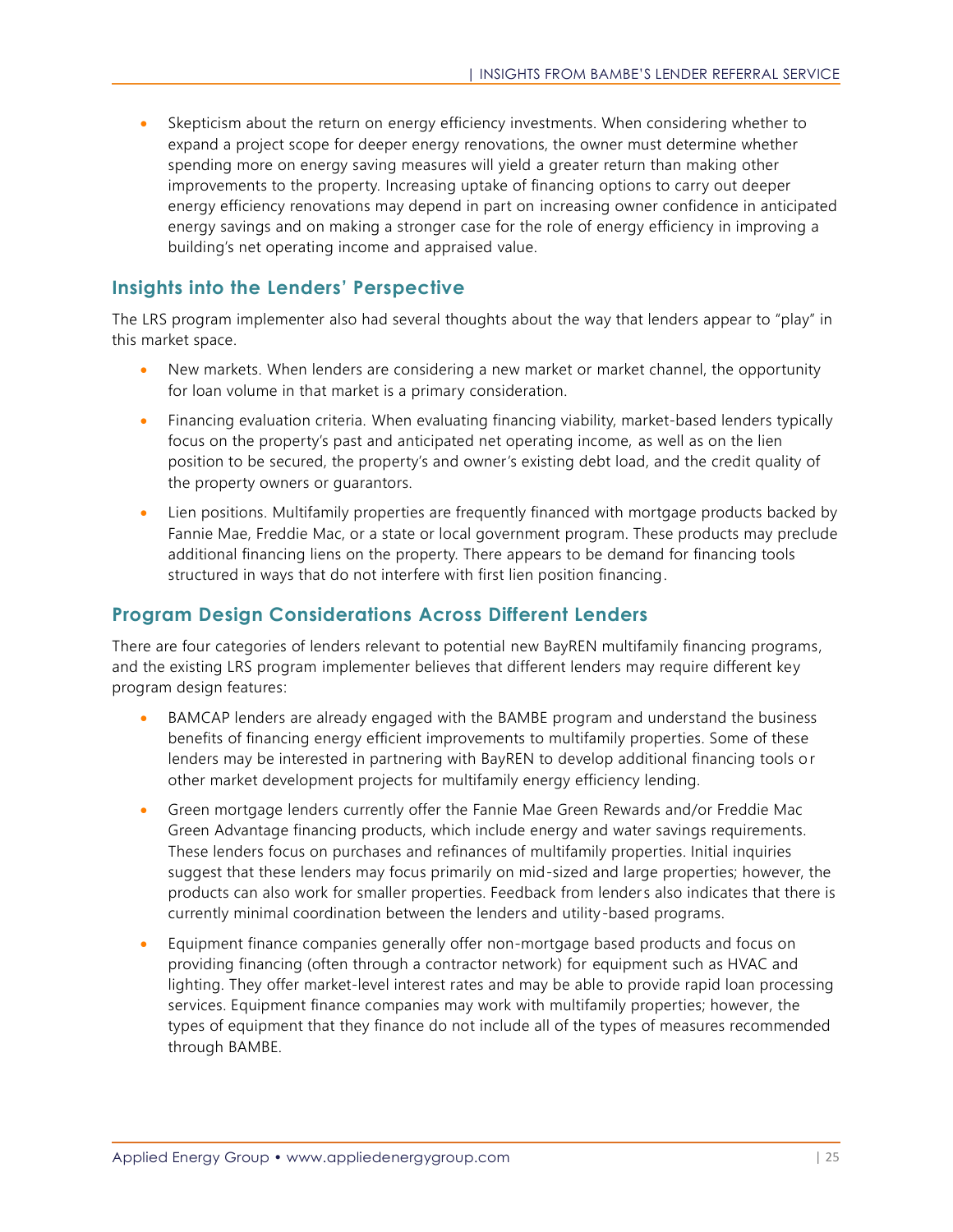• PG&E's on-bill financing offers a zero percent interest rate, allows for project as small as \$5,000, has repayment terms of up to 10 years, and is non-mortgage security. While the terms are attractive, this product is only offered to properties on certain rates, and switching to a different rate isn't an easy decision for owners. A bill neutrality requirement and a separate approval process have also created barriers to participation for some BAMBE participants.

The lack of uptake of existing program financing options by BAMBE participants suggests that there may be a gap between the current options and the objectives of the property owners. The current LRS program implementer believes that the primary gap appears to be for incentivized financing with nonfirst lien position security requirements that can be viable for projects that are below the loan thresholds for BAMCAP lenders.

Certain key features of financing products were viewed by this source as likely to be particularly effective for accelerating deeper energy efficiency renovations:

- Low minimum loan amount. Owners tend to enter the BAMBE program seeking to identify the lowest-cost scope of work that will achieve the energy savings required to receive the BAMBE rebates. One result of this orientation is that the owner may arrive at a scope of work with a net cost that is below the minimum considered by the participating BAMCAP lenders. If increasing that scope is not a viable option for the owner, the owner may decide not to pursue other financing options. BayREN may have more success keeping owners engaged by offering a product that supports a lower minimum loan amount.
- Adapted security requirements. To address barriers that owners face in adding lien-based financing to their property, BayREN might consider alternative, non lien-based, security requirements for the product.
- Graduated terms. Rebates through BAMBE are based on achieving certain savings thresholds and do not offer additional incentives for deeper savings. BayREN may wish to consider a financing structure that offers improved terms, such as lower interest rates and/or longer repayment terms, for projects that achieve deeper savings.
- BAMBE alignment. The current alignment of project requirements between BAMBE and BAMCAP appears to be appealing to owners. In developing a new product, BayREN may wish to continue to pursue alignment with BAMBE requirements as a means of streamlining a potential loan process.
- Non-debt financing structure: General reluctance by property owners to add debt to a property, as well as debt service coverage requirements of existing financing, can create barriers for use of many financing products. BayREN might consider financing structures that a property owner would not need to consider as debt. Some Energy Services Agreements (ESAs) are structured so that payments are expenses for the owner, but are not classified as debt.
- Connecting with existing market lenders: Currently, customers appear to develop actual building improvement/development plans at approximately the same time that they pursue financing options. Given this fact, it may be useful to focus more energy on developing financing-based market channels, since catching customers while they are still starting their financing efforts likely also means that they have not yet finalized their plans for the scope of work that they will ultimately install, and will therefore give them more flexibility in the structure of their final improvement project. A closer relationship with the San Francisco Housing Accelerator Fund, or with green mortgage lenders, for example, may help to access greater opportunity across these, and other, financing institutions.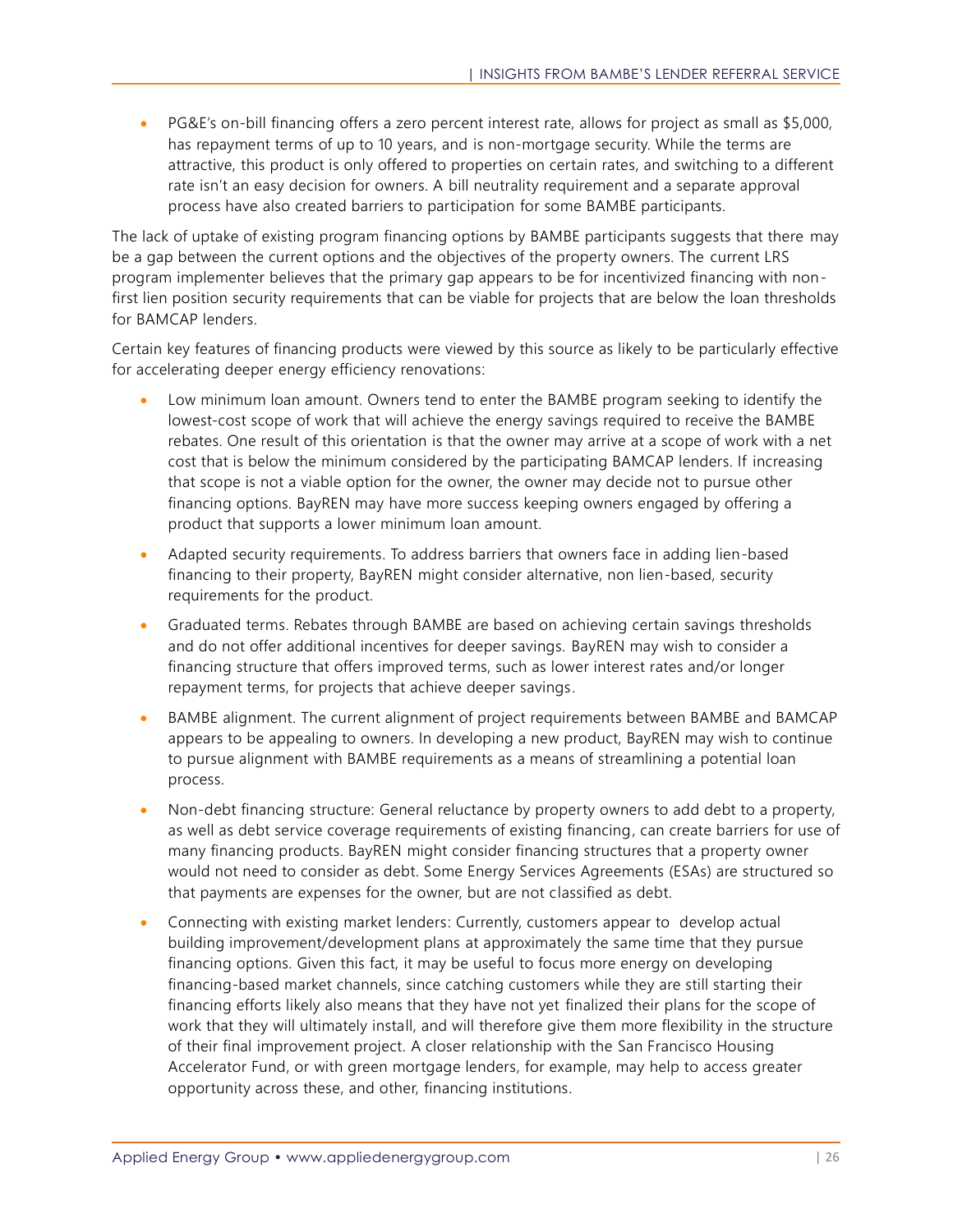# <span id="page-33-0"></span>7 CONCLUSION

# **Key Findings and Conclusions With Regard to Project Financing**

There are a number of different objectives that MF owner / managers are attempting to achieve through their building renovation efforts. In some cases, they are simply trying to fix clear and obvious problems that need to be addressed in the near term. In other cases, they are trying to improve their properties in significant ways. Regardless of the goal and scale of these renovations, however, finding external financing for those renovations appears to both critical for most properties, and also appears to almost always be a significant challenge.

Not surprisingly then, the thinking of MF building owners / managers on this issue is not simple. On the one hand, many say they are confident that they will ultimately find some form of financing to fund these building improvements. On the other hand, most appear to see this as a very challenging process that may not yield funding at the level, or on terms, that they seek, meaning that projects may be cancelled, delayed, shortchanged, or reduced in scope.

The following key points from the quantitative data indicate there may be a market for a BayREN financing program focusing on energy efficiency projects with budgets under \$100,000:

- There are an estimated 3,500 eligible multifamily renovation projects planned each year for the next two to three years.
- Forty percent of respondents say they did not implement at least one energy efficiency project due to lack of financing. This proportion is slightly higher (45%) for owners/managers who have a planned project with an energy upgrade budget of less than \$100,000.
- A third of respondents describe financing-related issues as a "critical" barrier for future projects.
- Two-thirds of respondents who have a planned project with energy upgrade costs less than \$100,000 say they would pursue a low-cost or no-cost financing option through BayREN.

However, the majority of owners/managers believe that it is possible (though not easy) to find financing to support their anticipated projects:

- Eighty-five percent of respondents are confident they will seek and obtain financing for their planned projects and expect to do so from traditional sources.
- All respondents who have a planned project with energy efficiency costs of less than \$100,000 and who plan to pursue financing say they are very or somewhat confident they will be able to obtain financing.
- Even so, it is not evident that the financing they anticipate getting will fully meet their needs for all of the renovations they might like to make to their properties, nor that getting that financing will be an easy process. While financing is often available, it appears that multifamily owners/managers do not think that either the loan application process or their own internal requirements make obtaining those loans a simple process.

And note that "financing" challenges do not simply revolve around finding an available lender offering acceptable terms. In addition:

• Owners / managers of smaller MF properties also encounter barriers that originate in the fact that they are not energy experts. Many owners / managers, for example, doubt their ability to accurately estimate the long-term economic benefit of EE-related improvements, and doubt that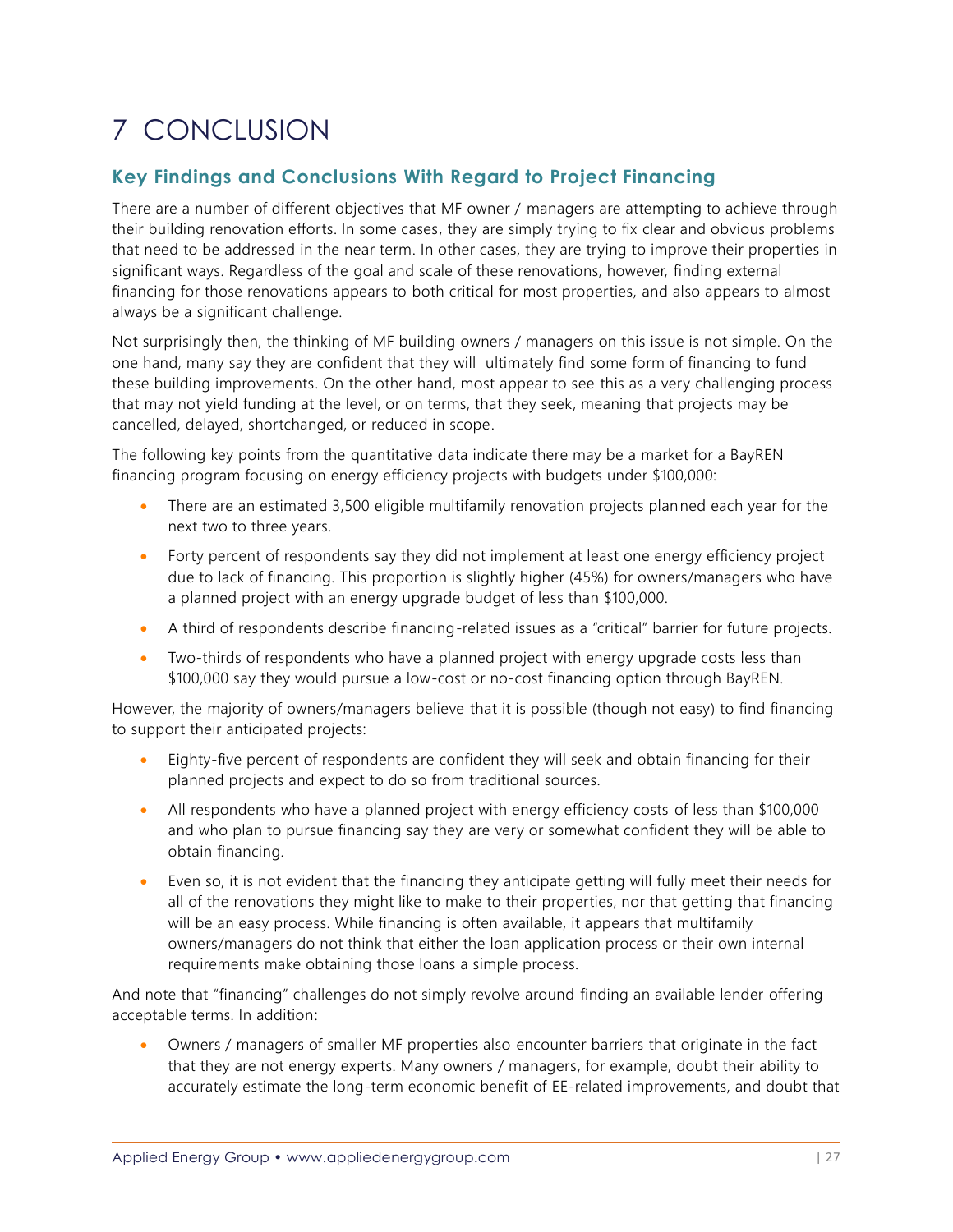they know enough about EE issues to know how best to access resources specifically devoted to this area.

- Technical issues having to do with debt structure, or having to do with "split incentives," also present challenges in finding appropriate financing.
- Mapping a desired scope of work with the right financing opportunity can be very difficult, since (for example), finding loans that allow owners / managers to implement projects along their preferred timeline (which is often extended so that they can complete in-unit renovations between leases), rather than needing to complete all of the upgrading work at one time is not easy.

The net result here seems to be that resolving loan issues is necessary in order for most building improvement projects to go forward, but it is also something that these respondents view as complicated, which always implies an uncertain outcome.

### <span id="page-34-0"></span>**Recommendations**

Given both the quantitative data, and the data reviewed from other sources, AEG believes that if BayREN were to explore offering a financing program focusing on energy efficiency projects with budgets under \$100,000, these are important considerations:

- Building vintage. Consider targeting multifamily properties built in the 1990s and 2000s as many of those will have HVAC systems and water heaters approaching their end of life. Most buildings built prior to 1990 will have likely already upgraded these systems, but some older multifamily buildings could be due for another round of HVAC and water heater upgrades. Older multifamily buildings may also be due for boiler replacements. Hot water boilers are primarily found in larger multifamily buildings where they provide water heating or space heating. Hot water boilers usually have a service life of 20 to 30 years.
- Communicating business benefits. Make outreach and education a strong component of the program, focusing not just on program features, but also on providing information on how energy efficiency investments can lower long-term building costs. Survey respondents consistently cite a lack of information about energy efficiency-related issues (meaning that they do not feel confident in estimating the impact of energy efficiency improvements) as a critical barrier to additional investments in this sector. Also, be available to attend homeowner association (HOA) meetings to discuss the benefits of the project. If a multifamily building needs approval for renovations, the HOA board may have questions that are difficult for an owner or manager to answer.
- Incremental renovations. Be willing to market the program toward properties that are upgrading a few units each year during renter turnover. This is the only time some owners/managers are willing to upgrade rental units.
- Financing guarantees. Guarantee financing on project specifications so customers are assured they have the capital available before they begin the project. Many owners/managers are concerned they will commit to making an investment and then the financing or rebate won't come through.
- Low minimum loan amount. Owners tend to enter the existing BAMBE program seeking to identify the lowest-cost scope of work that will achieve the energy savings required to receive the BAMBE rebates. One result of this orientation is that the owner may arrive at a scope of work with a net cost that is below the minimum considered by the participating BAMCAP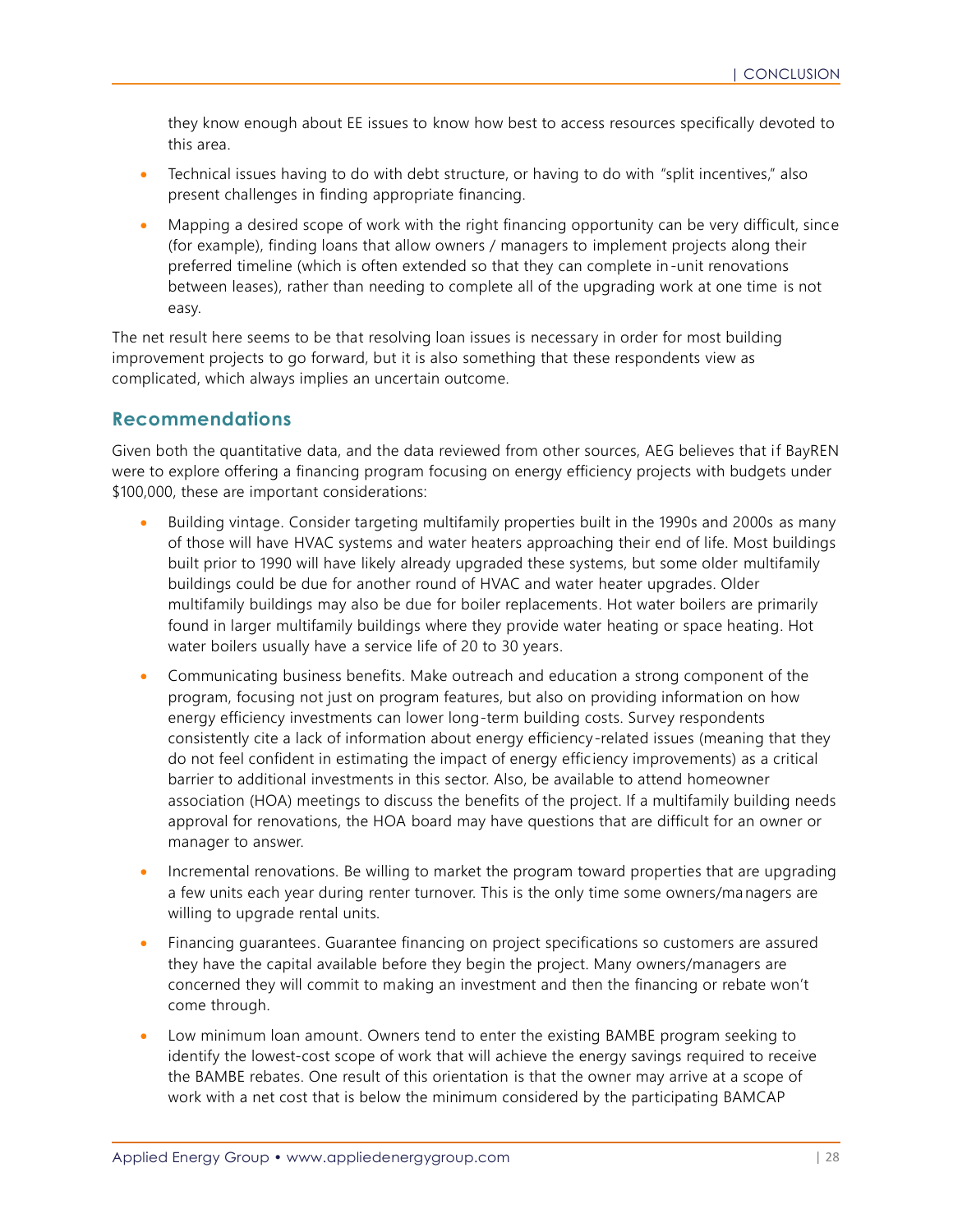lenders. If OBF is not a viable option for the owner, the owner may decide not to pursue other financing options. BayREN may have more success keep owners engaged by offering a product that supports a low minimum loan amount.

- Graduated terms. Rebates through BAMBE are based on achieving certain savings thresholds and do not offer additional incentives for deeper savings. BayREN may wish to consider a financing structure that offers improved terms, such as lower interest rates and/or longer repayment terms, for projects that achieve deeper savings.
- BAMBE alignment. The current alignment of project requirements between BAMBE and BAMCAP appears to be appealing to owners. In developing a new product, BayREN may wish to continue to pursue alignment with BAMBE requirements as a means of streamlining a potential loan process.
- Non-debt financing structure: General reluctance by property owners to add debt to a property, as well as debt service coverage requirements of existing financing, can create barriers for use of many financing products. BayREN might consider financing structures that a property owner would not need to consider as debt. Some Energy Services Agreements (ESAs) are structured so that payments are expenses for the owner, but are not classified as debt.
- Marketing in cooperation with lenders. Since building owners / managers appear to focus on making building improvements/development plans around the same times that they pursue project financing suggests that if BayREN were able to develop financing-based market channels, this may provide opportunities for the program to engage owners at times when they are establishing improvement plans for a property, and when financing discussions are already in-process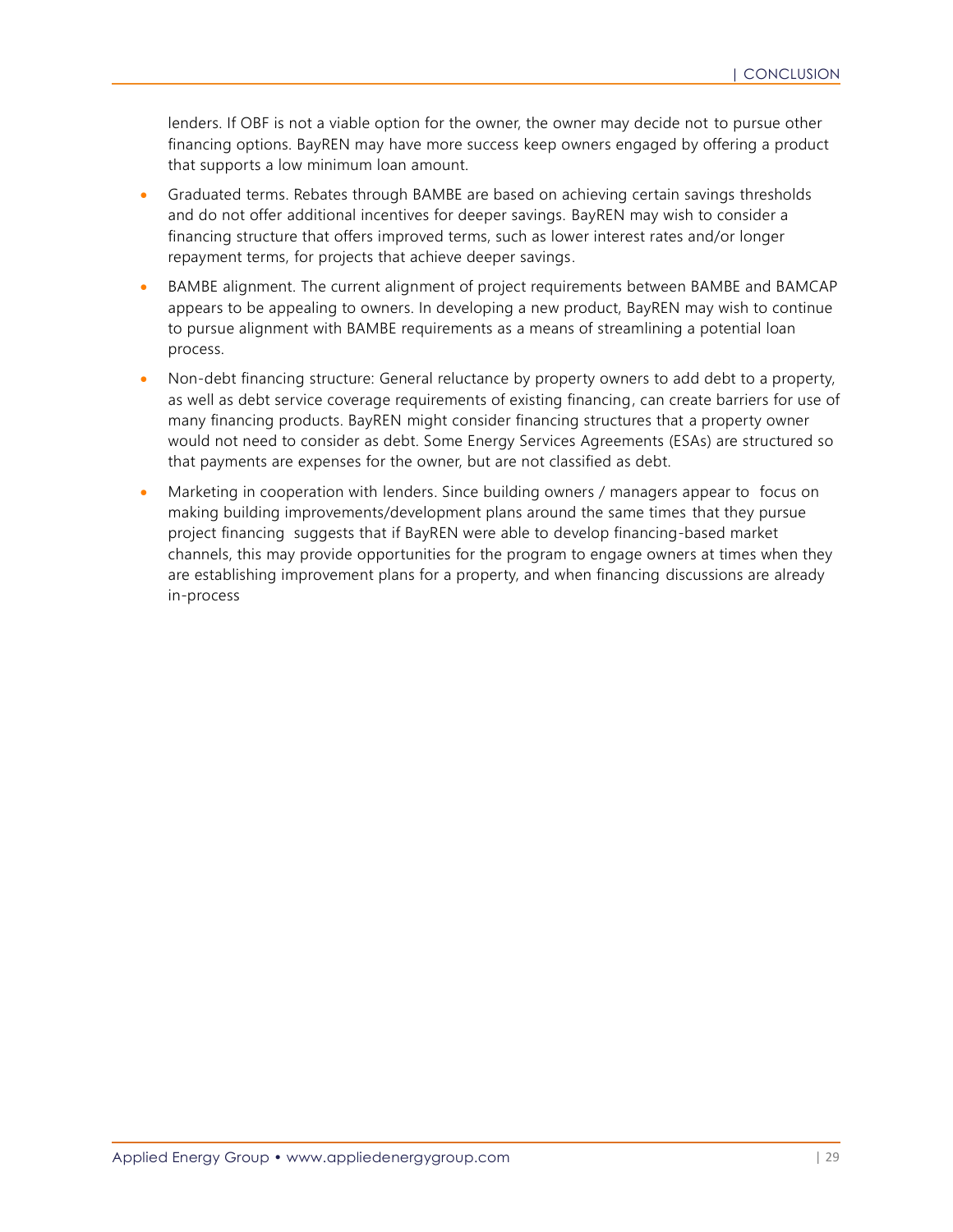# <span id="page-36-0"></span>Appendix A. METHODOLOGY

The primary market research that was conducted to support the analysis reported in this document included several separate activities: a quantitative survey conducted among qualifying multifamily property owners and managers, qualitative interviews conducted with property owners and managers who applied for rebates from BayREN, qualitative interviews conducted with lenders operating in this market space, and insight from a qualitative assessment of relevant issues from a current BayREN financing program implementer in the Bay Area.

## **Quantitative Research**

AEG designed and conducted an online survey of multifamily property owners and managers in Northern California. Potential survey respondents were screened to ensure that they:

- Own or manage one or more multifamily properties with at least five dwelling units in one or more of the nine counties served by BayREN programs.
- Are at least somewhat knowledgeable about upgrade or renovation decisions that have taken place recently, or might take place soon, at one or more of their multifamily properties located in the Bay Area.

Potential survey respondents were recruited from an online sample source that aggregated a total of more than a million small- and medium-sized business owners, including owners and managers of multifamily properties. These survey sources invite business owners and managers to participate in a survey panel and offer rewards for participating in surveys. During the panel recruitment process, respondent responsibilities are identified, and once potential expert respondents (in this case multifamily building owners and managers) are identified, they are than sent a qualifying survey to make sure they can actually answer relevant questions about the industry. Panel respondents who have been initially identified as Property Managers/Owners, and who had properties in the relevant geography, were used as the basis for the initial sample for this survey.

AEG then used a questionnaire to screen these potential survey respondents in order to be certain they met project requirements. Ultimately, a total of 250 qualified multifamily owners/managers completed surveys during February 2019. This sample size implies a 90% confidence interval for the full set of survey responses of +/- 5.2%. This means that if we were to repeat the survey with a similar sample of respondents 90% of the results reported would be within a range of plus or minus 5.2 percentage points.

# **Qualitative Research**

The qualitative research completed as part of this project included in-depth telephone interviews with two populations: prior program applicants and lenders.

### **Multifamily Owner/Manager Interviews**

Eighteen interviews were conducted during February and March 2019 with multifamily owners/managers who had considered participating in an existing BayREN rebate program. The team recognized that these customers were not directly on point for the currently enquiry (since they did not apply for financing directly), but they were the only sample source available, and the fact that they applied for a rebate, at least implied that they also considered financing issues and, therefore, could discuss financing related issues. The goal of these interviews was to understand: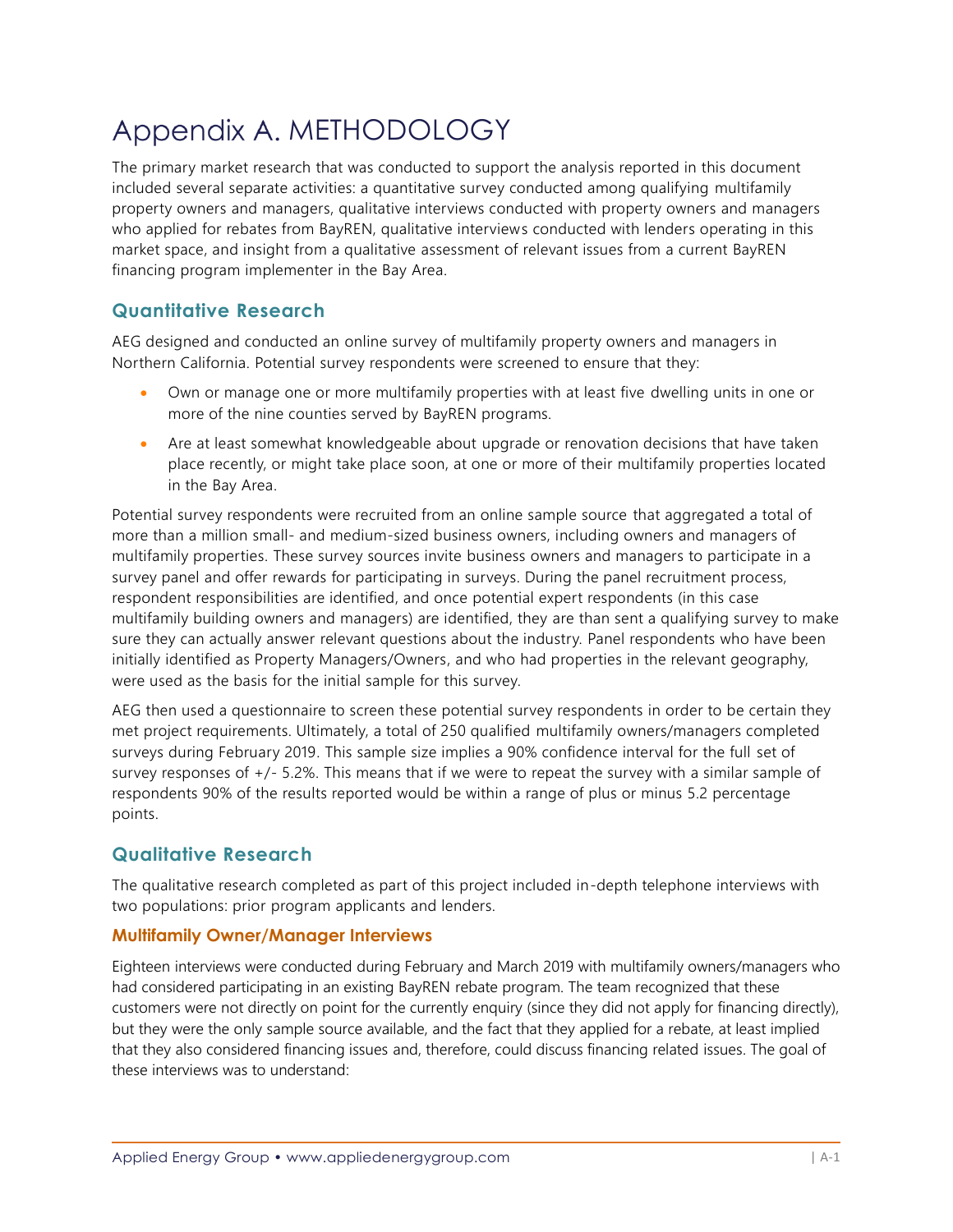- How multifamily property owners/managers think about energy efficiency-related renovations and the challenges they face in finding appropriate financing mechanisms for these projects.
- How multifamily owners/managers understood and reacted to the BayREN program information and application process as they proceeded through that process.
- What type of program BayREN might offer that would be more effective in meeting target market needs.
- Whether there are gaps in financing coverage that BayREN could fill, and if yes, what types of programs might address those gaps.

### **Lender Interviews**

AEG conducted a single interview during March 2019 with a representative of a lender who serves this market (i.e., multifamily building owners and managers seeking financing for building renovations in the nine-county San Francisco Bay Area). The team had originally hoped to conduct more lender interviews, but AEG encountered difficulty in getting lenders to agree to interviews. The team's contacts in this market did not prove helpful, and cold calls to banks to identify managers who handled multifamily loans turned out to be a time-consuming and unproductive process. In order to address this gap, BayREN contracted separately with Slipstream to leverage their contacts to conduct six qualifying lender interviews with representatives of organizations that finance multifamily buildings in the Bay Area between June 24 and July 10, 2019,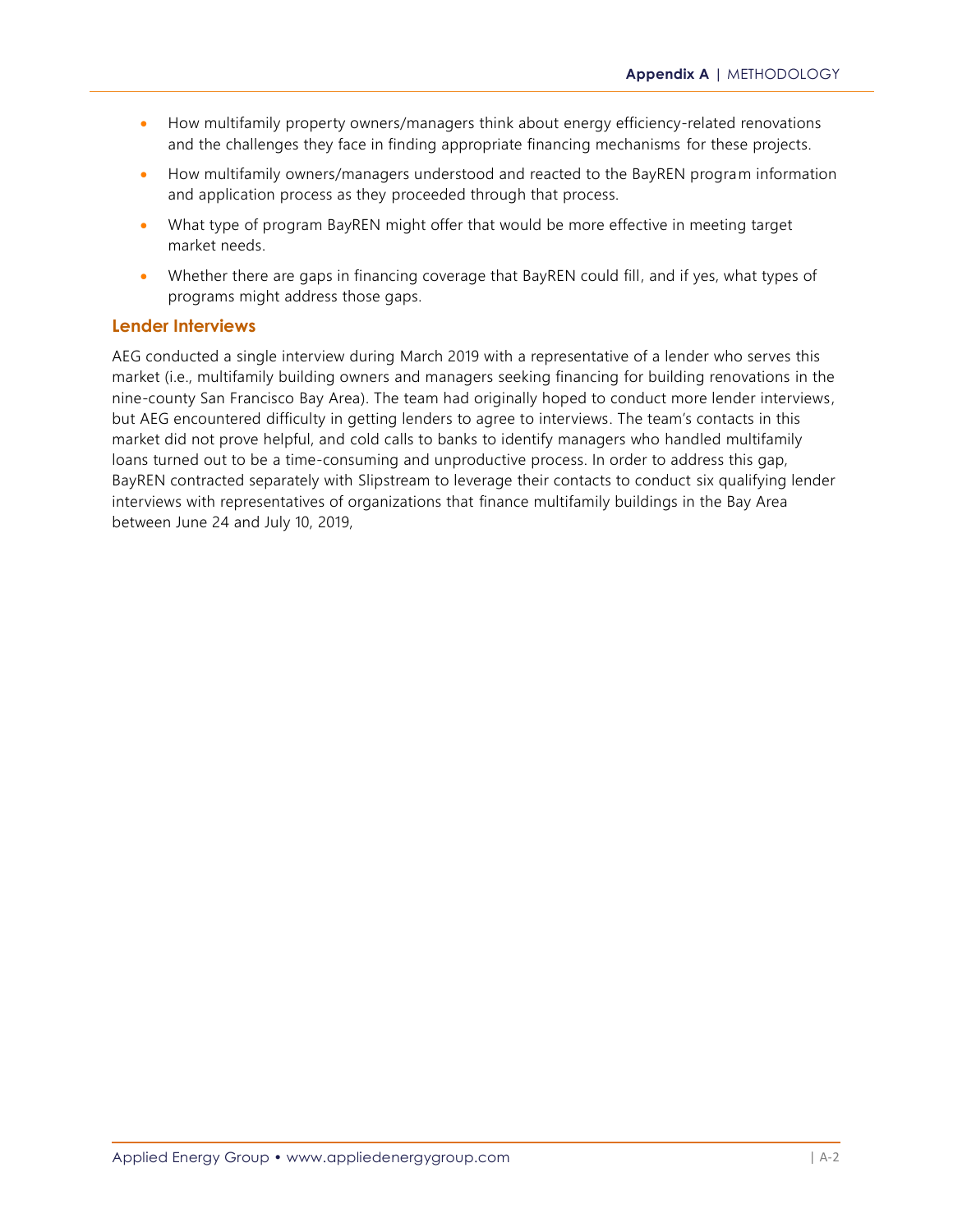# <span id="page-38-0"></span>Appendix B. RESEARCH INSTRUMENTS

# **Quantitative Survey Questionnaire**

### BayREN Multi-family Financing Program [PROGRAMMER: DO NOT INCLUDE HEADER / FOOTER TEXT IN ONLINE VERSION]

### Welcome!

This survey is sponsored by BayREN – The Bay Area Regional Energy Network. Thank you for taking the time to complete this survey.

BayREN operates under the direction of several Bay Area county governments and is funded by utility ratepayers. The network supports residents and businesses in the region who wish to become more energyefficient. The goal of this survey is to help BayREN design and offer new programs that would help multifamily building owners and managers save money and reduce the amount of energy they consume by using more efficient alternatives.

The survey will ask for descriptive information about your multi-family properties and the ways that you both manage energy and finance energy efficiency improvements, but it will not ask for any personally identifying information. Survey results will be analyzed and summarized by the market research team at Applied Energy Group (AEG) located in Oakland, California.

Should you have any questions about why the survey is being conducted, or the validity of this effort, please feel free to contact a BayREN representative. If you have any questions about the survey itself, please access the help support contact provided in the survey.

You will first be asked a few questions to make sure you and your business qualify for participation. If you do qualify, then you will be asked to complete the full survey.

Please click the "Continue" button below to start the survey.

S1. For the purposes of this survey, when we refer to a "multi-family" property we will mean a residential building, such as an apartment building, a condominium or townhouse building, or another type of building that includes at least two separate residential housing units.

Do you, or does the organization for which you work, own or manage any multi-family properties in California?

1. Yes, I / we own one or more multi-family properties in California

2. Yes, I / we manage one or more multi-family properties for other owners in California

3. Yes, I / we both own and manage multi-family properties in California

4. No, we neither own nor manage any multi-family properties in California.

[PROGRAMMER: IF S1=4, TERMINATE [*SHOW TERMINATE LANGUAGE AT END OF THIS SECTION FOR ALL TERMINATING RESPONDENTS*], OTHERWISE, CONTINUE]

S2. And do you or your organization own or manage any multi-family properties that are located in any of the following Northern California counties? (*Please check all of relevant counties*) [PROGRAMMER: OPTION 10 SHOULD BE EXCLUSIVE] 1. San Francisco County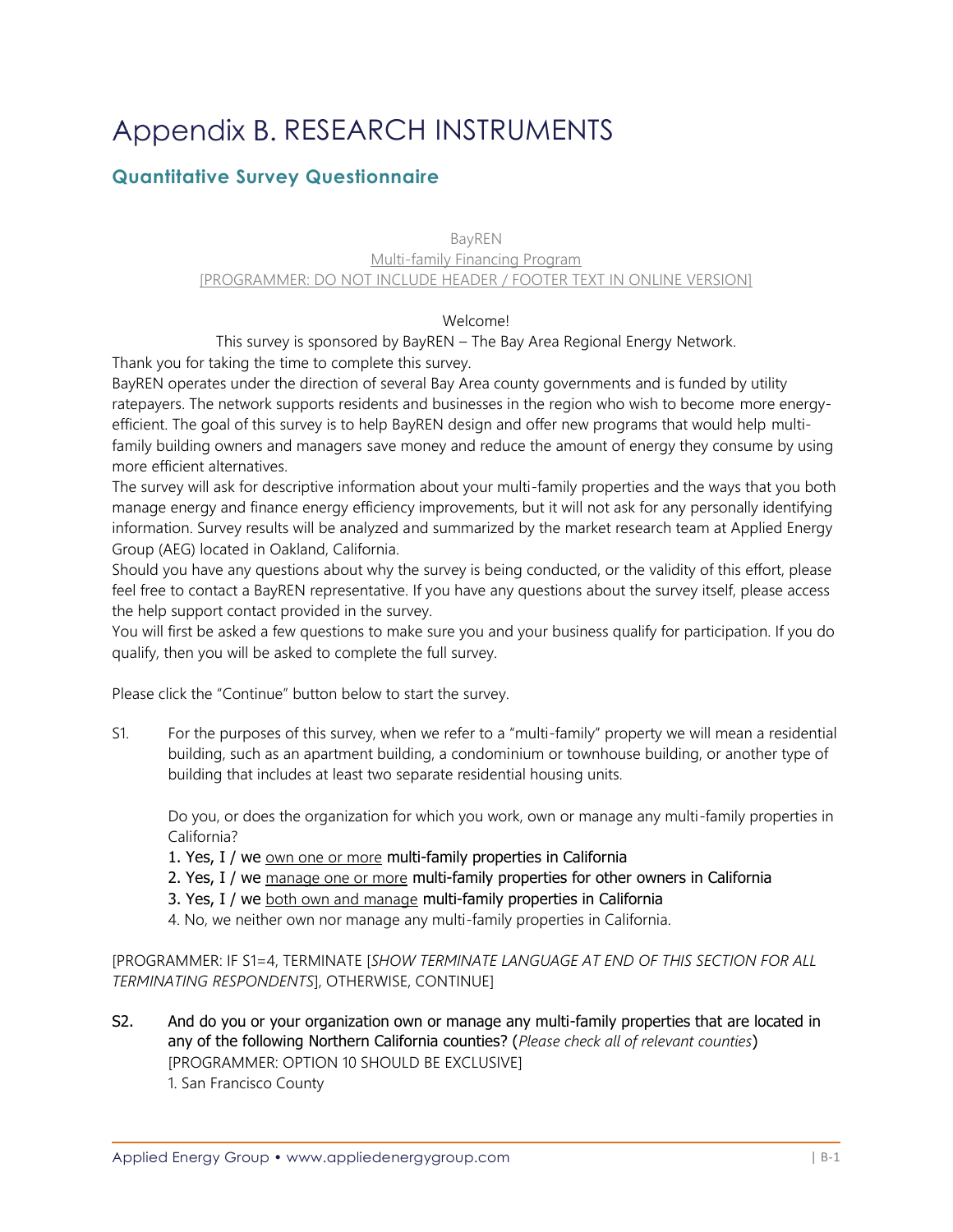2. San Mateo County 3. Santa Clara County 4. Alameda County 5. Contra Costa County 6. Solano County 7. Napa County 8. Sonoma County 9. Marin County 10. No, We do not own/manage a multi-family property in any of these counties

[PROGRAMMER: IF S2=10, TERMINATE, OTHERWISE, CONTINUE]

S3. How many different multi-family properties – in total – do you, or does your organization, currently own, operate, or manage in these counties?

\_\_\_\_\_\_\_\_ [PROGRAMMER: ALLOW 1-500]

- S4. How knowledgeable are you about upgrade or renovation decisions that have taken place recently, or might take place in the near future, at one or more of these multi-family properties located in the Bay Area?
	- 1. Very knowledgeable about this
	- 2. Somewhat knowledgeable about this
	- 3. Not very knowledgeable about this
	- 4. Not at all knowledgeable about this

#### [IF S4 EQ 3 OR 4, TERMINATE, OTHERWISE CONTINUE TO INVITATION]

[TERMINATE LANGUAGE: Thank you for your answers. Unfortunately, we need to have responses from respondents with different characteristics than yours. Thanks for your time.]

**[INVITATION TEXT FOR QUALIFYING RESPONDENTS]** Thank you for your answers so far! You qualify for the survey which should take about 20 minutes of your time to complete. Your responses are important to us, so please press "Continue" to begin answering the survey questions.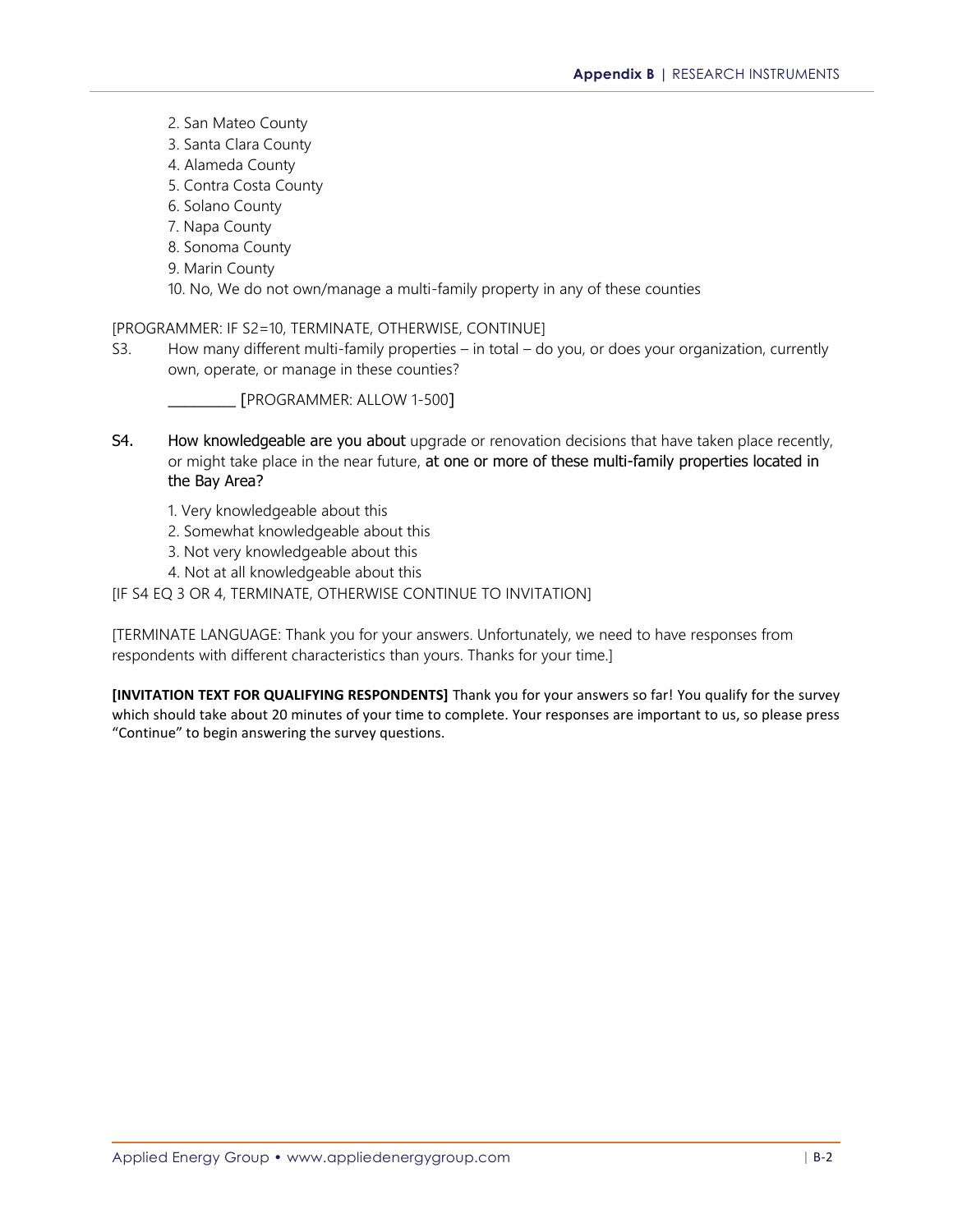Recent Renovation Projects

All of our questions in this survey will be about the multi-family property or properties that you or your organization own or manage in the Bay Area. You indicated that there are [PIPE IN RESPONSE TO S3] of these.

[IF S3 EQ 1, CONTINUE, OTHERWISE SKIP TO Q9] [SINGLE BUILDING YIELDING NUMBER OF EE-RELATED PROJECTS]

- Q1. Do you either alone or as part of a group own this property, or do you manage this property for someone else?
	- 1. I / we own the property
	- 2. I manage the property for someone else
	- 3. Something else (Please specify \_\_\_\_\_\_\_\_\_\_\_\_\_\_\_\_\_\_\_\_\_\_\_\_)
- Q2. How many apartments or units are there in this building in total?

\_\_\_\_\_\_ Apartments / Units

- Q3. About when was this building constructed?
	- 1. Before 1980
	- 2. 1980-1989 3. 1990-1999
	-
	- 4. 2000-2009
	- 5. 2010-2018

For the next several questions, we will be asking about any significant building renovation or upgrade projects that you might have implemented or plan to be implementing at this building. By a "significant building renovation or upgrade project" we mean investing in making changes to the property that go beyond normal maintenance and repair, but which are intended to actually improve the way the building functions, or improve the amenities that are provided to residents. For most properties, a "significant" investment would have a total cost of at least \$25,000, although it might take several months, or even years to fully implement a project.

Q4. How many separate significant renovation or upgrade projects have you started, completed, or have had ongoing, at your multi-family property in the Bay Area within the last 2 years?

Number of separate renovation / upgrade projects started / completed / had ongoing within the last two years

[IF Q4 EQ 0, SKIP TO INSTRUCTION BEFORE Q31]

[IF Q4 EQ 1, CONTINUE, OTHERWISE SKIP TO Q7]

- Q5. What sort of work was involved in this project? *Please select all that apply*.
	- 1. Upgrade / renovate building exterior
	- 2. Upgrade / renovate building insulation or air infiltration
	- 3. Upgrade / renovate building operating systems (e.g., space cooling, water heating)
	- 4. Upgrade / renovate building common areas
	- 5. Upgrade / renovate exterior spaces
	- 6. Upgrade / renovate tenant spaces
	- 7. Other (Please specify \_\_\_\_\_\_\_\_\_\_\_\_\_\_\_\_\_\_\_\_\_\_\_\_\_\_\_)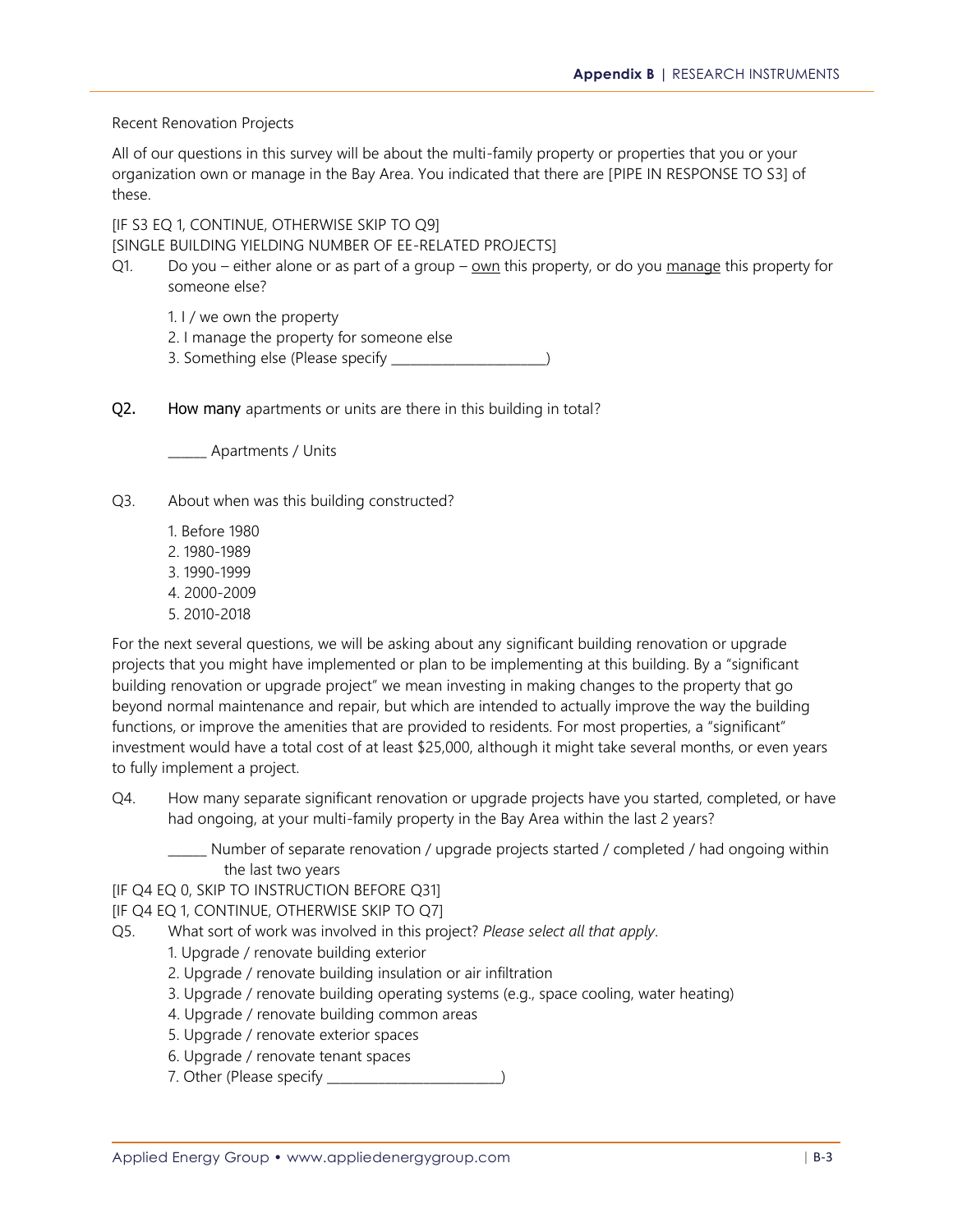- Q6. Did / does this renovation or upgrade project include any components that were specifically directed toward improving the energy efficiency level of the property? Energy efficiency improvements could include things like:
	- Upgrading the heating or cooling systems, the water heater(s), or other appliances to more energy efficient equipment
	- Upgrading to LEDs or other more efficient lighting
	- Weatherization improvements
	- Installing new energy efficient windows or doors
	- Installing programmable or smart thermostats
	- Or making any other improvements that are intended to cause the building to use energy more efficiently.

1. Yes

2. No

### [IF Q4 EQ 2 OR MORE, CONTINUE, OTHERWISE, SKIP TO Q17]

Q7. What sort of work has been involved in these projects? [DISPLAY THE FOLLOWING TEXT IF Q4 RESPONSE GT 3: For this question, please focus on the three largest recent renovation projects.]

| Work involved                  | Project #1 | Project #2 | Project #3 [DISPLAY |
|--------------------------------|------------|------------|---------------------|
|                                |            |            | IF Q4 EQ 3 OR       |
|                                |            |            | MORE]               |
| A. Upgrade/ renovate building  |            |            |                     |
| exterior                       |            |            |                     |
| B. Upgrade / renovate building |            |            | ∩                   |
| insulation or air infiltration |            |            |                     |
| C. Upgrade /renovate building  |            |            | (                   |
| operation systems (e.g., space |            |            |                     |
| cooling, water heating)        |            |            |                     |
| D. Upgrade /renovate building  |            |            |                     |
| common areas                   |            |            |                     |
| E. Upgrade /renovate exterior  |            |            | ⌒                   |
| spaces                         |            |            |                     |
| F. Upgrade /renovate tenant    |            |            |                     |
| spaces                         |            |            |                     |
| G. Something else (specify)    |            |            |                     |

Q8. How many of these recent or ongoing projects have included any components that were specifically directed toward improving the overall energy efficiency level of the property involved?

Energy efficiency improvements could include things like:

- Upgrading the heating or cooling systems, the water heater(s), or other appliances to more energy efficient equipment
- Upgrading to LEDs or other more efficient lighting
- Weatherization improvements
- Installing new energy efficient windows or doors
- Installing programmable or smart thermostats
- Or making any other improvements that are intended to cause the building to use energy more efficiently.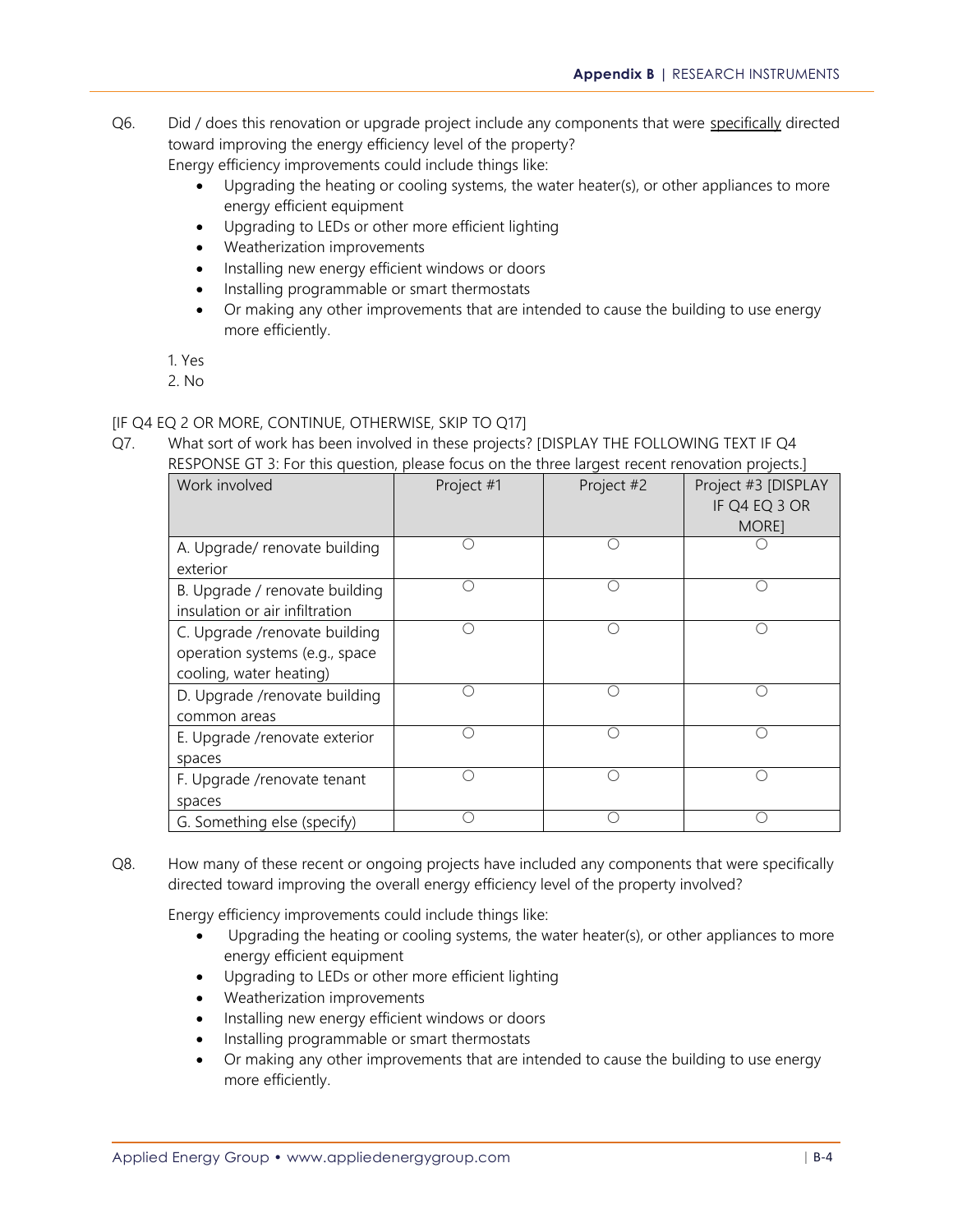Number of recent / current renovation projects that include energy efficiency improvements

[DEFINE NRECENTEE [N OF RECENT / CURRENT EE-RELATED RENOVATION PROJECTS] AS "1" IF Q6 EQ 1 OR "0" IF Q6 EQ 2, OR Q8 RESPONSE] [THIS GIVES US NRECENTEE FOR THOSE WITH MORE THAN ONE PROPERTY]

[IF S3 EQ 2 OR MORE, CONTINUE, OTHERWISE SKIP TO INSTRUCTION BEFORE Q31] [MULTIPLE PROPERTIES YIELDING NUMBER OF EE-RELATED PROJECTS]

Q9. How many of these properties do you own (either alone or as part of a group) or do you manage for someone else?

\_\_\_\_\_\_\_\_\_\_ Number of properties owned

- \_\_\_\_\_\_\_\_\_\_ Number of properties managed for someone else
- Q10. How many of your properties fall into each of the size categories below? [PROGRAMMER: ADD 0 VALUES AS DEFAULT FOR EACH CATEGORY; TOTAL FOR Q10 RESPONSES MUST EQUAL Q9 TOTAL]
	- \_\_\_\_\_\_ Number of properties with 2-4 units
	- \_\_\_\_\_\_ Number of properties with 5-9 units
	- \_\_\_\_\_\_ Number of properties with 10-24 units
	- \_\_\_\_\_\_ Number of properties with 25-49 units
	- \_\_\_\_\_\_ Number of properties with 50-99 units
	- \_\_\_\_\_\_ Number of properties with 100-249 units
	- Number of properties with 250 or more units
- Q11. How many of your properties were originally built during each of the time periods below? [PROGRAMMER: ADD 0 VALUES AS DEFAULT FOR EACH CATEGORY]
	- \_\_\_\_\_\_ Number of properties built before 1980
	- \_\_\_\_\_\_ Number of properties with built from 1980-1989

\_\_\_\_\_\_ Number of properties built from 1990-1999

- \_\_\_\_\_\_ Number of properties built from 2000-2009
- \_\_\_\_\_\_ Number of properties built from 2010 to the present
- \_\_\_\_\_\_ Number of properties with 100-249 units

For the next several questions, we will be asking about any significant building renovation or upgrade projects that you might have implemented or be implementing at any of your properties. By a "significant building renovation or upgrade project" we mean investing in making changes to a property that go beyond normal maintenance and repair, but which are intended to actually improve the way the building functions, or the amenities that are provided to residents. For most properties, a "significant" investment would have a total cost of at least \$25,000, although it might take several months, or even years to fully implement a project.

- Q12. How many separate significant renovation or upgrade projects have you started, completed, or have had ongoing, at any of your multi-family properties in the Bay Area within the last 2 years?
	- \_\_\_\_\_\_ Number of separate renovation / upgrade projects started / completed / had ongoing within the last two years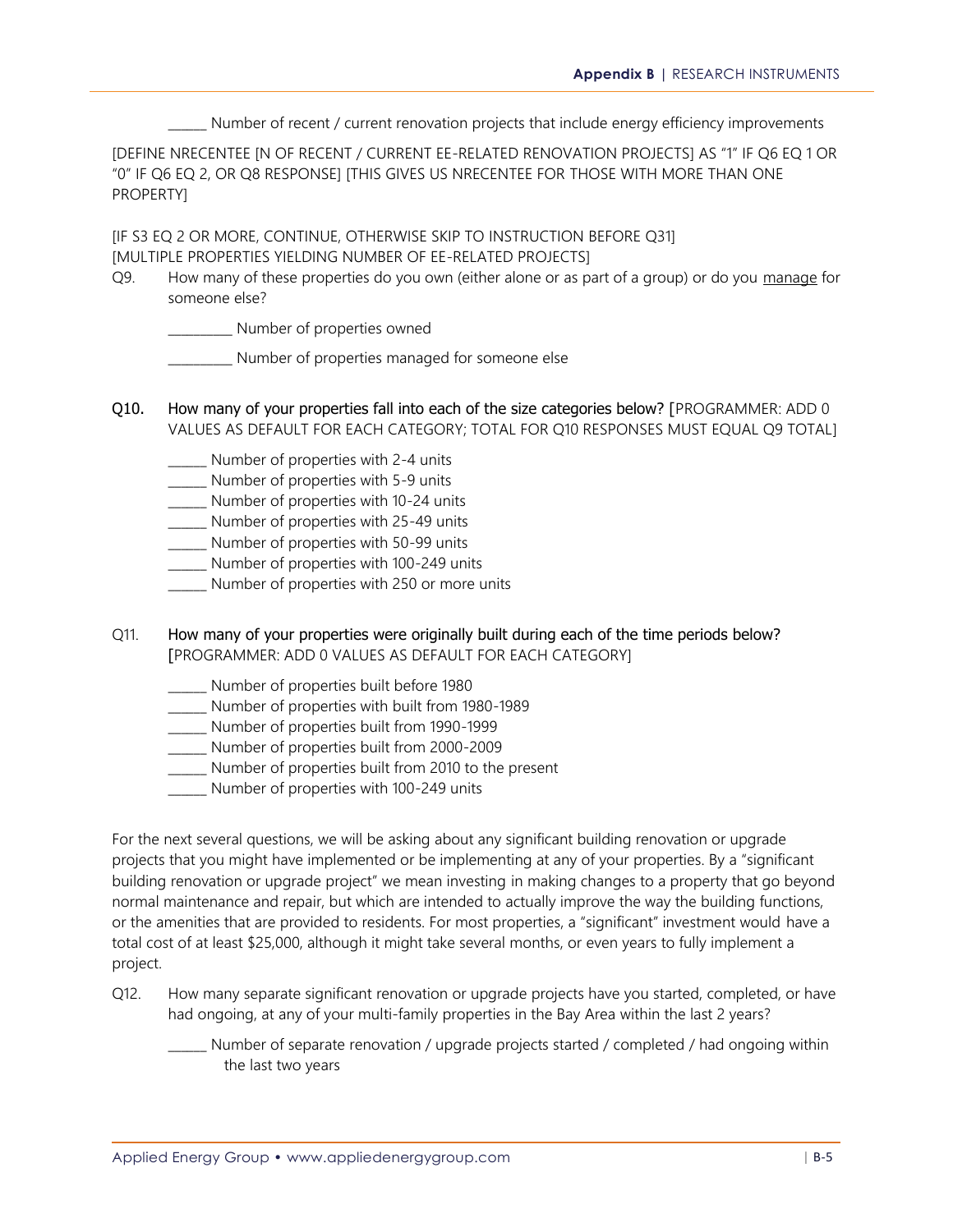#### [IF Q12 EQ 1, CONTINUE, OTHERWISE SKIP TO Q15]

- Q13. What sort of work was involved in this project? *Please select all that apply*.
	- 1. Upgrade / renovate building exterior
	- 2. Upgrade / renovate building insulation or air infiltration
	- 3. Upgrade / renovate building operating systems (e.g., space cooling, water heating)
	- 4. Upgrade / renovate building common areas
	- 5. Upgrade / renovate exterior spaces
	- 6. Upgrade / renovate tenant spaces
	- 7. Something else (please specify \_\_\_\_\_\_\_\_\_\_\_\_\_\_\_\_\_\_\_\_\_)
- Q14. Did / does this renovation or upgrade project include at least some components that were specifically directed toward improving the energy efficiency level of the property? Energy efficiency improvements could include things like:
	- Upgrading the heating or cooling systems, the water heater(s), or other appliances to more energy efficient equipment
	- Upgrading to LEDs or other more efficient lighting
	- Weatherization improvements
	- Installing new energy efficient windows or doors
	- Installing programmable or smart thermostats
	- Or making any other improvements that are intended to cause the building to use energy more efficiently.

1. Yes

2. No

#### [IF Q12 EQ 2 OR MORE, CONTINUE, OTHERWISE, SKIP TO INSTRUCTION BEFORE Q17]

Q15. What sort of work has been involved in these projects? [DISPLAY THE FOLLOWING TEXT IF Q12 RESPONSE IS GT 3: For this question, please focus on the three largest recent renovation projects.]

| Work involved                                                                              | Project #1 | Project #2 | Project #3 [DISPLAY<br>IF Q12 EQ 3 OR<br><b>MOREI</b> |
|--------------------------------------------------------------------------------------------|------------|------------|-------------------------------------------------------|
| A. Upgrade/ renovate building<br>exterior                                                  |            |            |                                                       |
| B. Upgrade / renovate building<br>insulation or air infiltration                           |            | ()         | Ω                                                     |
| C. Upgrade /renovate building<br>operation systems (e.g., space<br>cooling, water heating) |            |            | (                                                     |
| D. Upgrade /renovate building<br>common areas                                              |            |            |                                                       |
| E. Upgrade /renovate exterior<br>spaces                                                    |            | . .        | ( )                                                   |
| F. Upgrade /renovate tenant<br>spaces                                                      |            |            |                                                       |
| G. Something else (specify)                                                                |            |            |                                                       |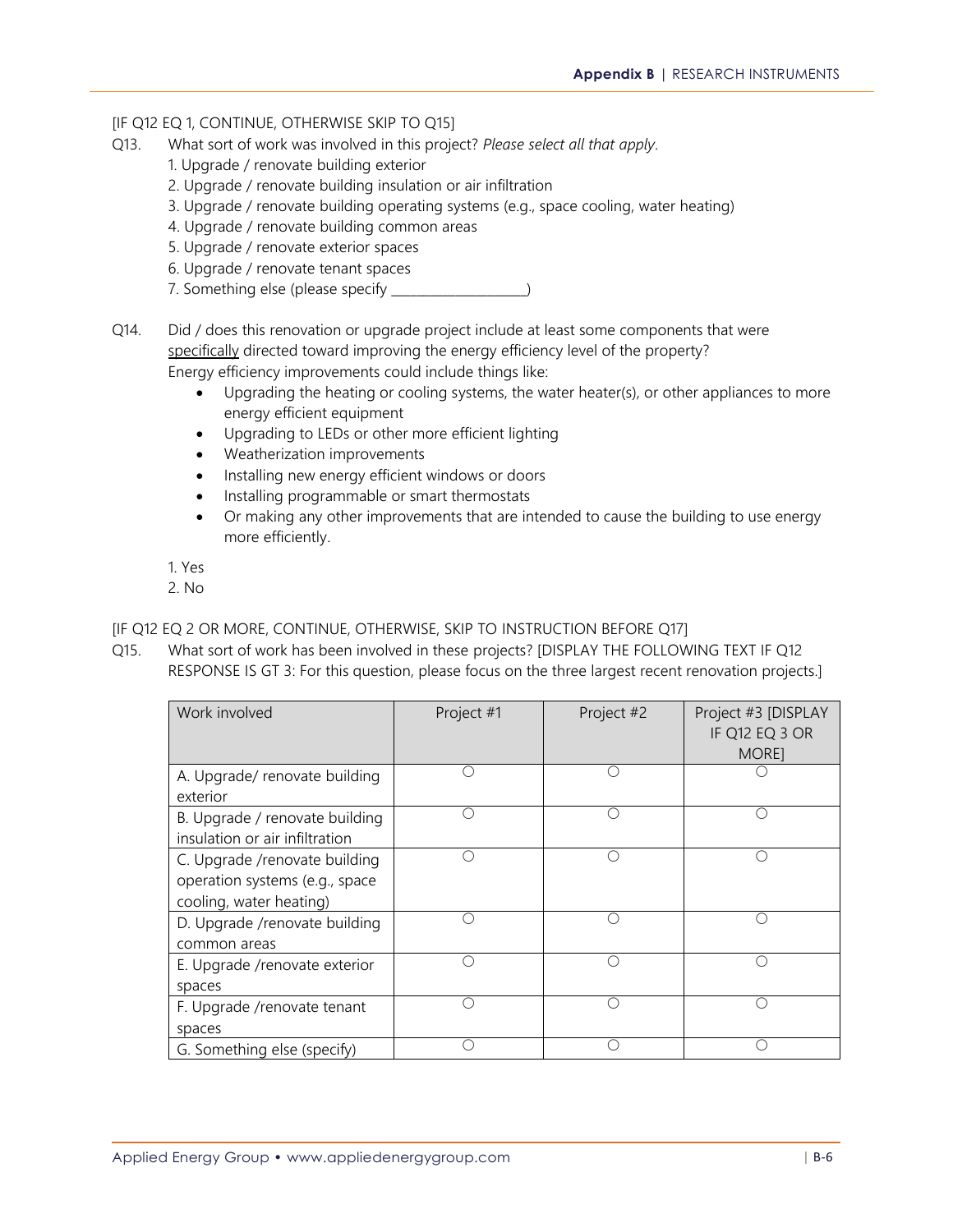**Appendix B |** RESEARCH INSTRUMENTS

Q16. How many of these recent or ongoing projects have included at least some components that were specifically directed toward improving the overall energy efficiency level of the property involved?

Energy efficiency improvements could include things like:

- Upgrading the heating or cooling systems, the water heater(s), or other appliances to more energy efficient equipment
- Upgrading to LEDs or other more efficient lighting
- Weatherization improvements
- Installing new energy efficient windows or doors
- Installing programmable or smart thermostats
- Or making any other improvements that are intended to cause the building to use energy more efficiently.

Number of recent / current renovation projects that include energy efficiency improvements

[DEFINE NRECENTEE [N OF RECENT / CURRENT EE-RELATED RENOVATION PROJECTS] AS "1" IF Q14 EQ 1 OR "0" IF Q14 EQ 2, OR Q16 RESPONSE] [THIS GIVES US AN NRECENTEE VALUE FOR THOSE WITH ONE PROPERTY]

[IF NRECENTEE = 0, SKIP TO PLANNED RENOVATION PROJECTS SECTION, OTHERWISE CONTINUE] [TOTAL PROJECT VALUE FOR NRECENTEE PROJECTS]

- Q17. What was the approximate total cost associated with all aspects of your recent upgrade / renovation project that included at least some energy efficiency improvements?
	- 1. Less than \$25,000
	- 2. \$25,000 -- \$99,999
	- 3. \$100,000 \$249,999
	- 4. \$250,000 \$499,999
	- 5. \$500,000 \$999,999
	- 6. \$1 million \$4.999 million
	- 7. \$5 million \$9.999 million
	- 8. \$10 million or more
- Q18. And about what proportion of that total project cost was allocated specifically to energy efficiency improvements?

\_\_\_\_ % [RECORD PERCENTAGE 1-100%] of total project cost allocated specifically to energy efficiency improvements

Q18b. Did this project use any external financing (money that was borrowed from a bank or some other external source)?

1 Yes 2 No

[IF Q18b EQ 1, CONTINUE, OTHERWISE CALCULATE TOTEXFIN EQ 0 AND SKIP TO Q26] [IF Q18b EQ 1 CALCULATE TOTEXFIN EQ 1]

Q18c. Did this project receive any type of special financing specifically because they included energy efficient improvements?

1 Yes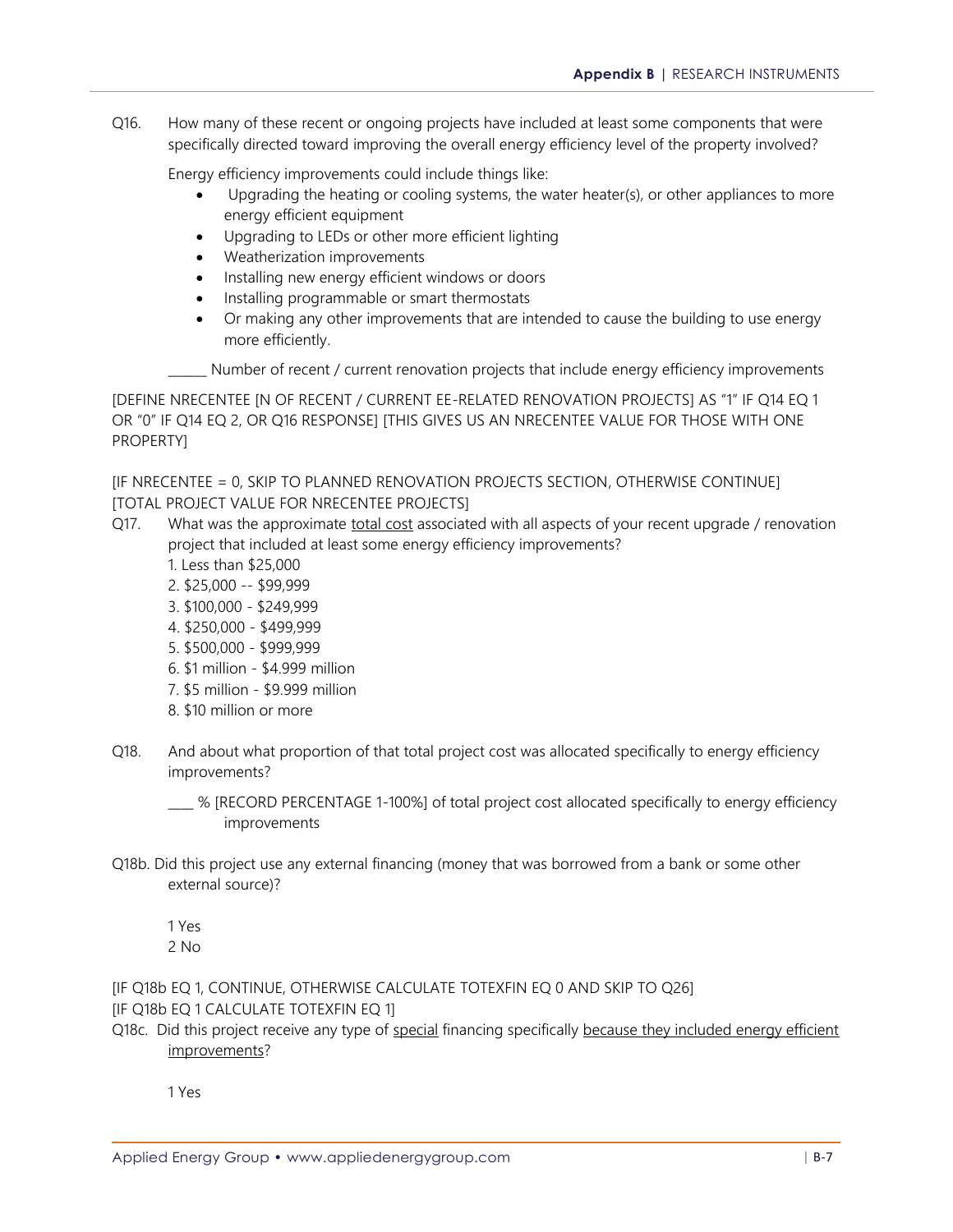2 No

### [IF Q18c EQ 1; CALCULATE TOTSPECIALFIN EQ 1, THEN SKIP TO Q23] [IF Q18c EQ 2; CALCULATE TOTSPECIALFIN EQ 0; THEN SKIP TO Q26]

### [IF NRECENTEE GT 1, CONTINUE, OTHERWISE, SKIP TO NEXT SECTION]

Q19. You said that you have had [PIPE IN NRECENTEE VALUE] recent upgrade / renovation projects that included at least some energy efficiency improvements. [PROGRAMMER: INSERT DEFAULT ZEROS]

Please indicate in the table below how many of these projects had total costs that fall into each of the categories listed.

| Project size                     | Total number of projects |
|----------------------------------|--------------------------|
| A. Less than \$25,000            |                          |
| B. \$25,000 -- \$99,999          |                          |
| C. \$100,000 - \$249,999         |                          |
| D. \$250,000 - \$499,999         |                          |
| E. \$500,000 - \$999,999         |                          |
| F. \$1 million - \$4.999 million |                          |
| G. \$5 million - \$9.999 million |                          |
| H \$10 million or more           |                          |

[PROGRAMMER: Q19 TOTAL MUST EQUAL NRECENTEE VALUE]

Q20. Our last question asked about the total cost for your recent renovation projects. In the table below please indicate about what proportion of the budget for each size of project was allocated to energy efficiency improvements?

| Project size                     | Total number of projects<br><b>IINSERT VALUE FROM Q19;</b><br><b>ONLY DISPLAY ROWS WITH</b><br>NON-ZERO VALUES] | % of Budget Allocated to<br><b>Energy Efficiency Improvements</b> |
|----------------------------------|-----------------------------------------------------------------------------------------------------------------|-------------------------------------------------------------------|
| A. Less than \$25,000            |                                                                                                                 | %                                                                 |
| B. \$25,000 -- \$99,999          |                                                                                                                 | %                                                                 |
| C. \$100,000 - \$249,999         |                                                                                                                 | %                                                                 |
| D. \$250,000 - \$499,999         |                                                                                                                 | %                                                                 |
| E. \$500,000 - \$999,999         |                                                                                                                 | %                                                                 |
| F. \$1 million - \$4.999 million |                                                                                                                 | %                                                                 |
| G. \$5 million - \$9.999 million |                                                                                                                 | %                                                                 |
| H \$10 million or more           |                                                                                                                 | %                                                                 |

Q21. How many of these projects used or use any external financing (money that was borrowed from a bank or some other external source)?

| Project size | Total number of projects | Number of these projects that use |
|--------------|--------------------------|-----------------------------------|
|              | [INSERT VALUE FROM Q19;  | external financing?               |
|              | ONLY DISPLAY ROWS WITH   |                                   |
|              | NON-ZERO VALUESI         |                                   |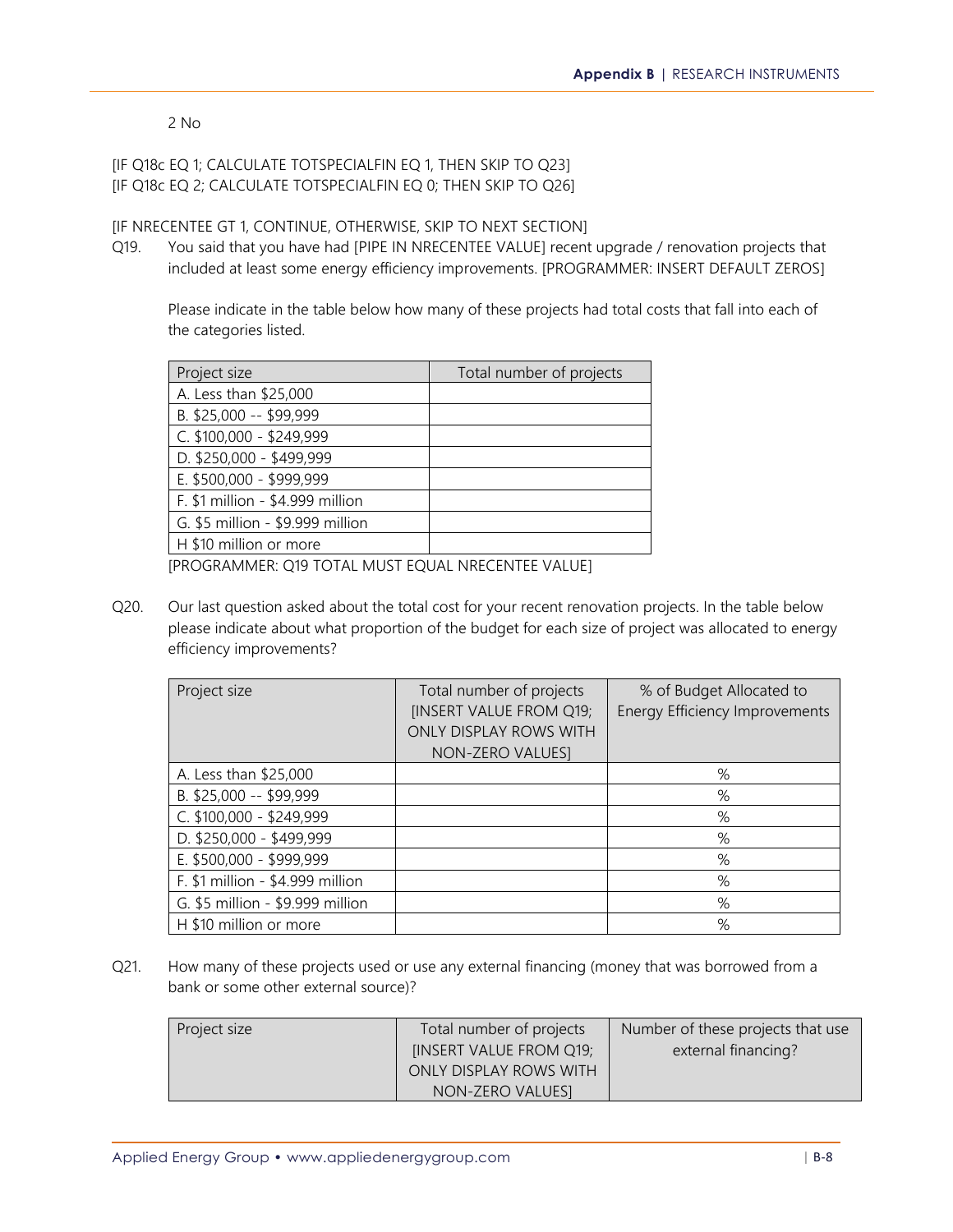| A. Less than \$25,000            | [INSERT NUMBER LTE COLUMN 1] |
|----------------------------------|------------------------------|
| B. \$25,000 -- \$99,999          | [INSERT NUMBER LTE COLUMN 1] |
| C. \$100,000 - \$249,999         | [INSERT NUMBER LTE COLUMN 1] |
| D. \$250,000 - \$499,999         | [INSERT NUMBER LTE COLUMN 1] |
| E. \$500,000 - \$999,999         | [INSERT NUMBER LTE COLUMN 1] |
| F. \$1 million - \$4.999 million | [INSERT NUMBER LTE COLUMN 1] |
| G. \$5 million - \$9.999 million | [INSERT NUMBER LTE COLUMN 1] |
| H \$10 million or more           | [INSERT NUMBER LTE COLUMN 1] |
|                                  | [CALCULATE / DISPLAY TOTAL]  |

[CALCUALTE TOTEXFIN EQ SUM OF COLUMN 2] [IF TOTEXFIN GTE 1, CONTINUE, OTHERWISE, SKIP TO NEXT SECTION]

Q22. Of the [DISPLAY TOTEXFIN VALUE] projects that leveraged external financing, how many received any type of special financing specifically because they included energy efficient improvements?

| Project size                        | Number of these<br>projects that use<br>external financing<br>[INSERT VALUE FROM<br>Q19; ONLY DISPLAY<br><b>ROWS WITH NON-</b><br><b>ZERO VALUESI</b> | Number of these<br>projects that received<br>special energy<br>efficiency-related<br>financing? |  |
|-------------------------------------|-------------------------------------------------------------------------------------------------------------------------------------------------------|-------------------------------------------------------------------------------------------------|--|
| A. Less than \$25,000               |                                                                                                                                                       | <b>IINSERT NUMBER LTE</b><br><b>COLUMN 11</b>                                                   |  |
| B. \$25,000 -- \$99,999             |                                                                                                                                                       | <b>IINSERT NUMBER LTE</b><br><b>COLUMN 11</b>                                                   |  |
| C. \$100,000 - \$249,999            |                                                                                                                                                       | <b>IINSERT NUMBER LTE</b><br><b>COLUMN 1]</b>                                                   |  |
| D. \$250,000 - \$499,999            |                                                                                                                                                       | <b>IINSERT NUMBER LTE</b><br><b>COLUMN 1]</b>                                                   |  |
| E. \$500,000 - \$999,999            |                                                                                                                                                       | <b>IINSERT NUMBER LTE</b><br><b>COLUMN 11</b>                                                   |  |
| F. \$1 million - \$4.999<br>million |                                                                                                                                                       | <b>IINSERT NUMBER LTE</b><br><b>COLUMN 1]</b>                                                   |  |
| G. \$5 million - \$9.999<br>million |                                                                                                                                                       | <b>IINSERT NUMBER LTE</b><br><b>COLUMN 11</b>                                                   |  |
| H \$10 million or more              |                                                                                                                                                       | <b>IINSERT NUMBER LTE</b><br><b>COLUMN 11</b>                                                   |  |
|                                     |                                                                                                                                                       | [CALCULATE / DISPLAY<br><b>TOTAL</b>                                                            |  |

[CALCUALTE TOTSPECIALFIN EQ SUM OF COLUMN 2]

[IF TOTSPECIALFIN GTE 1, CONTINUE, OTHERWISE, SKIP TO NEXT SECTION]

Q23. Which of the following types of special financing have you received for one or more of these projects? (Please select all that apply)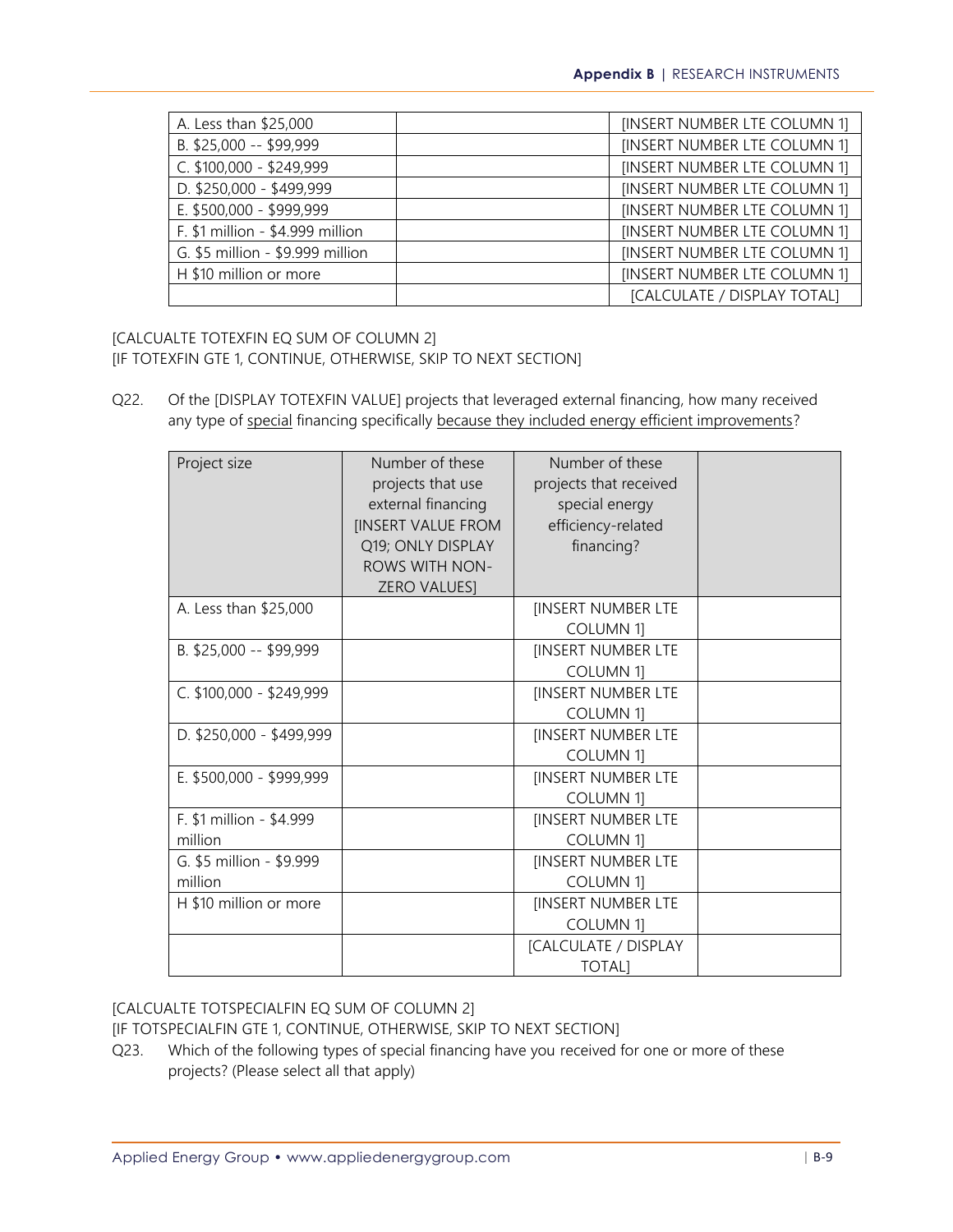- 1 PG&E On- Bill Financing
- 2 BayREN Capital Advancement Financing
- 3 Fannie Mae Green Financing
- 4 Fannie MAC Green Up or Green Up Plus Financing
- 5 CMFA Financing
- 6 GoGreen Residential Energy Efficiency Loan (REEL)
- 7 Something else (Please specify: \_\_\_\_\_\_\_\_\_\_\_)

#### [IF TOTSPECIALFIN EQ 1, CONTINUE, OTHERWISE, SKIP TO Q28]

- Q24. Was the project budget increased, or did you decide to perform additional energy efficiency improvements, because special financing was available?
	- 1 Yes
	- 2 No
- Q25. How important was financing for you to be able to move forward and complete the energyefficiency related improvements? If financing had NOT been available would you have . . .?
	- 1 Still completed the total project as planned
	- 2 Reduced the scope and the cost of the project
	- 3 Cancelled or delayed the project
- Q26. Did this project include renovations to common areas, individual units, or both?
	- 1. Common areas only
	- 2. Individual units only
	- 3. Both common areas and individual units

#### [IF Q26 EQ 2 OR 3, CONTINUE, OTHERWISE, SKIP TO NEXT SECTION]

Q27. How many total units received energy efficient upgrades in this project? \_\_\_\_\_\_\_\_Total Units

#### [IF TOTSPECIALFIN GTE 1, CONTINUE, OTHERWISE, SKIP TO NEXT SECTION]

Q28. We have a couple of follow-up questions about your projects that used special financing that was available because you were implementing energy efficiency improvements. We understand that you have, or have recently had, [DISPLAY TOTSPECIALFIN VALUE] of these projects.

Please provide a response for each of these projects in the table below. [IF TOTSPECIALFIN EQ 5 OR MORE, DISPLAY THE FOLLOWING TEXT: Please answer these questions only for the four largest of these projects.]

| <b>[ONLY DISPLAY NUMBER</b><br>OF ROWS EQUAL TO<br>TOTSPECIALFIN, UP TO<br> 4 | Were the project costs increased, or did you decide to perform<br>additional energy efficiency improvements, because special financing<br>was available? |         |
|-------------------------------------------------------------------------------|----------------------------------------------------------------------------------------------------------------------------------------------------------|---------|
| The largest project                                                           | () Yes                                                                                                                                                   | $()$ No |
| The next largest project                                                      | () Yes                                                                                                                                                   | $()$ No |
| The next largest project                                                      | () Yes                                                                                                                                                   | $()$ No |
| The next largest project                                                      | Yes                                                                                                                                                      | () No   |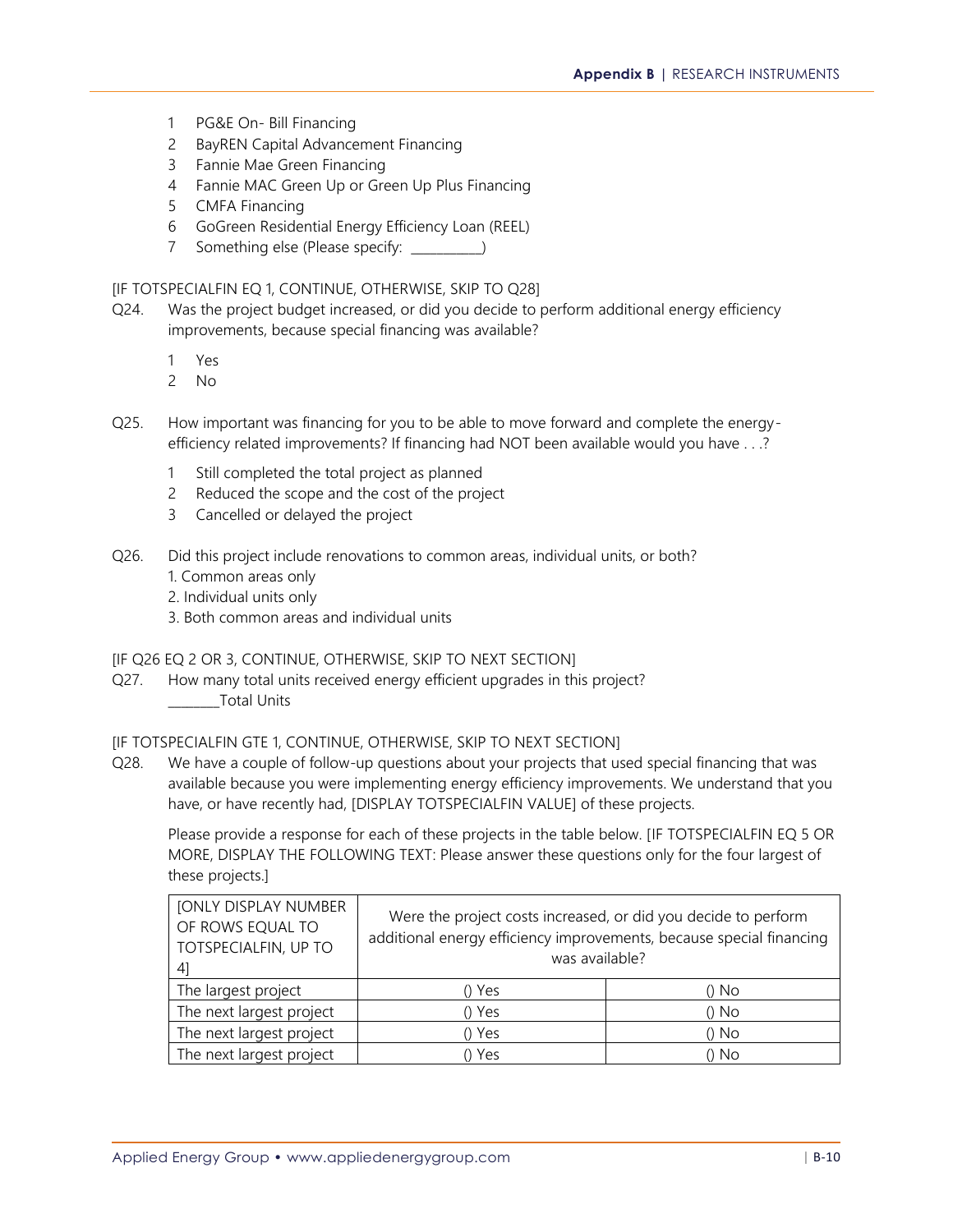Q29. How important was financing for you to be able to move forward and complete the energyefficiency related improvements for each of these projects?

| [ONLY DISPLAY NUMBER<br>OF ROWS EQUAL TO<br>TOTSPECIALFIN, UP TO 41 | If financing had NOT been available would you have? |                                                         |                                        |  |  |  |
|---------------------------------------------------------------------|-----------------------------------------------------|---------------------------------------------------------|----------------------------------------|--|--|--|
| The largest project                                                 | () Completed the<br>project as<br>planned           | () Cancelled or delayed<br>the project                  |                                        |  |  |  |
| The next largest project                                            | () Completed the<br>project as<br>planned           | () Reduced the scope<br>and / or cost of the<br>project | () Cancelled or delayed<br>the project |  |  |  |
| The next largest project                                            | () Completed the<br>project as<br>planned           | () Reduced the scope<br>and / or cost of the<br>project | () Cancelled or delayed<br>the project |  |  |  |
| The next largest project                                            | () Completed the<br>project as<br>planned           | () Reduced the scope<br>and / or cost of the<br>project | () Cancelled or delayed<br>the project |  |  |  |

Q30. Did each of these projects include improvements to common areas, individual tenant units, or both? [PROGRAMMER: REQUIRE A RESPONSE IN COLUMN C IF AN ONLY IF RESPONDENT SELECTS SECOND OR THIRD RESPONSE IN COLUMN B]

| <b>[ONLY DISPLAY NUMBER</b><br>OF ROWS EQUAL TO<br>TOTSPECIALFIN, UP TO<br>41 | Did the project include energy efficiency-related improvements to<br>common areas only or to individual tenant units as well? |                                           |  |  |
|-------------------------------------------------------------------------------|-------------------------------------------------------------------------------------------------------------------------------|-------------------------------------------|--|--|
| The largest project                                                           | () Common areas only<br>() Individual units only<br>() Both common areas and individual<br>units                              | () Number of individual units<br>affected |  |  |
| The next largest project                                                      | () Common areas only<br>() Individual units only<br>() Both common areas and individual<br>units                              | () Number of individual units<br>affected |  |  |
| The next largest project                                                      | () Common areas only<br>() Individual units only<br>() Both common areas and individual<br>units                              | () Number of individual units<br>affected |  |  |
| The next largest project                                                      | () Common areas only<br>() Individual units only<br>() Both common areas and individual<br>units                              | () Number of individual units<br>affected |  |  |

Future possible renovation projects

Next, we'd like to ask a few questions about any renovation projects that you may be considering for the future. Once again, please only answer for multi-family properties that you own or manage in the Bay Area.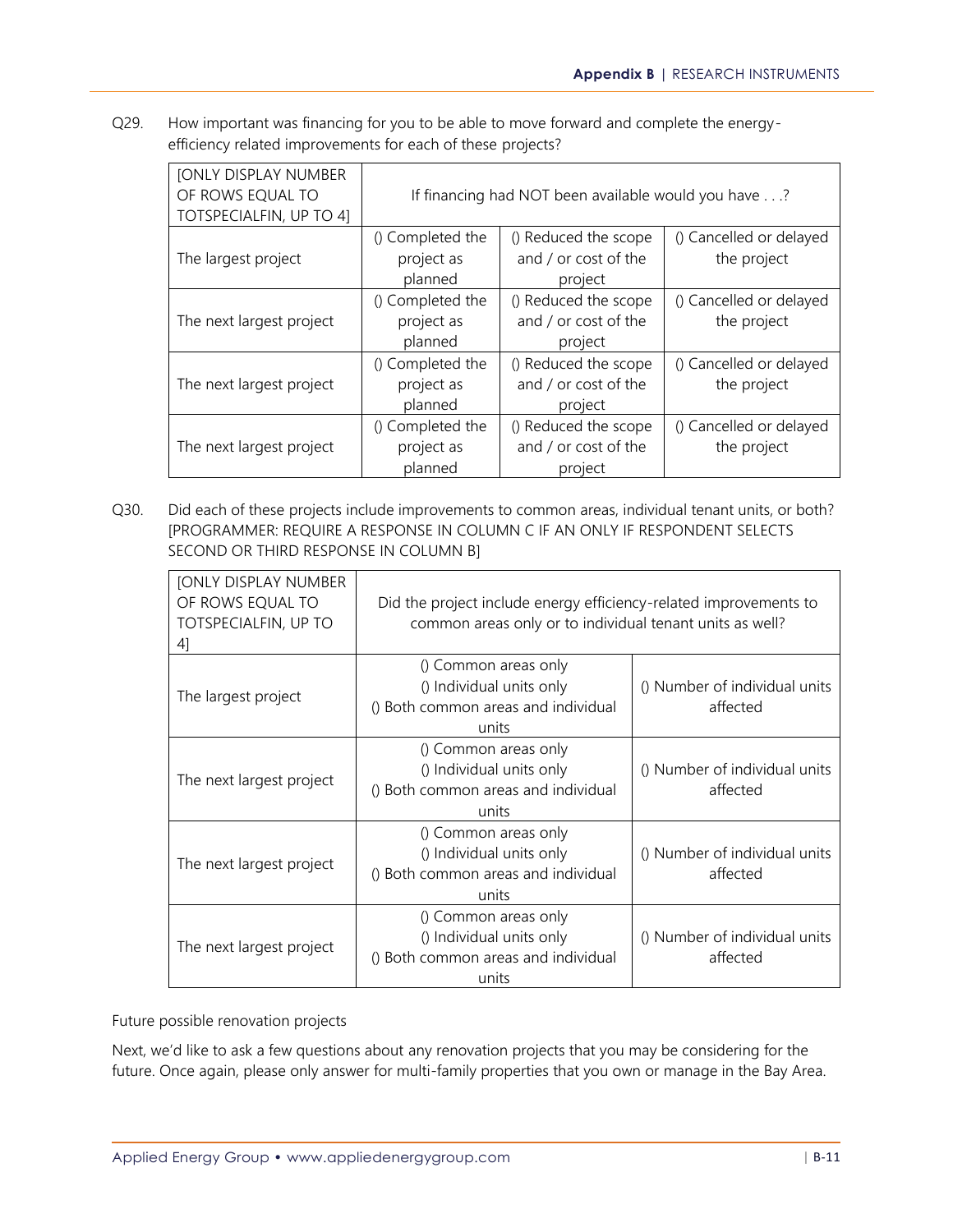- Q31. How likely do you think it is that you will start at least one new significant renovation or upgrade project at [S3 EQ 1, DISPLAY: "your multi-family building" OR IF S3 GTE 2, DISPLAY: "one of your multi-family buildings"] in the Bay Area within the next two years?
	- 1. Very likely
	- 2. Somewhat likely
	- 3. Not very likely
	- 4. Not at all likely
- Q32. [IF Q31 EQ 3 OR 4, CONTINUE, OTHERWISE, SKIP TO Q33] How likely do you think it is that you will start at least one new significant renovation or upgrade project at [S3 EQ 1, DISPLAY: "your multifamily building" OR IF S3 GTE 2, DISPLAY: "one of your multi-family buildings"] in the Bay Area within the next 3-5 years?
	- 1. Very likely
	- 2. Somewhat likely
	- 3. Not very likely
	- 4. Not at all likely

#### [IF Q31 OR Q32 EQ 1 OR 2, CONTINUE, OTHERWISE SKIP TO Q44]

Q33. We know this may be difficult to estimate, but about how many different renovation or upgrade projects do you think you are likely to start within the next [IF Q31 EQ 1 OR 2, DISPLAY, "two years," OR IF Q32 EQ 1 OR 2, DISPLAY, "3-5 years."] in total in your multi-family property or properties?

\_\_\_\_\_\_ Total number of different renovation projects likely to start in the next few years

#### [IF Q33 EQ 0, SKIP TO Q44]

Q34. And of this number of total renovation projects, how many are likely to specifically include energy efficiency improvements (either by replacing equipment, appliances, or lighting with higher efficiency options, or by making other changes that would make the property more energy efficient)?

\_\_\_\_\_\_ Total number of different renovation projects that are likely to start in the next few years AND that will specifically include energy efficiency improvements [RESPONSE MUST BE LTE Q33 RESPONSE]

#### [IF Q34 EQ 1, CONTINUE, OTHERWISE SKIP TO Q37]

- Q35. What is your best estimate of the total cost for the new property renovation project that will include energy efficiency equipment?
	- 1. Less than \$25,000
	- 2. \$25,000 -- \$99,999
	- 3. \$100,000 \$249,999
	- 4. \$250,000 \$499,999
	- 5. \$500,000 \$999,999
	- 6. \$1 million \$4.999 million
	- 7. \$5 million \$9.999 million
	- 8. \$10 million or more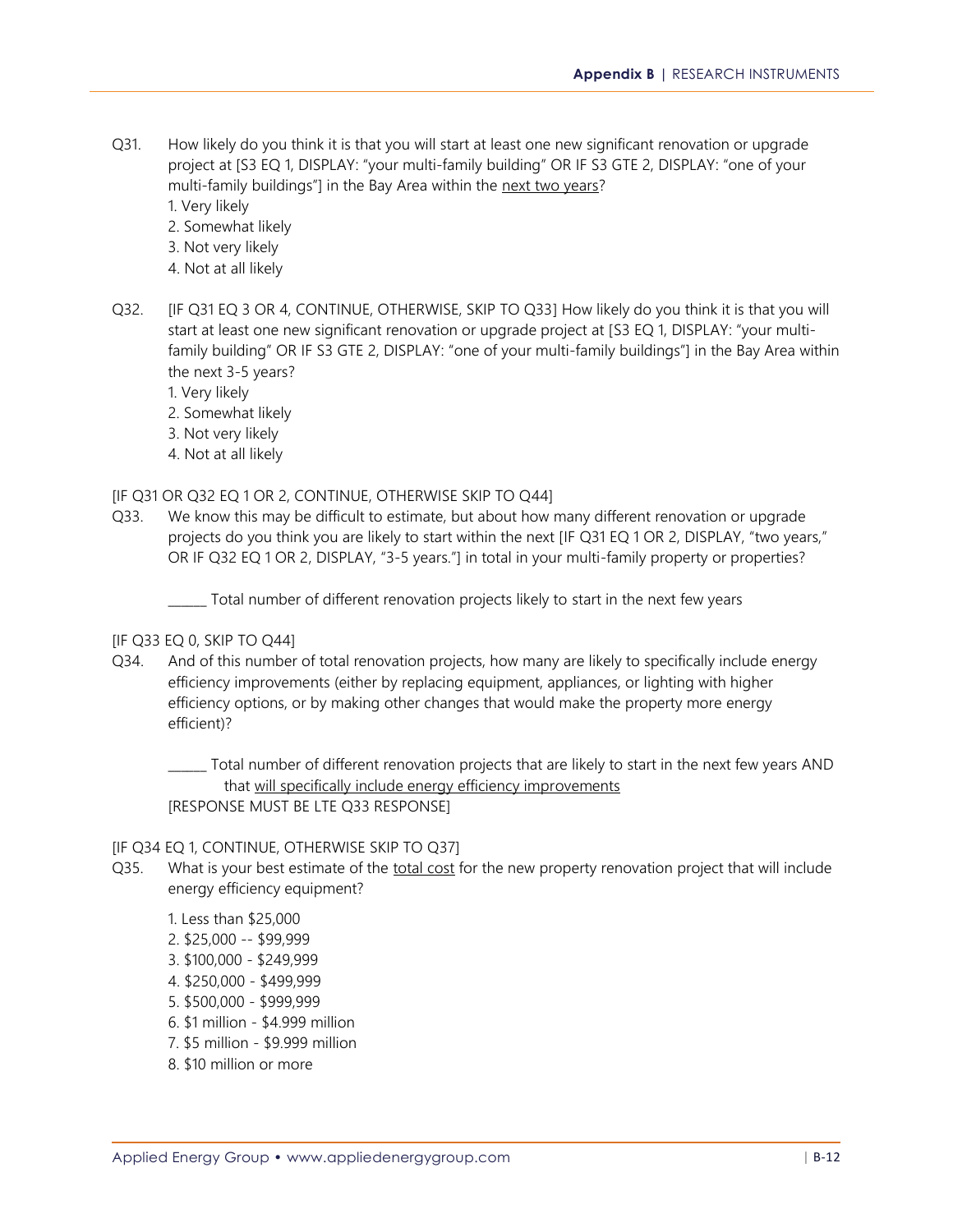- Q36. And about what proportion of that total project cost will probably be allocated specifically to energy efficiency improvements?
	- \_\_\_\_ % [RECORD PERCENTAGE 1-100%] of total project cost allocated specifically to energy efficiency improvements

#### [IF Q34 GT 1, CONTINUE, OTHERWISE SKIP TO Q39]

Q37. Please indicate in the table below how many of your likely upcoming renovation projects that include energy efficiency improvements will have total costs that fall into each of the categories listed.

| Project size                     | Total number of projects |
|----------------------------------|--------------------------|
| A. Less than \$25,000            |                          |
| B. \$25,000 -- \$99,999          |                          |
| C. \$100,000 - \$249,999         |                          |
| D. \$250,000 - \$499,999         |                          |
| E. \$500,000 - \$999,999         |                          |
| F. \$1 million - \$4.999 million |                          |
| G. \$5 million - \$9.999 million |                          |
| H \$10 million or more           |                          |

[PROGRAMMER: Q37 TOTAL MUST EQUAL Q34 VALUE]

Q38. And in the table below please indicate about what proportion of the budget for each size of project is likely to be allocated specifically to energy efficiency improvements?

| Project size                     | Total number of projects<br>[INSERT VALUE FROM Q37;<br>ONLY DISPLAY ROWS WITH<br>NON-ZERO VALUES] | % of Budget Allocated to<br><b>Energy Efficiency Improvements</b> |
|----------------------------------|---------------------------------------------------------------------------------------------------|-------------------------------------------------------------------|
| A. Less than \$25,000            |                                                                                                   | $\%$                                                              |
| B. \$25,000 -- \$99,999          |                                                                                                   | %                                                                 |
| C. \$100,000 - \$249,999         |                                                                                                   | %                                                                 |
| D. \$250,000 - \$499,999         |                                                                                                   | $\%$                                                              |
| E. \$500,000 - \$999,999         |                                                                                                   | %                                                                 |
| F. \$1 million - \$4.999 million |                                                                                                   | %                                                                 |
| G. \$5 million - \$9.999 million |                                                                                                   | %                                                                 |
| H \$10 million or more           |                                                                                                   | %                                                                 |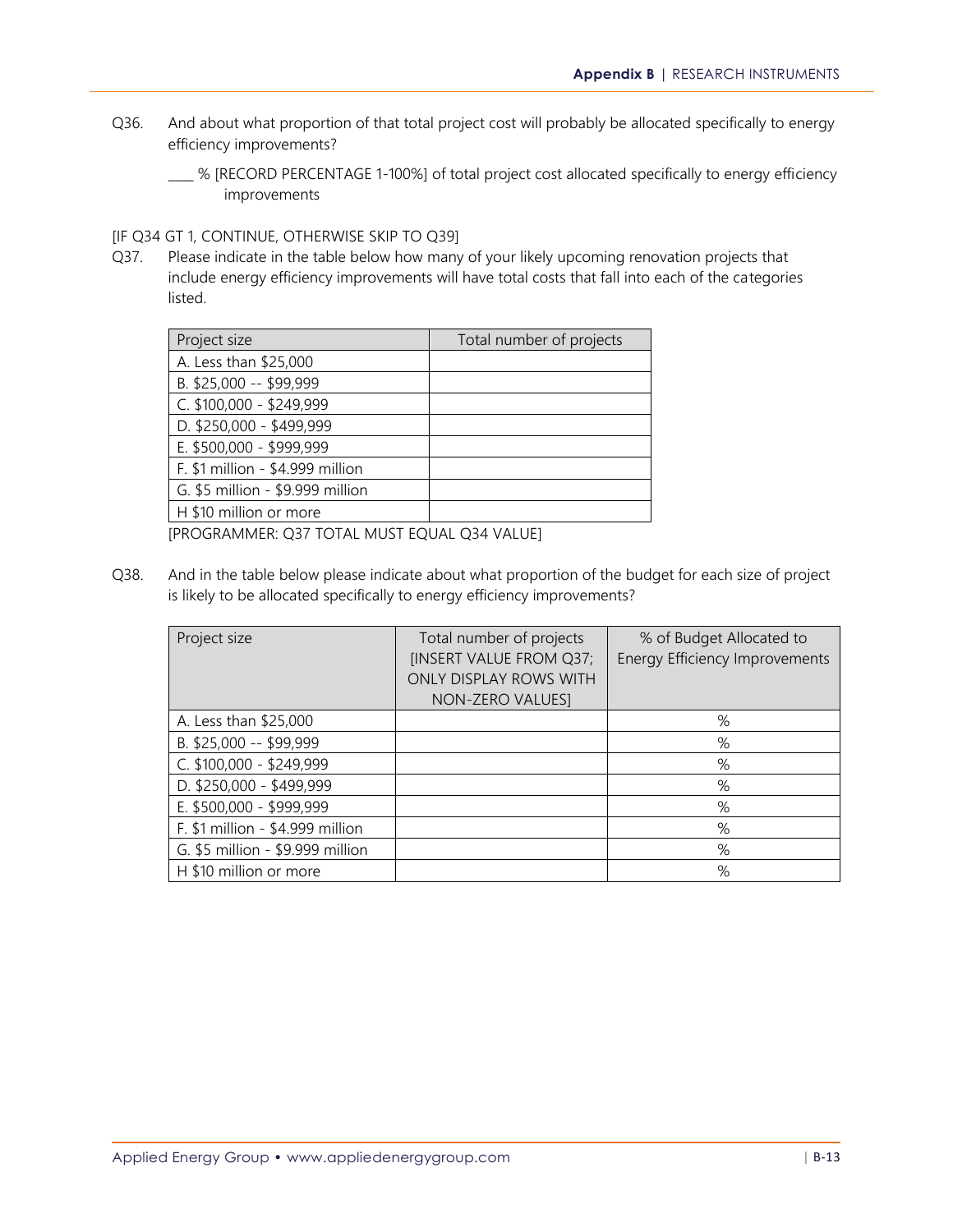Q39. Will these new projects you are considering include energy efficiency-related improvements to common areas, individual tenant units, or both? [PROGRAMMER: REQUIRE A RESPONSE IN COLUMN C IF AND ONLY IF RESPONDENT SELECTS SECOND OR THIRD RESPONSE IN COLUMN B]

| <b>[ONLY DISPLAY</b><br>NUMBER OF ROWS<br>EQUAL TO Q34, UP TO<br>41 | Will the new renovation projects you are considering include energy<br>efficiency-related improvements to common areas only, or to<br>individual tenant units as well? |                                           |  |  |  |
|---------------------------------------------------------------------|------------------------------------------------------------------------------------------------------------------------------------------------------------------------|-------------------------------------------|--|--|--|
| The largest project                                                 | () Common areas only<br>() Individual units only<br>() Both common areas and individual<br>units                                                                       | () Number of individual units<br>affected |  |  |  |
| The next largest project                                            | () Common areas only<br>() Individual units only<br>() Both common areas and individual<br>units                                                                       | () Number of individual units<br>affected |  |  |  |
| The next largest project                                            | () Common areas only<br>() Individual units only<br>() Both common areas and individual<br>units                                                                       | () Number of individual units<br>affected |  |  |  |
| The next largest project                                            | () Common areas only<br>() Individual units only<br>() Both common areas and individual<br>units                                                                       | () Number of individual units<br>affected |  |  |  |

- Q40. How likely is it that you will seek financing from a financial institution, or another external source in order to provide capital for one or more of these future projects that would include energy efficiency improvements?
	- 1 Very likely
	- 2 Somewhat likely
	- 3 Not very likely
	- 4 Not at all likely

#### [IF Q40 EQ 1 OR 2, CONTINUE, OTHERWISE SKIP TO Q44]

- Q41. How confident are you that you will be able to secure the financing that you will seek?
	- 1 Very confident
	- 2 Somewhat confident
	- 3 Not very confident
	- 4 Not at all confident
- Q42. What is the first place you will go for financing for this / these project(s)?
	- 1 A traditional financial institution that you have used before
	- 2 A traditional financial institution that you have NOT used before
	- 3 A governmental agency
	- 4 A not-for-profit organization
	- 5 Something else Please specify \_\_\_\_\_\_\_\_\_\_\_\_\_\_\_\_\_\_\_\_\_\_\_\_\_\_\_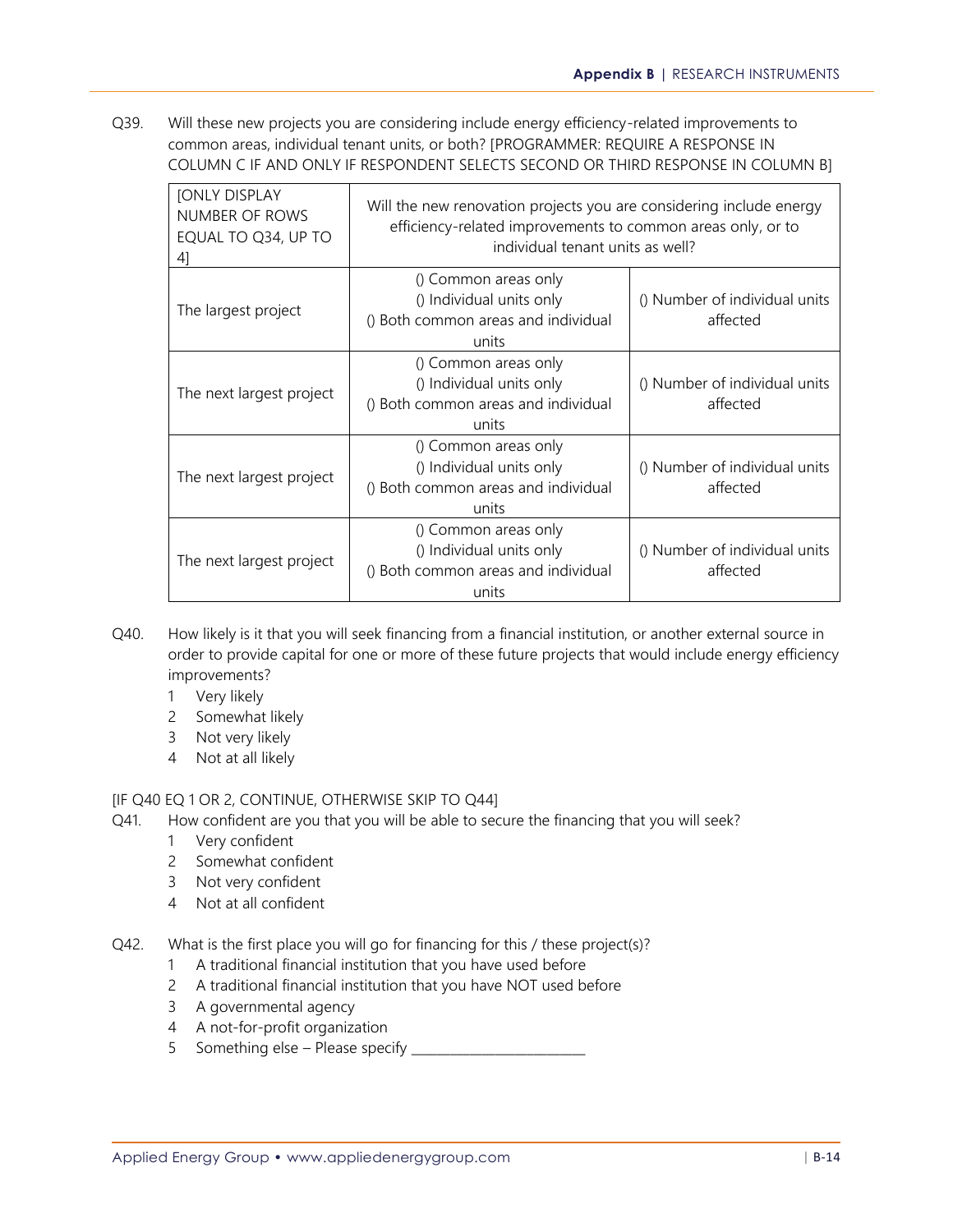- Q43. Which of the following best describes what will happen if you are not able to get all of the financing you will seek?
	- 1. You will still do the project as it is planned
	- 2. You will still do the project, but with a smaller scope or over a longer time-period
	- 3. You will delay the project
	- 4. You will look for ways to reduce the total project cost
	- 5. You will cancel the project in its entirety

# BARRIERS TO EE PROJECTS

- Q44. Have you ever decided not to proceed with a multi-family property renovation project that included energy efficiency improvements because you could not obtain financing for the project?
	- 1 Yes
	- 2 No

#### **[IF Q44 = 1, CONTINUE, OTHERWISE, SKIP TO Q46]**

Q45. Why were you unable to obtain financing?

#### **[OPEN ENDED]**

Q46. Below is a list of reasons why you might not want to undertake energy efficiency-related improvement projects for your multi-family property or properties. Please review the list and then evaluate them in terms of their importance to your you and your organization.

Please rate the importance of the reasons by clicking on each of the statements and dragging it into the appropriately labelled box.

Please drag FIVE of the reasons into the category labelled "The most important things that limit us" Please drag FOUR of the reasons into the category labelled "Things that are important, but not critical to us"

Please drag THREE of the reasons into the category labelled "Things that are not very important to us" **[PROGRAMMER: CREATE DRAG AND DROP FOR ATTRIBUTES INTO THE THREE LABELLED BUCKETS. LIMIT NUMBER OF ITEMS THAT CAN GO INTO EACH BUCKET; RANDOMIZE INITIAL LIST OF ATTRIBUTES]**

- 1. We do not have the capital budget to undertake energy efficiency projects.
- 2. Energy efficiency is not a big selling point for potential tenants.
- 3. We are not willing to invest in energy efficiency because our tenants are responsible for their own energy costs.
- 4. Our buildings are already energy efficient.
- 5. Low/no interest financing is not available for the projects we wish to pursue.
- 6. The terms of the loans make financing options unattractive.
- 7. We do not have good information on what energy efficiency improvements we should pursue.
- 8. We do not qualify for any of the financing options available for projects.
- 9. Energy savings claims for energy-efficient options are not reliable / trustworthy.
- 10. Investing in energy efficiency is too risky
- 11. We only plan on owning our multi-family building(s) for a short period of time and would not see the pay-off from an energy efficient investment
- 12. We lack information about incentives available for energy efficient projects.
- 13. We do not have the time or expertise to evaluate project financing options.
- 14. Energy efficiency is not a worthwhile investment for our buildings
- 15. Our total project costs are too low to qualify for financing.
- 16. It is just too complex to compile financing applications with their required documentation
- 17. Our internal ownership group makes it challenging to invest in new projects like these.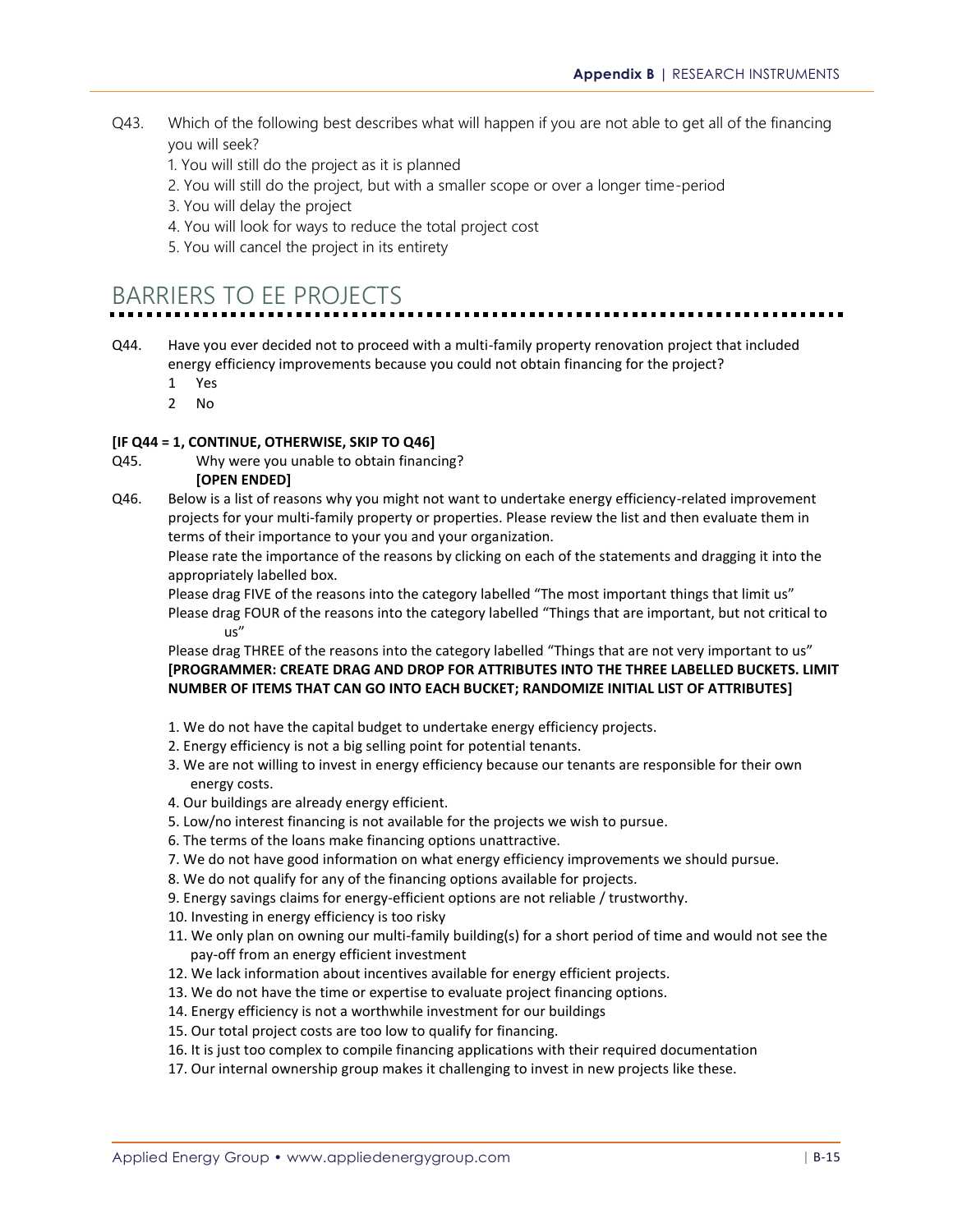Q47. Please assume that BayREN offered a program that provided low or no interest financing for multi-family property energy efficiency projects with total costs less than \$100,000. How likely do you think your organization would you be to at least explore a BayRen-sponsored financing option for one or more appropriate projects? Please use a 10-point scale where, '1' means you think your business would be not at all likely to do this and '10' means you think your business would be extremely likely to do this.

| Not at all<br>likely to<br>do this |   |  |               |   |   | Extremely<br>likely to<br>do this |
|------------------------------------|---|--|---------------|---|---|-----------------------------------|
|                                    | ₹ |  | $\mathfrak b$ | 8 | 9 |                                   |
|                                    |   |  |               |   |   |                                   |

**That's all the questions we have for today. Thank you for your time!**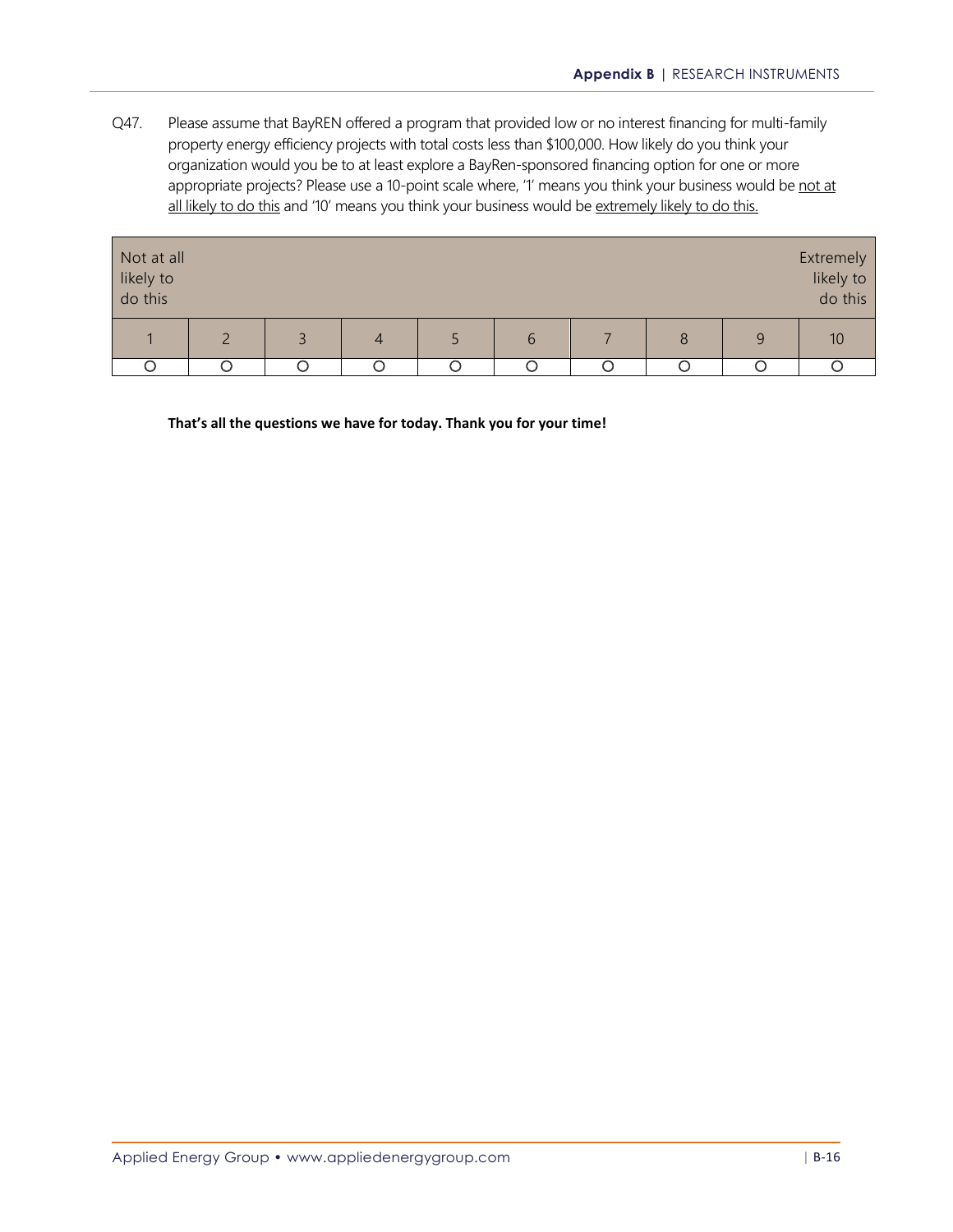## **Qualitative Interview Guide: Financing / Rebate Program Applicants**

#### BayREN MF Financing-In-Depth Interview Guide

Background: The goal of these interviews is to understand how relevant MF property owners think about EE-related renovations and the challenges they face in finding appropriate financing mechanisms. Additionally, since respondents considered participating in an MF financing program through BayREN, goals include understanding what happened to them as they proceeded through that process. Note that we wish to consider all projects interested in financing that might have completed a BAMBE project with financing, completed a BAMBE project without financing, or dropped out of the program.

The three main objectives of this research are:

- o Determine if financing is currently available for property managers/owners with EE projects with out of pocket costs less than \$100k (under what circumstances or constraints does this meet MF owner needs?)
- o Are there current gaps in financing coverage that BayREN could fill?
- o If yes, what should BayREN offer?

Also review the complete list of objectives on the last page for more detail on this subject.

Inform respondent about recording / nothing they say will be linked to them individually. All we are looking for is their honest opinions / perspectives.

#### Introduction

*Thank you again for taking the time to speak with me. I really appreciate it.*

*Our understanding is that you applied, or at least explored applying, for financing Bay Area Regional Energy Network, or BayREN upgrade project. The specific program in which we are interested is a program that would have offered to help finance energy efficiency-related improvements to a multifamily property in the Bay Area. Names that might have been used for the program are BAMBE (Bay Area Multi-Family Building Enhancement Program), BAMCAP (Bay Area Multifamily Capital Advancement Program), or AEA (Association for Energy Affordability).* 

*My primary goals are to understand what led you to explore applying for financing for a multi-family upgrade project, whether through BayREN, or through another agency or organization, and what happened during the course of that process. Our hope is that what we hear from you, and from other people in similar situations, will make it possible for BayREN to improve their program to make it a better fit for a broader range of customers.* 

*Do you have any questions before I start?*

#### Interview

- 1. First, what was the nature of the renovation project that you were / are considering? [INTERVIEWER NOTE: THIS IS INTENDED TO PROVIDE CONTEXT ONLY]
	- a. How large in terms of dollars invested (probe for out of pocket costs after available rebates)? What was involved?
	- b. What was the role of EE in the project (was it an afterthought vs. the primary reason for doing it, etc.)?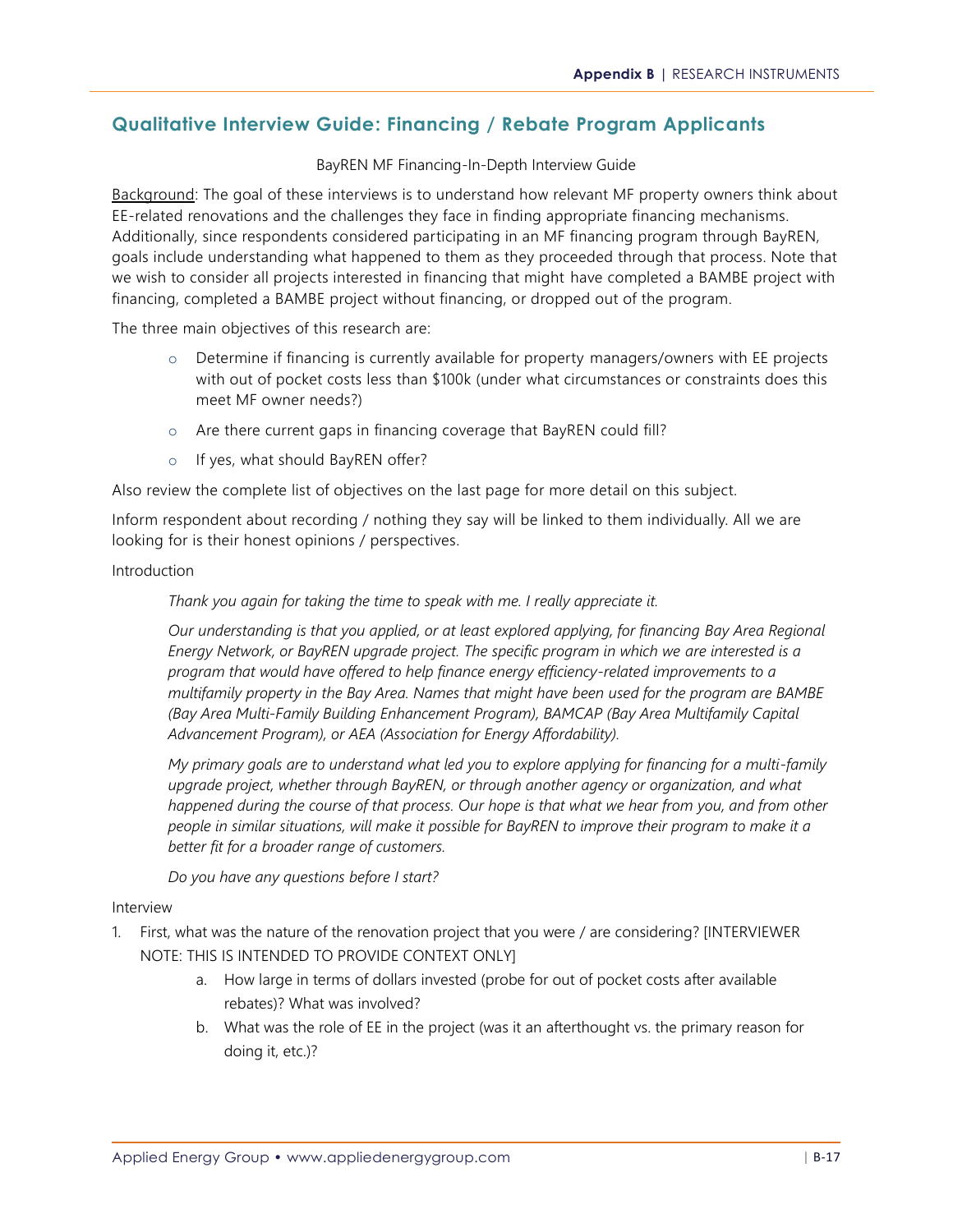- c. Had you been thinking about it for a while? What brought it up as something to try and do now as opposed to putting it off?
- d. What were the challenges in scoping the project and in getting it to the point of actually trying to implement it?
- 2. What was / is the role of financing in getting this project completed?
	- a. Was it necessary or nice to have? How does / did the availability of financing affect the scale of the EE elements of the project that you have done or will do? If attractive financing was available, would you be inclined to do a bigger project (at least in EE terms)? Why?
	- b. What do you (or your team) see as the risks, benefits, and / or complications associated with using external financing at all for projects like these? What do you do to try and optimize those outcomes for you?
	- c. How are expected savings from EE investments calculated? What tools are used (where do the values come from)? What level of certainty is attached to these? [INTERVIEWER NOTE: BE RESPONSIVE TO RESPONDENT ENGAGEMENT WITH THIS ISSUE; MANY SMALLER MF OWNERS WILL NOT HAVE DETAILED PRACTICES HERE, SO JUST GET THE INFORMATION THAT RESPONDENTS CAN PROVIDE ON THIS]
		- 1. How does this link to financing?
		- 2. How much (why and where) do EE savings calculations matter?
		- 3. What tools do you use for this? How could these tools be better, or if you haven't used any external tools, what would be useful?
	- 3. What is your assessment of the existing financing options that are available to you (as you understand them)?
		- a. What are these options as you understand them, and why might they work for you (or not)?
			- i. How did you hear about / learn about these options? What resources do you use to learn about these sorts of things?
			- ii. At what point in the process did you learn about / seek information about these options? Why then? Would having information earlier be more helpful? Why? When? How would that information reach you?
		- b. What are the important barriers, constraints, and / or challenges associated with getting financing at all for projects like these, and for getting financing that works for you and your project? [BE SURE TO INCLUDE PROJECT SPECIFIC KINDS OF ISSUES, E.G., PROJECT SIZE, EE FOCUS, ETC.]
		- c. [Consider process issues, project size constraints, project type constraints, availability, etc.]
		- d. What could be different about current financing program options (considering the issues noted above) that would make them a better fit for your specific project and situation?
- 4. Let's focus on the EE-related elements of this project
	- a. How does (or did) the involvement of energy efficiency rebates affect your efforts to secure financing? Was it easier / more difficult? Why?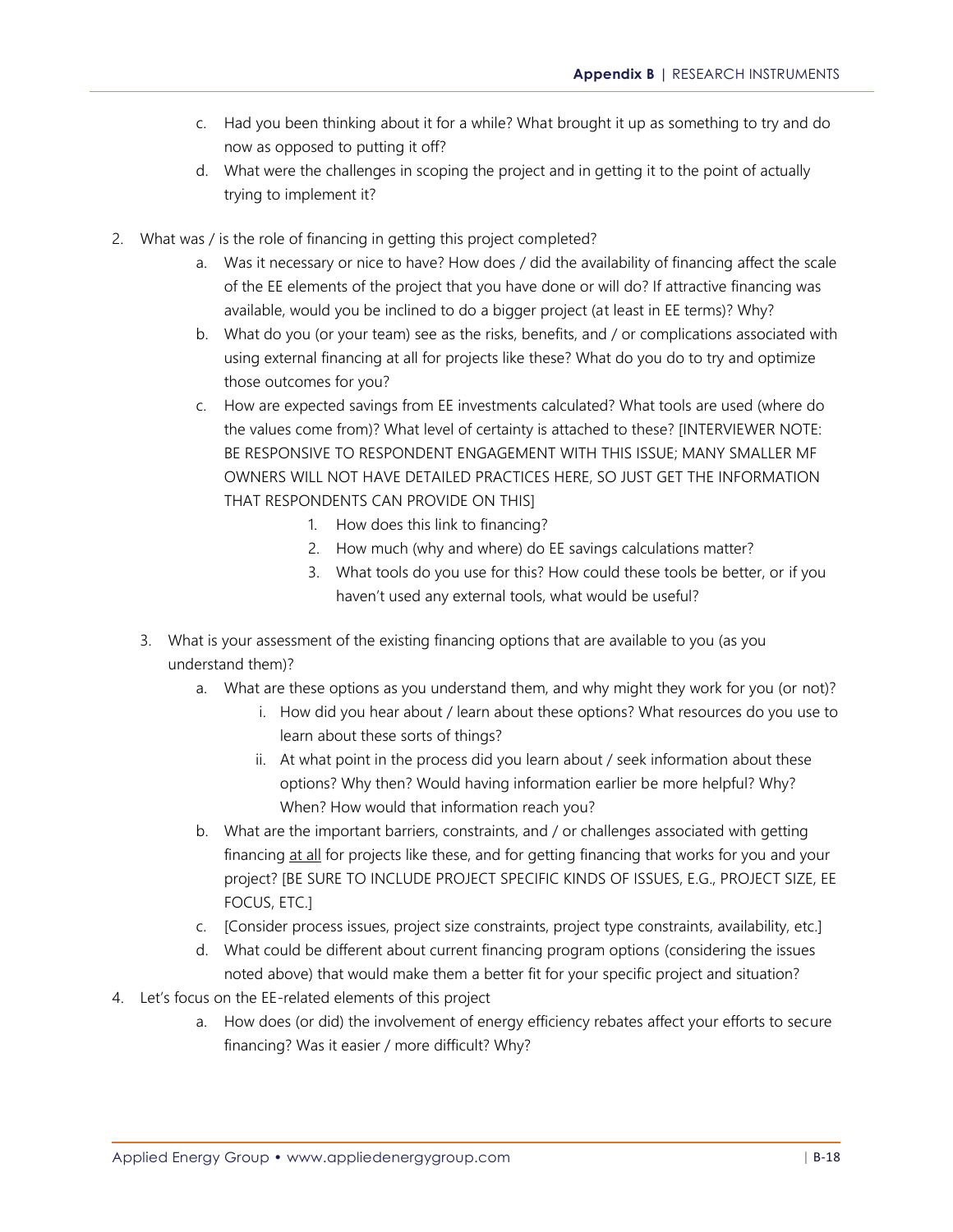- 5. [INTERVIEWER NOTE: TREAT THIS AS A SECONDARY FOCUS ONLY PURSUE IF TIME ALLOWS] What is your prior experience with financing smaller MF upgrade projects?
	- a. Especially those projects that involve EE and / or EE-related rebates?
	- b. How has this informed your perspectives about what "should" happen or what could happen, or how things should proceed?
- 6. [INTERVIEWER NOTE: TREAT THIS AS A SECONDARY FOCUS ONLY PURUSE IF TIME ALLOWS] What led you to decide to explore financing your renovation project through BayREN / AEA (Association for Energy Affordability)?
	- a. Was this your first choice, or a later choice? Why?
	- b. What did you see as the possible advantages / disadvantages of BayREN / AEA as a source of financing?
- 7. What were the steps you went through when you involved BayREN in the project(s)? [PROBE TO DEFINE THE DIFFERENT STEPS IN THE PROCESS AND BE CLEAR ABOUT WHAT HAPPENED AT EACH STEP] How did each work?
	- a. [IF THEY DIDN'T COMPLETE THE PROJECT THROUGH BAYREN] At what point did you decide not to follow through? Why?

[INTERVIEWER NOTE: THE GOAL HERE IS NOT TO CONDUCT A FULL-ON PROCESS EVALUATION, BUT TO UNDERSTAND THE BIG ISSUES / FACTORS THAT AFFECTED THEIR DECISIONS]

- b. What problem or problems did you encounter? [PROBE FOR MULTIPLE ISSUES].
- c. What could BayREN (or the lender) have done differently in order to make their financing work for you?
- d. More generally, where does BayREN need to make improvements in order to make its program as attractive as possible to you and other owners like you?
- e. Are there any things about the BayREN program that you found particularly helpful or beneficial? And what would those be?
- 8. [IF THEY DIDN'T COMPLETE THE PROJECT THROUGH BAYREN] After you left the BayREN / AEA program, did you go elsewhere to explore financing?
	- a. IF YES, where did you go?
		- i. What worked for you or didn't work for you about that process, specifically in comparison with the BayREN process?
		- ii. How did the actual financing program / financing offer differ and what was your response to that?
		- iii. Did you finally succeed in getting the financing you needed? How? How was that offer different from the BayREN offer?
	- b. IF NO, will you still do the project? Will you revise it?
		- i. Specifically regarding the EE improvements will these still happen? Over what time line?
		- ii. What will need to be different in order to do this project? What would need to be different about a BayREN program in order for it to work for them?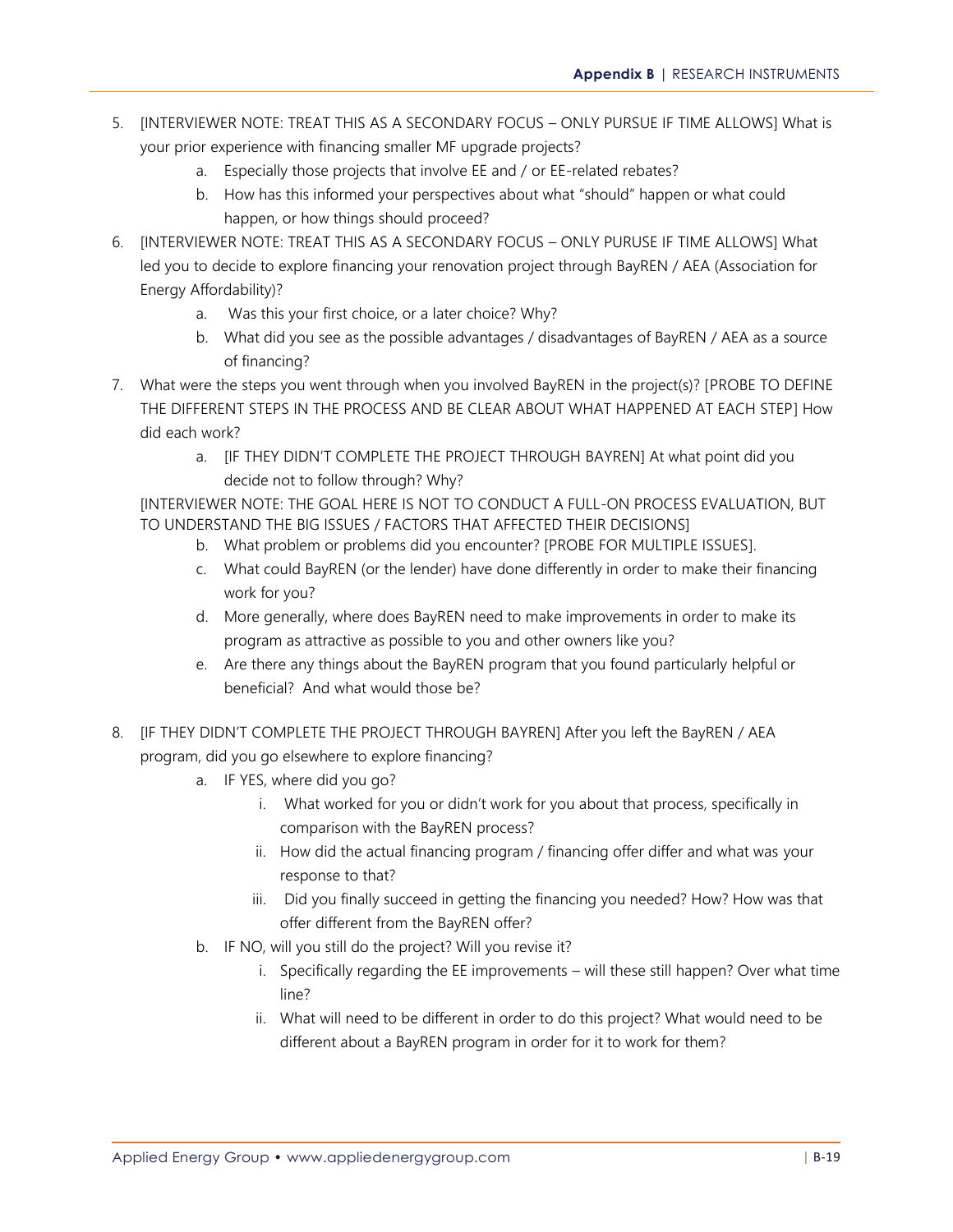- 9. Thinking back on your experience as a whole in attempting to get financing for EE-related projects for your property, what advice would you have for program planners in this area as a whole? If their goal is to be helpful in working with MF property owners to enhance EE through an EE upgrade financing program, what should they make sure to include / not include in that program? What should they do to make the process easier or more workable? What should the program cover or not cover? What is it reasonable to ask you for and what are unreasonable requests?
- 10. Is there anything you would like to add that would help me to understand how a financing program designed to support EE improvements could be designed that would more effectively meet your needs, and which would make it possible for you to implement more EE-related projects at this property (and potentially other properties)? [Besides having a lower financing rate]

THANK RESPONDENT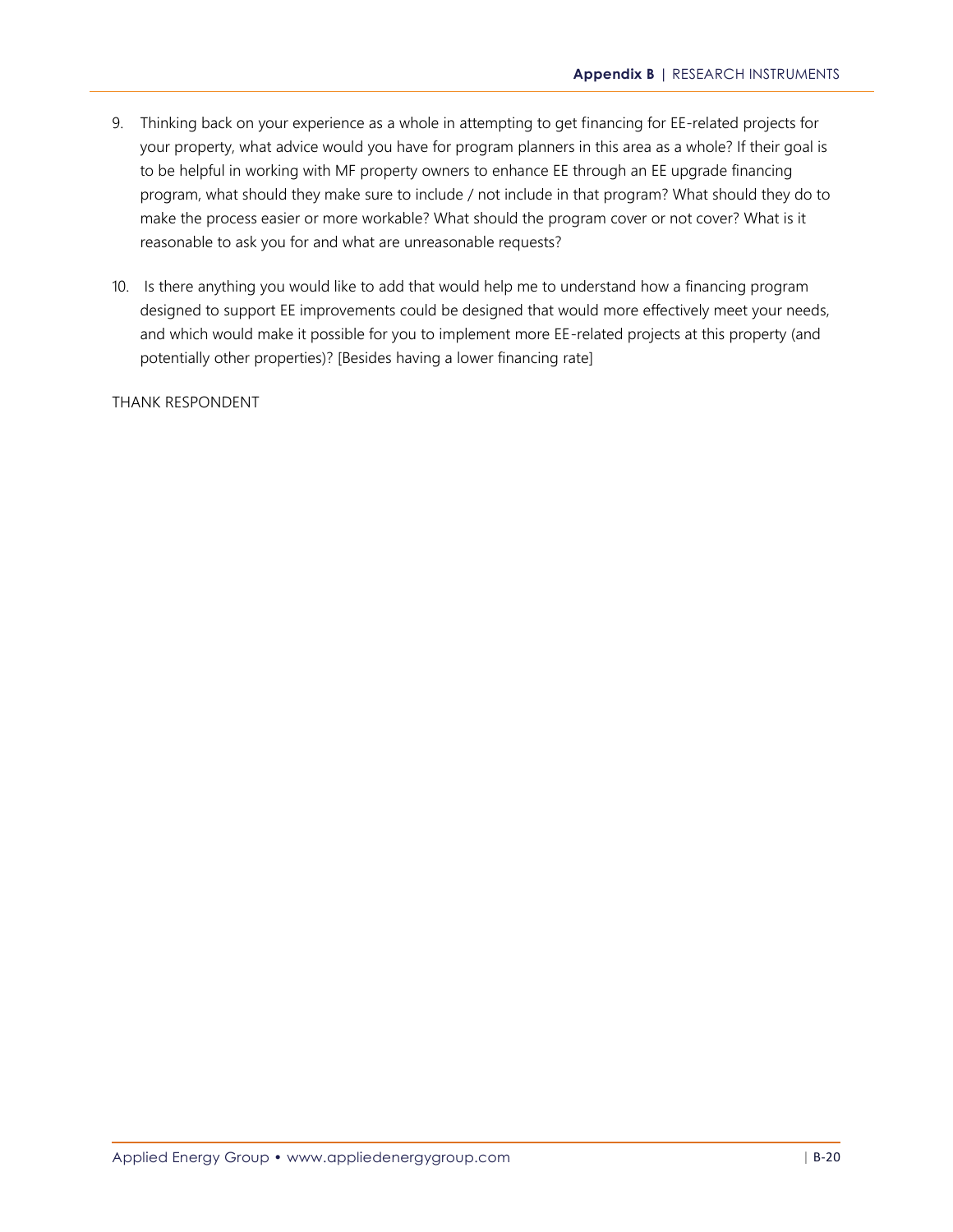## **Qualitative Interview Guide: Lenders**

#### BayREN MF Financing-Lender Interview Guide

*Background: The goal of these interviews is to understand how lenders think about offering financing services to MF renovation projects that are EE-oriented. Do they have current (or planned) offerings that do serve, or could serve this market? Why or why not? Under what conditions would they consider participating in a BayREN program designed to help MF owners implement EE-related building improvements?*

*Inform respondent about recording / nothing they say will be linked to them individually. All we are looking for is their honest opinions / perspectives.*

#### Introduction

Thank you for taking the time to speak with me. As background, I should explain that we are working with the Bay Area Regional Energy Network, or BayREN, and the Association for Energy Affordability (AEA) to support their efforts to provide financing for energy efficiency-related upgrade projects in multi-family properties in the Bay Area.

The BayREN programs that are most similar to our focus in this discussion are BAMBE (Bay Area Multi-Family Building Enhancement Program) and BAMCAP (Bay Area Multifamily Capital Advancement Program). BayREN's goals in offering these programs currently are to promote the adoption of more energy efficient technologies across a broad range of residential and commercial buildings in the Bay Area. Recently, these organizations have been exploring how to focus on a customer segment that can be very challenging – smaller multifamily properties. At this point, BayREN is considering a program that would help multifamily properties to receive financing support for smaller renovation projects (those with a total value of less than \$100,000), as long as those projects involve a significant proportion of energy-efficiency upgrades. The primary goal of this discussion is to understand what if anything NAME OF INSTITUTION offers (or has offered) in this arena, as well as other thoughts you may have about how to make these sorts of financing programs more effective. Please be assured that we are not asking you to speak in an official capacity for your organization, but simply to provide your thinking about how these sorts of programs either work, or could work, more effectively. Nothing that you say will be linked specifically to your name or to the name of your financial institution.

Do you have any questions before I start?

#### Current product offerings

- 1. To begin, is this an arena in which NAME OF INSTITUTION offers financing products?
	- a. [INTERVIEWER NOTE: We want to define "the arena" pretty broadly to start, but then to narrow down to the most relevant types of projects]
		- i. Do they cover multifamily / smaller multifamily projects?
		- ii. Do they cover renovation vs. new construction?
		- iii. Do they cover smaller loans / projects? (e.g., \$100K or less)
		- iv. Do they cover EE-related renovation loan programs that are integrated with utility (or similar) EE rebate programs?
	- b. [AT EACH LEVEL, ASK] Do they have loan programs that FOCUS on these areas or even any programs that CAN include these kinds of folks? If not, why not?

[IF YES – CONTINUE /IF NO – SKIP TO QUESTION 8]

- 2. Could you please describe the key features of the relevant product or products you offer?
	- a. What are the INSTITUTION'S goals in offering (this product) (these products)?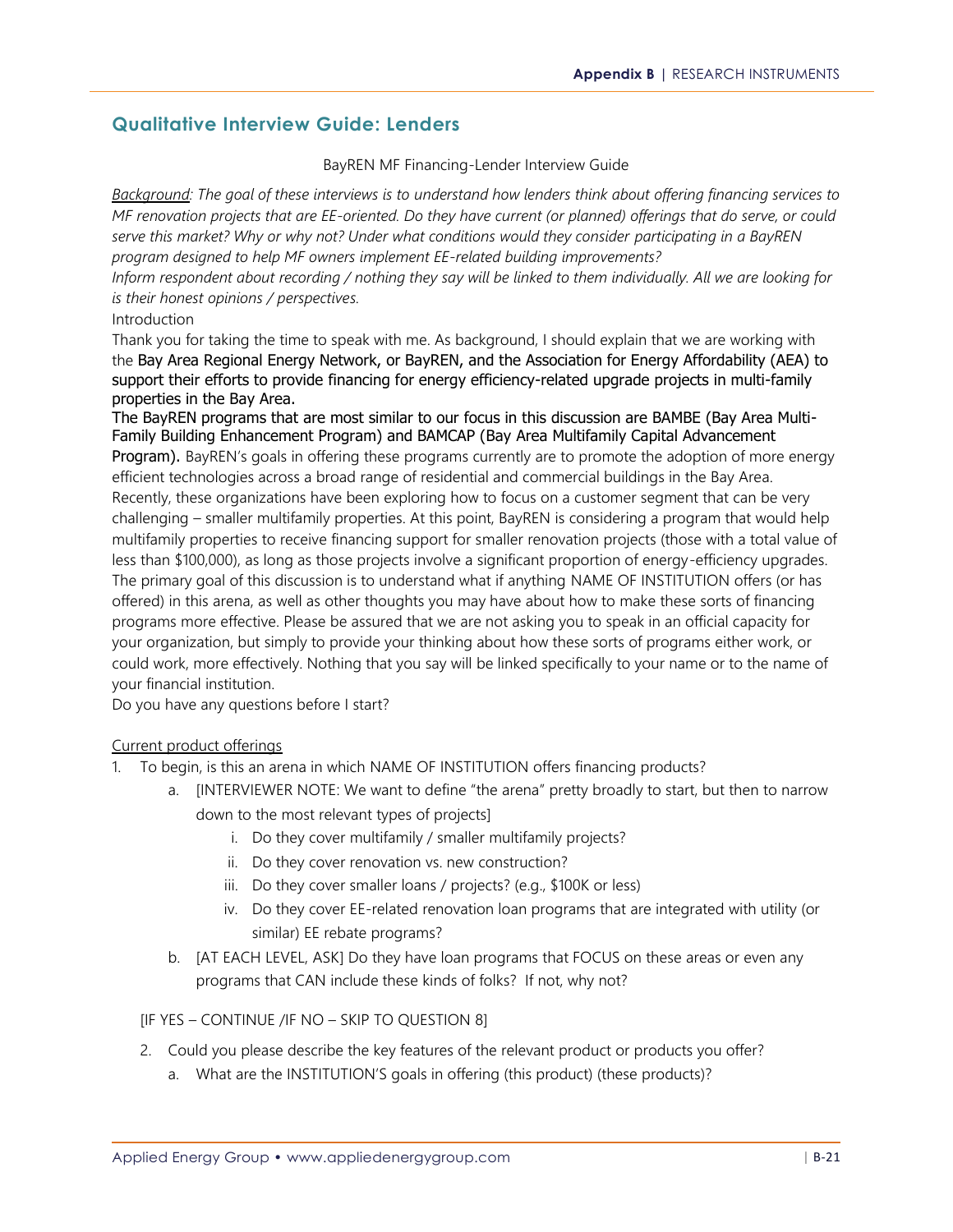- b. Do you actively market these programs? Why / not?
- c. Are the programs successful / popular? (Based on what criteria?)
- d. Is participation increasing / decreasing? Why / not?
- 3. What are the challenges associated with bringing this sort of product to the market, communicating it to customers, matching the right product to the right customer, getting the "right kind" of qualifying customer, coordinating with other players, getting necessary approvals, having satisfactory loan agreements in place, or anything else?
	- a. What constrains qualifying customers from applying?
	- b. What most often disqualifies customers?
	- c. What other factors either limit the pool of eligible customers or causes customers to disqualify over the course of the application / qualification process?
	- d. What could be different that would expand the pool of customers that would be eligible for this type of product?
	- e. Is there a pool of customers for which there is a "gap" in access to financing (e.g., smaller multifamily)? Why? What do these customers do? What could be done to better serve these customers?
	- f. What would need to be different in order to better meet the financial institution's goals?
	- g. What could BayREN do to address these challenges?
	- h. [Be sure to explore the different elements of "the arena," e.g., smaller multifamily, EE focused renovation, etc.]
- 4. (Is this product) (Are these products) linked to any government or utility rebate programs?

If Yes (are linked to rebate program):

5. What program(s) are they linked to, and why? How did that happen and how does that work? How much does this linkage help your business's objectives in offering the program? What unique challenges does this create? When these sorts of linked financing programs work well, why is that? When they don't, why is that?

If No (are not linked to rebate program):

Could you please tell me why not? What are the barriers to offering financing programs that link to utility (or related government) programs? [**PROBE FOR LEVEL OF SERVICE TO SMALL MULTI-FAMILY / RENOVATION / EE RENOVATION SECTOR]**

[IF NO TO QUESTION 1: DO NOT OFFER FINANCING PRODUCTS IN THIS AREA]

- 8. Could you please tell me why not?
- 9. Is this an arena in which NAME OF INSTITUTION is actively considering / exploring offering (more or different) financing products?

[YES – CONTINUE / NO – SKIP TO QUESTION 14]

- 10. Could you please describe the product or products you considering or exploring? Why does the program have the key features that it does? What about the program(s) would represent an improvement over other prior or competing programs?
- 11. (Would this product) (Would these products) be linked to any government or utility rebate programs?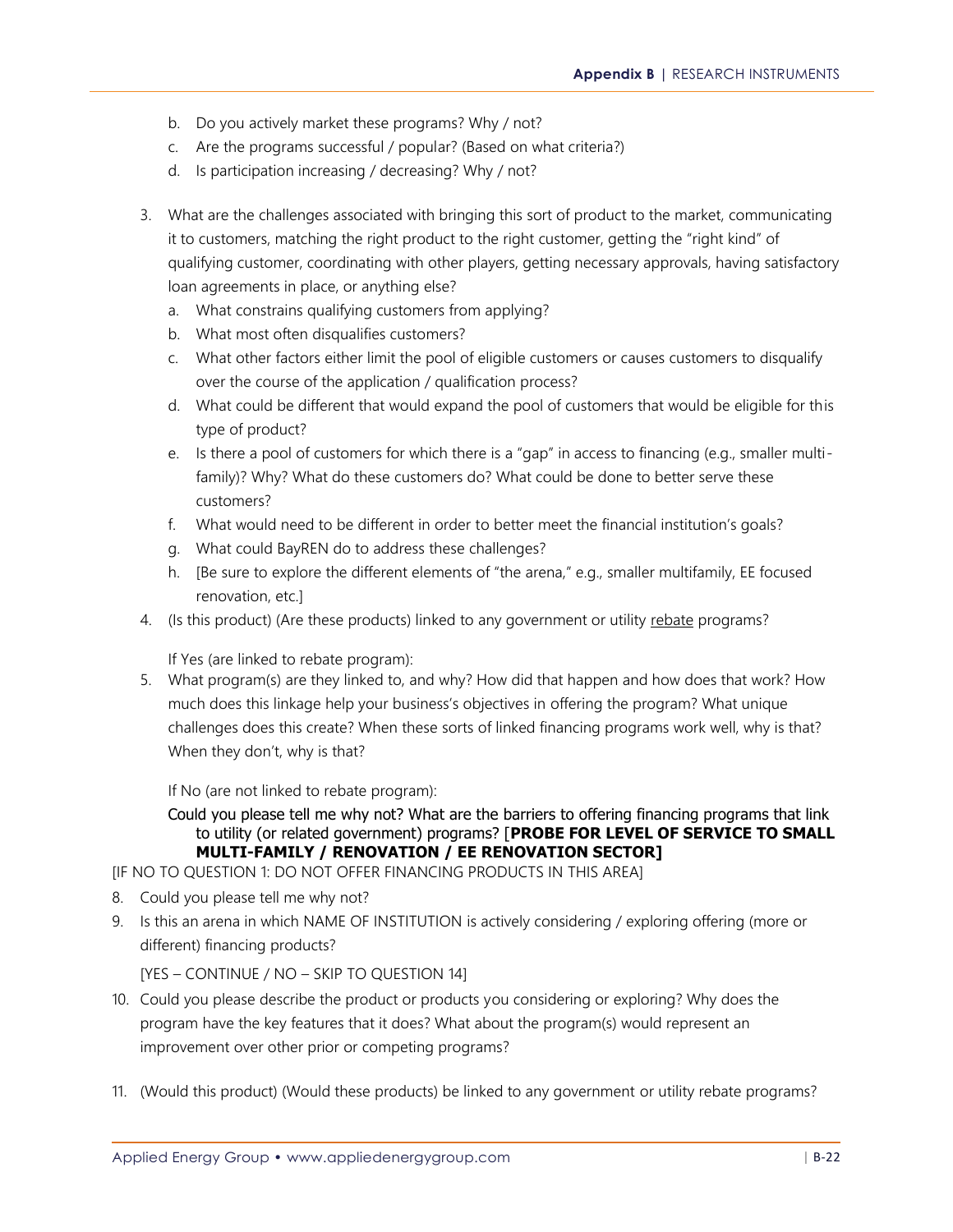[IF YES, WOULD BE LINKED TO A REBATE PROGRAM]

12. What program(s) would they be linked to, and why?

### [IF NO, WOULD NOT BE LINKED TO A REBATE PROGRAM] Could you please tell me why not?

### [ASK ALL RESPONDENTS]

- 14. In general, how do you view the opportunities relative to this type of financing in the greater Bay Area? We understand that, in order to be successful, a financing program of this type needs to both make it possible for MF owners to install EE upgrades that they would otherwise not be able to install -AND be profitable for institutions like yours. Where is the best opportunity for such a program?
	- a. What would it have to have or be?
	- b. On whom would it need to focus? What would it need to do for your institution?
	- c. How would it need to be different from existing programs?
	- d. [IF NOT OTHERWISE ANSWERED ABOVE] Are there smaller MF properties that are not well served by current financing programs? [IS THERE A "FINANCING GAP?"] Why? What could plausibly be different? What is the opportunity with a new / different program?
- 15. What do you see as being the customer barriers to providing this type of financing in the Bay Area? What are the specific barriers that would constrain your institution from participating in this type of program?
- 16. Is there anything you would like to add? Are there questions I should have asked but didn't? (ASK AND OBTAIN ANSWERS)

#### THANK RESPONDENT